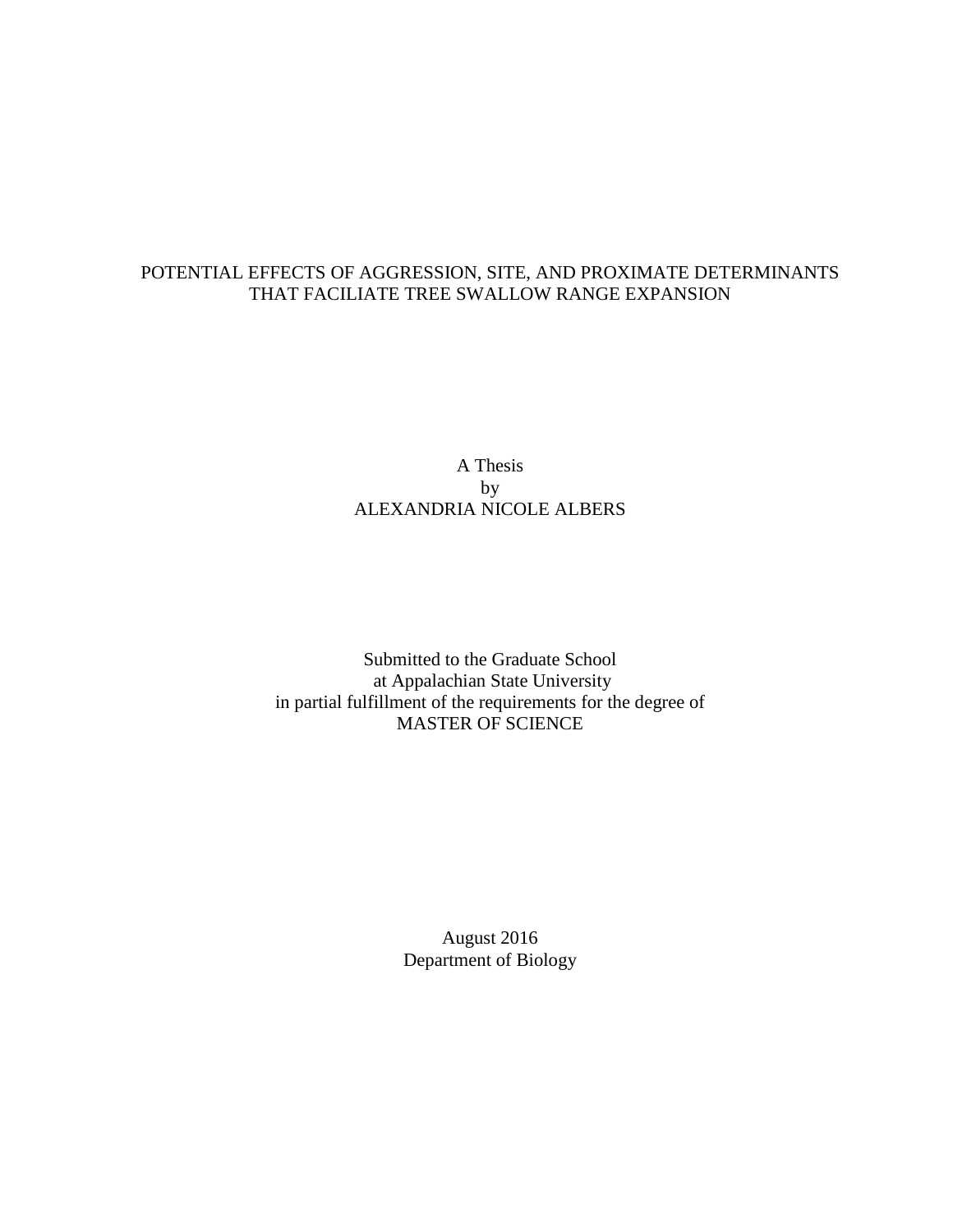# POTENTIAL EFFECTS OF AGGRESSION, SITE, AND PROXIMATE DETERMINANTS THAT FACILIATE TREE SWALLOW RANGE EXPANSION

# A Thesis by ALEXANDRIA NICOLE ALBERS August 2016

## APPROVED BY:

Lynn Siefferman, Ph.D. Chairperson, Thesis Committee

Michael Gangloff, Ph.D. Member, Thesis Committee

Michelle Beck, Ph.D. Member, Thesis Committee

Michael Osbourn, Ph.D. Member, Thesis Committee

Zack Murrell, Ph.D. Chairperson, Department of Biology

Max C. Poole, Ph.D. Dean, Cratis D. Williams School of Graduate Studies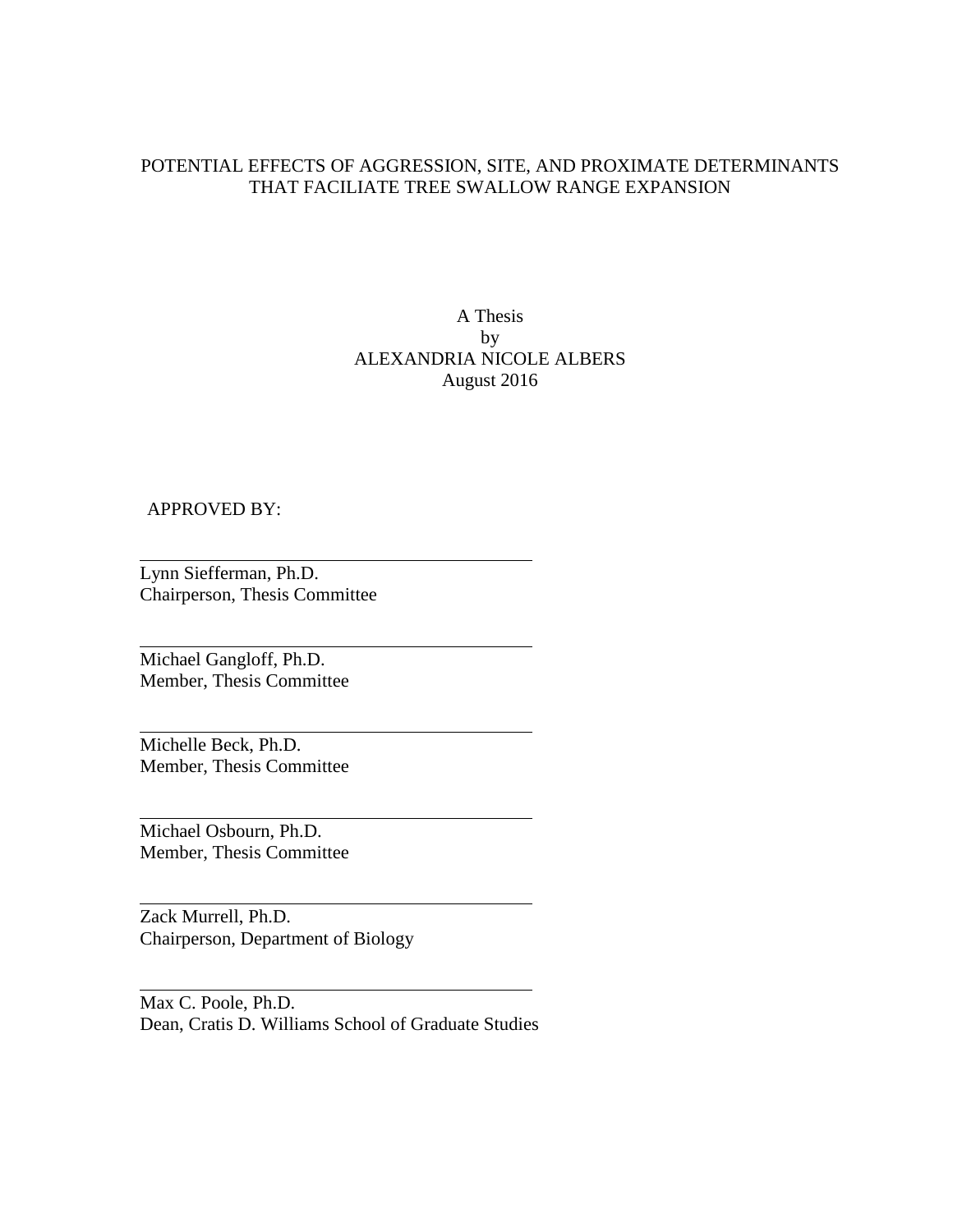Copyright by Alexandria N. Albers 2016 All Rights Reserved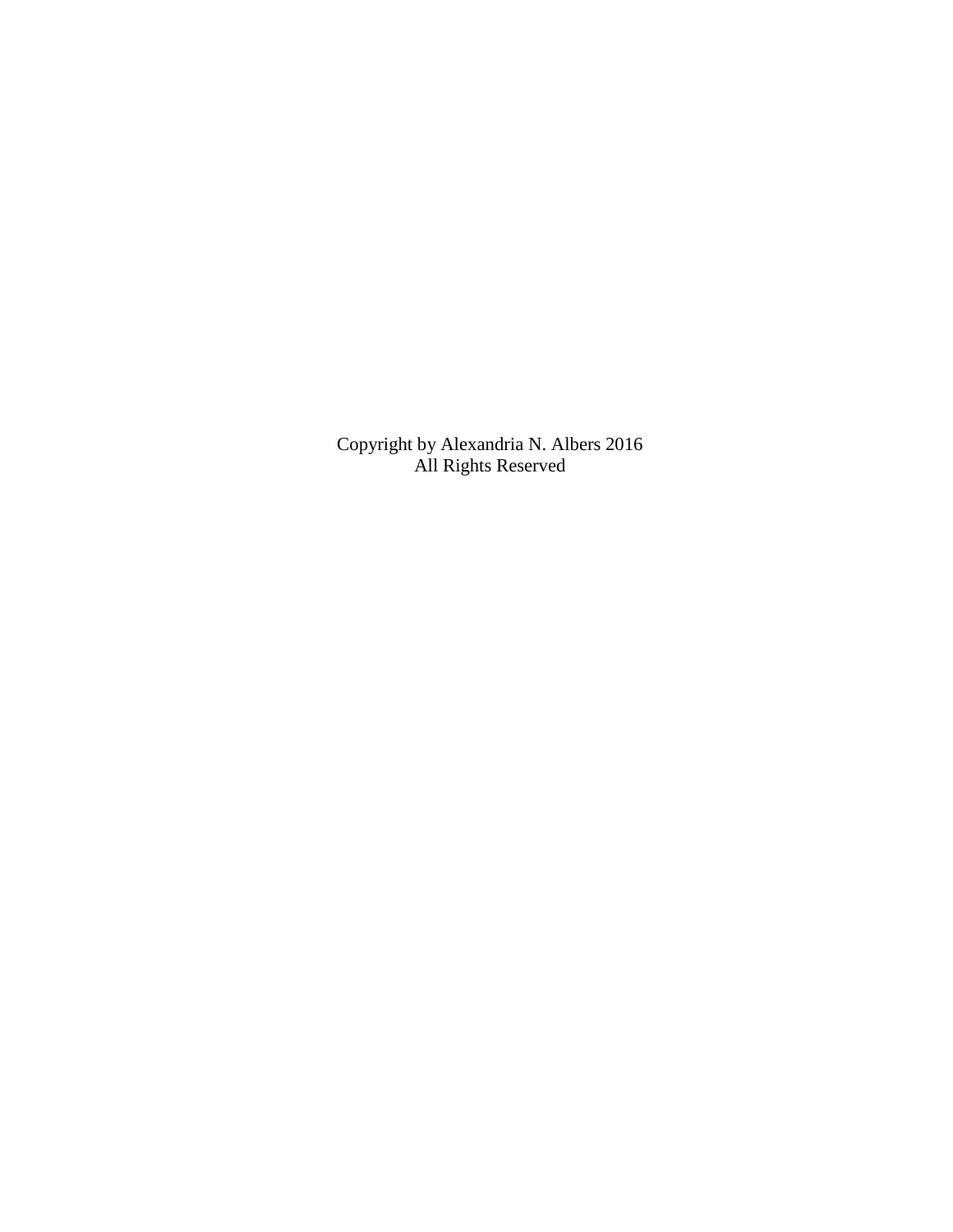## **Abstract**

# POTENTIAL EFFECTS OF AGGRESSION, SITE, AND PROXIMATE DETERMINANTS THAT FACILIATE TREE SWALLOW RANGE EXPANSION

Alexandria Nicole Albers B.S., Appalachian State University M.S., Appalachian State University

Chairperson: Lynn Siefferman

Individuals within and among populations have developed behavioral strategies and physiological mechanisms such as aggression and hormonal plasticity that facilitate dispersal. Breeding range expansion occurs when individuals disperse to novel environments over successive breeding seasons and it is expected that both range expanding and native species will be affected. Dispersers are challenged with successfully colonizing new areas that may have varying abiotic and biotic environments (competition, predation, food, and weather). Additionally, native species can experience increased agonistic interactions and competition for limited resources, but they may be able to adapt by adopting behaviors such as increased aggression. Currently, tree swallows, *Tachycineta bicolor*, are undergoing a range expansion to the southeastern US, possibly as a result of decreased habitat availability in the Northeast and an increased number of nestboxes throughout the South. In Chapter 2, I investigate the effect expansion may have on a native species of eastern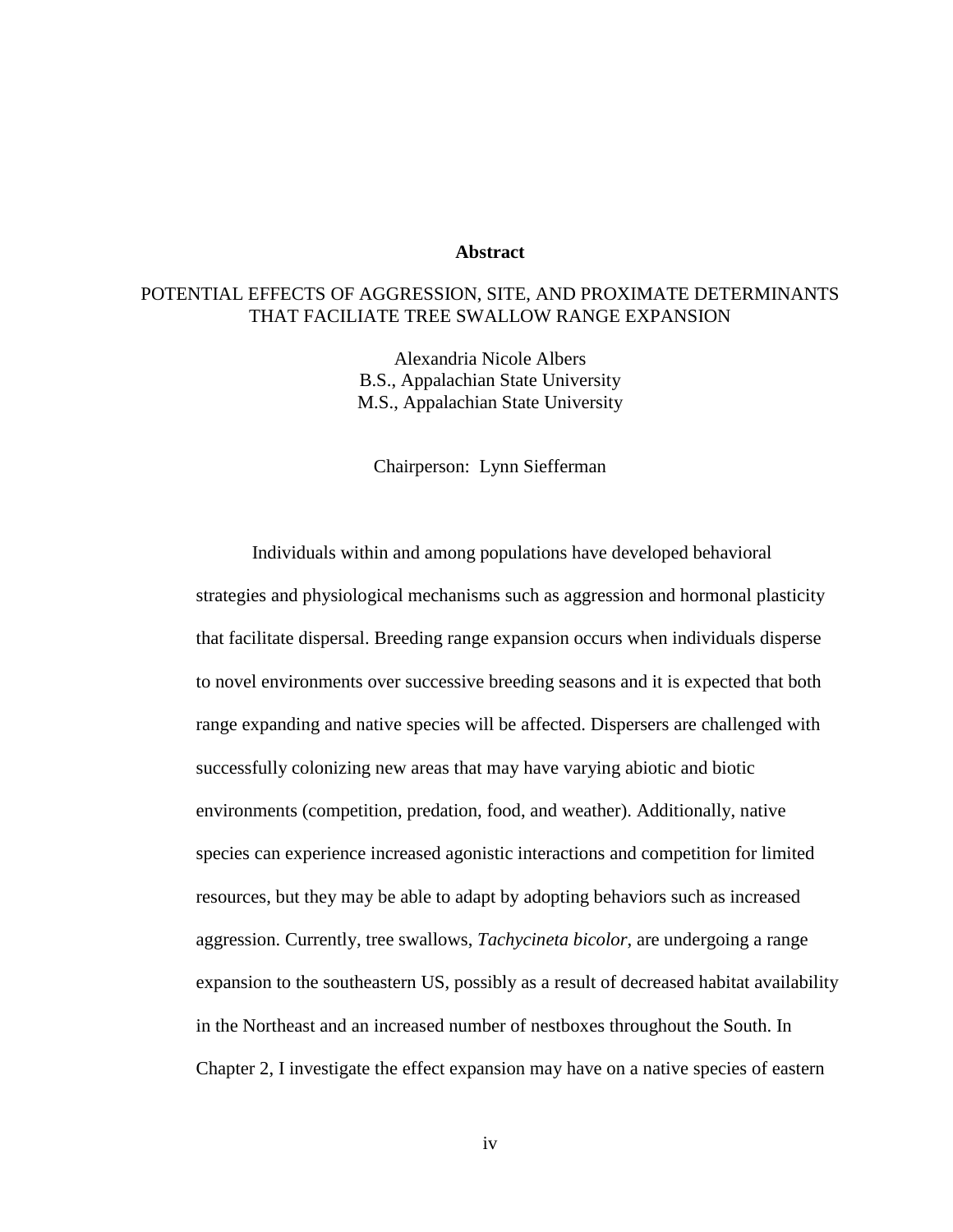bluebird, *Sialia sialis*, by comparing territorial defense behavior of bluebirds currently experiencing the tree swallow range expansion (North Carolina) and a more southern bluebird population that is not yet living in sympatry with tree swallows (Alabama). I found that, in NC bluebirds often have their nestboxes usurped by the tree swallows. My data reveal that the bluebirds in NC that are more aggressive and tend to mate with individuals of a similar behavioral type in NC compared to AL. These data suggest that bluebirds are responding behaviorally to this range expansion. In Chapter 3, I investigate differences between behavior and physiology across tree swallow populations throughout their expansion range (i.e., historical (Wisconsin, Ontario, Nova Scotia) and new (North Carolina, Indiana, Iowa) sites). My results support the prediction that tree swallows on the edge of expansion exhibit aggressive phenotypes and have elevated glucocorticoids. My thesis improves our understanding of differences between geographic populations, the effects of expansions on native species, and how individuals undergoing expansion are able to survive despite the assumed costs of novel colonization.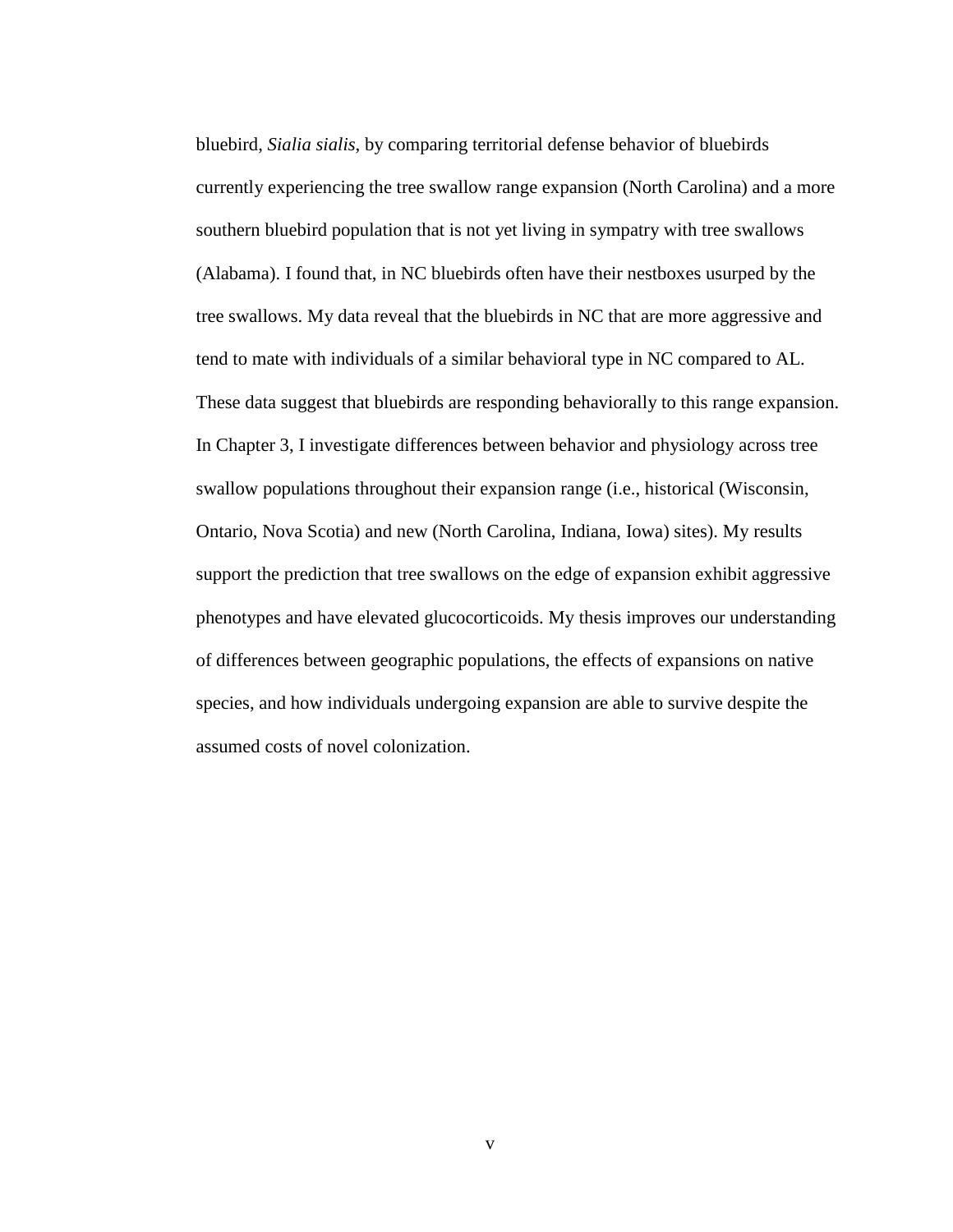## **Acknowledgments**

First, I have to thank the primary reason I made it through graduate school, my boyfriend Daniel Mason and best friend Thomas Franklin. With their emotional support and academic guidance I was able to, somewhat gracefully, succeed in achieving my goal. My parents, Michael and Juliann Albers, were there to love and guide me throughout the process and through all of my ridiculous medical problems. Dr. Judy Scheel was there to help keep my mind healthy throughout the last year of graduate school, and living in Boone where there is so much beauty kept me grounded. Working in the Gangloff-Siefferman lab helped me to realize that being weird and nerdy is not only okay, but embraced among my colleagues. The help I received from collaborators, researchers, professors, and students was absolutely astounding. I never could have imagined the strength the science community could give me. I need to thank my advisor, Lynn Siefferman, for taking a leap of faith and taking me on as her graduate student even though I had no experience. Additionally, she let me shape my own ideas into a project that is truly representative of myself. My committee members Michelle Beck, Michael Osbourn, and Michael Gangloff assisted me with guidance in ecological theory and how to think about my project, which I could not have done on my own. The field help I received made my project possible, so a huge thanks to Daniel Mason, Patterson Gelok, Lynn Siefferman, Dave Shutler, Taylor Brown, Sarah Larocque, Erika Holland, Jim Adelman, Kristen Content, Mary Warnock, and Tyler Pyle. My research would also have not been possible if it wasn't for Sigma Xi, North American Bluebird Society, the Office of

vi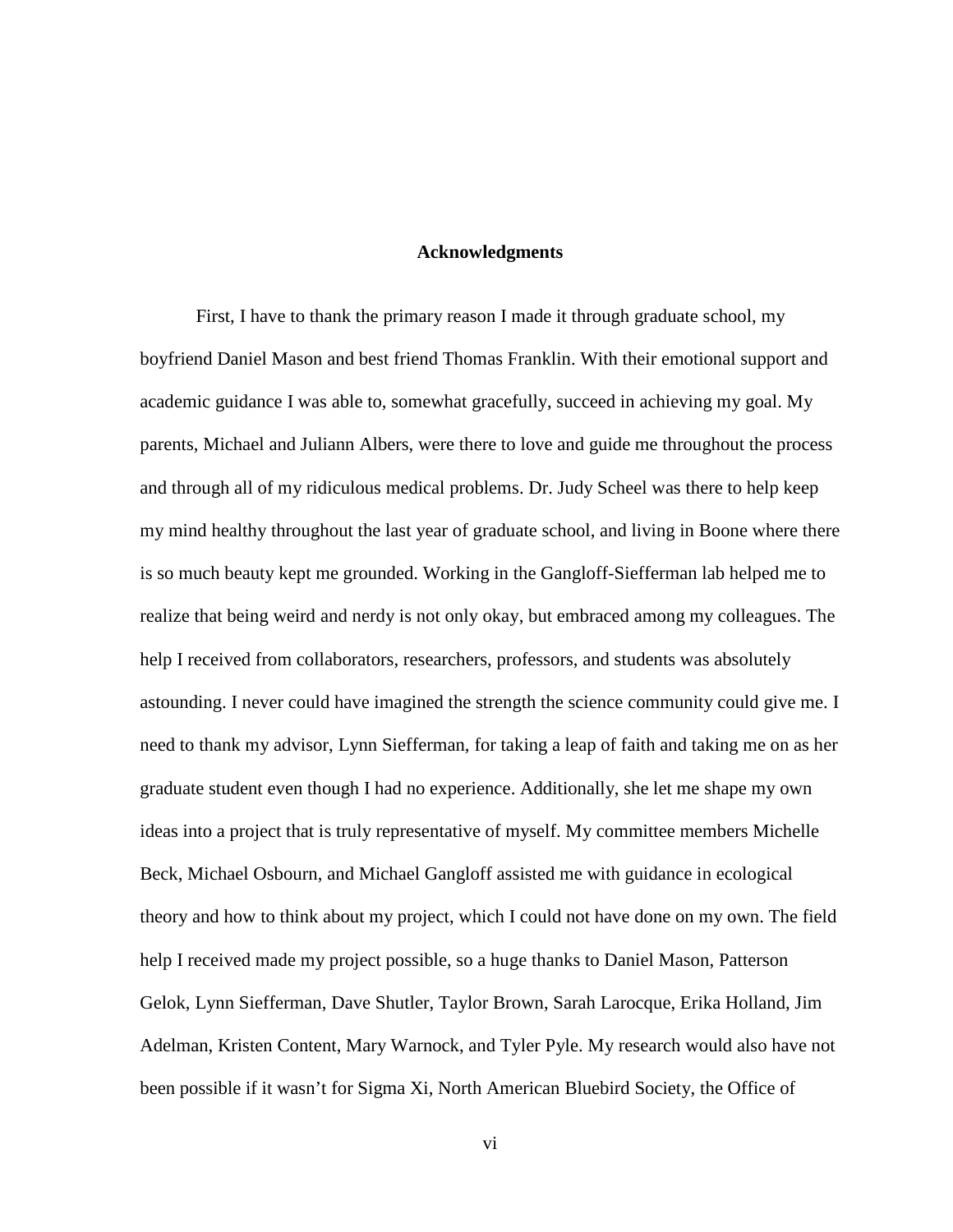Student Research, and Graduate Student Association Senate. Overall, this experience has both humbled me and strengthened me as a person, and I look forward to future adventures with my best friend Daniel Mason and my future dog.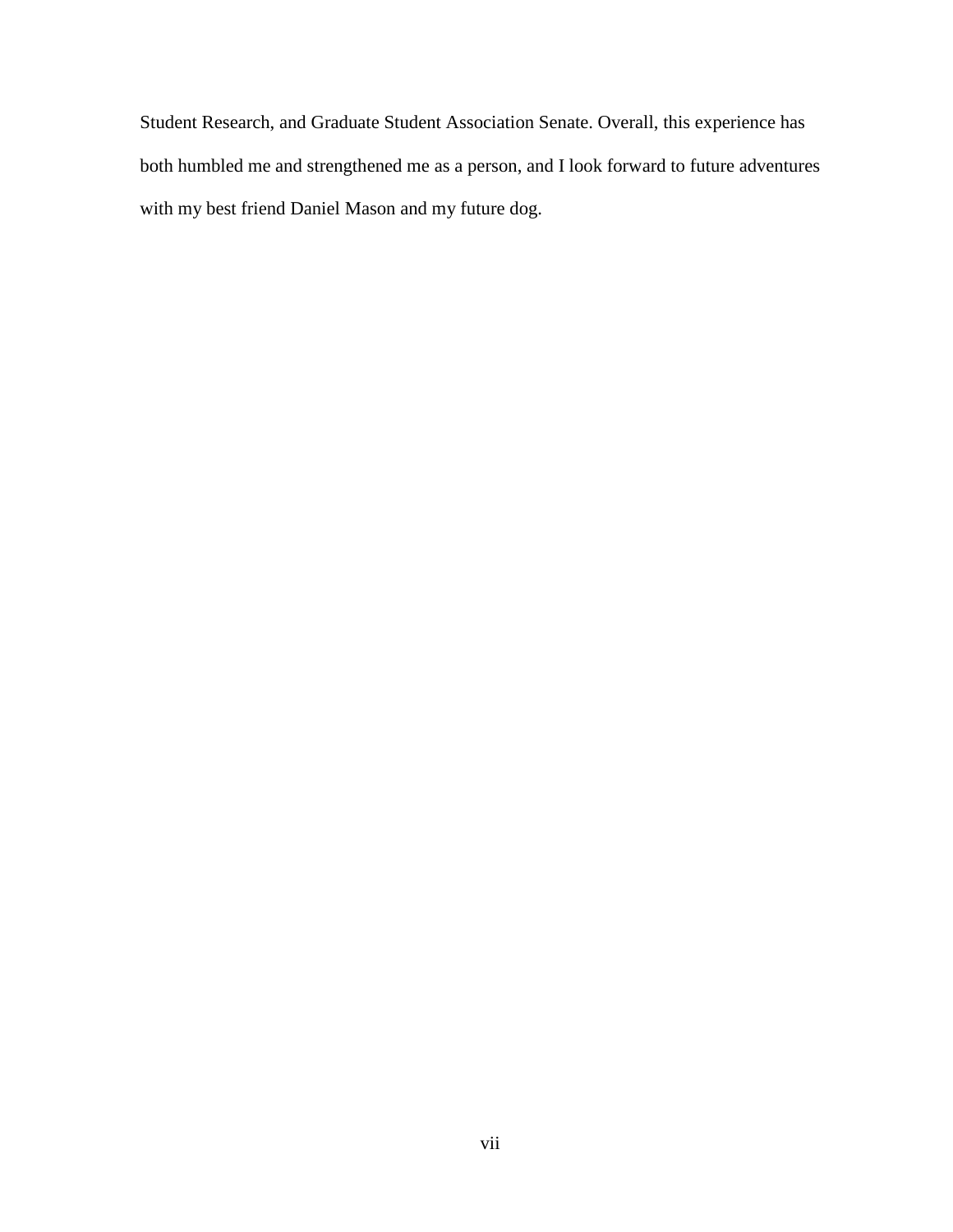# **Table of Contents**

| Chapter 2. Interspecific Competition May Drive Behavioral Differences Among Eastern |  |
|-------------------------------------------------------------------------------------|--|
|                                                                                     |  |
|                                                                                     |  |
|                                                                                     |  |
|                                                                                     |  |
|                                                                                     |  |
|                                                                                     |  |
|                                                                                     |  |
|                                                                                     |  |
| Chapter 3. Elevated Glucocorticoids Coupled with Aggression May Facilitate Range    |  |
|                                                                                     |  |
|                                                                                     |  |
|                                                                                     |  |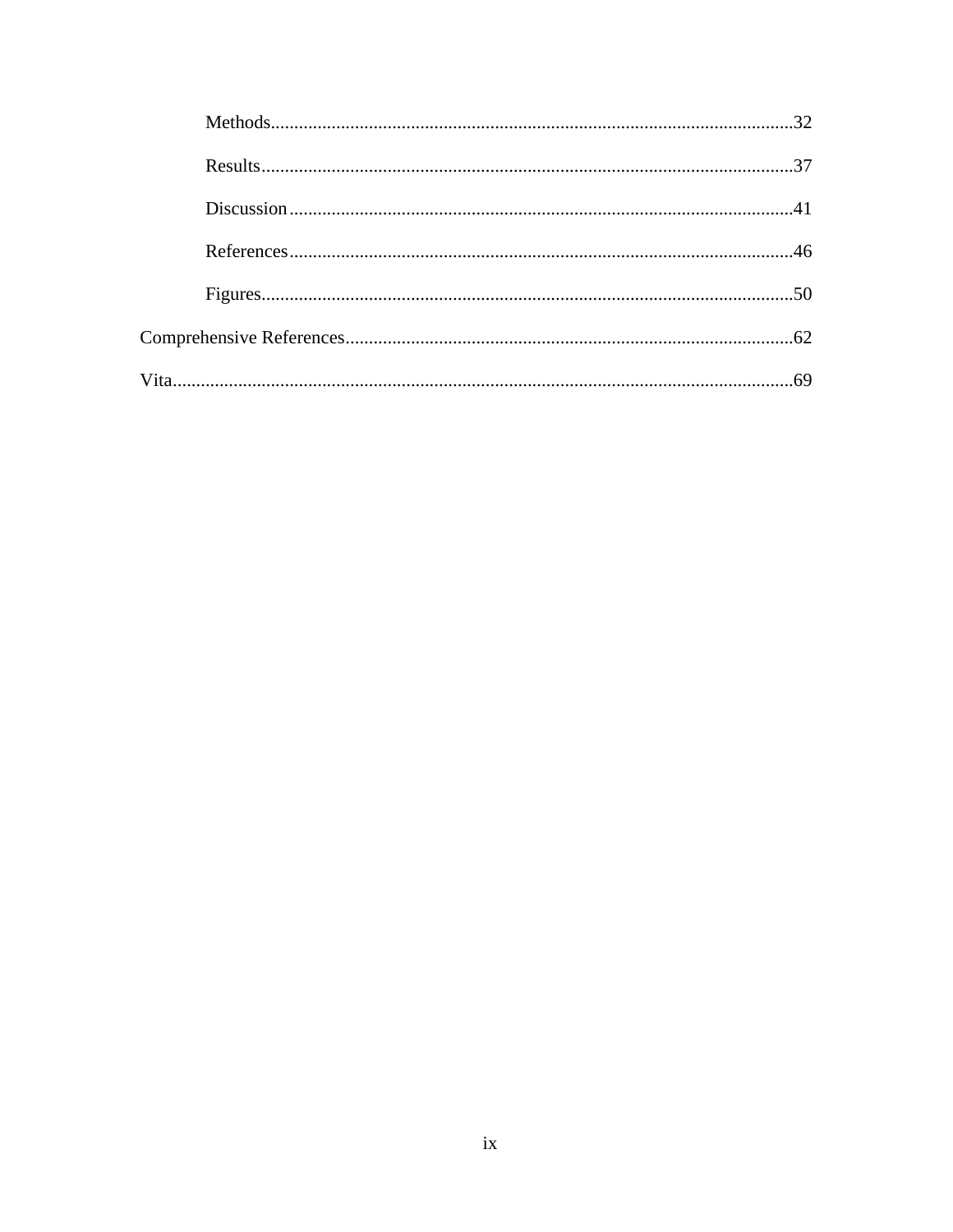# **Foreword**

All Chapters of this thesis will be submitted to *Animal Behaviour*, an international peer-reviewed journal published by Elsevier; it has been formatted according to the style guide for that journal.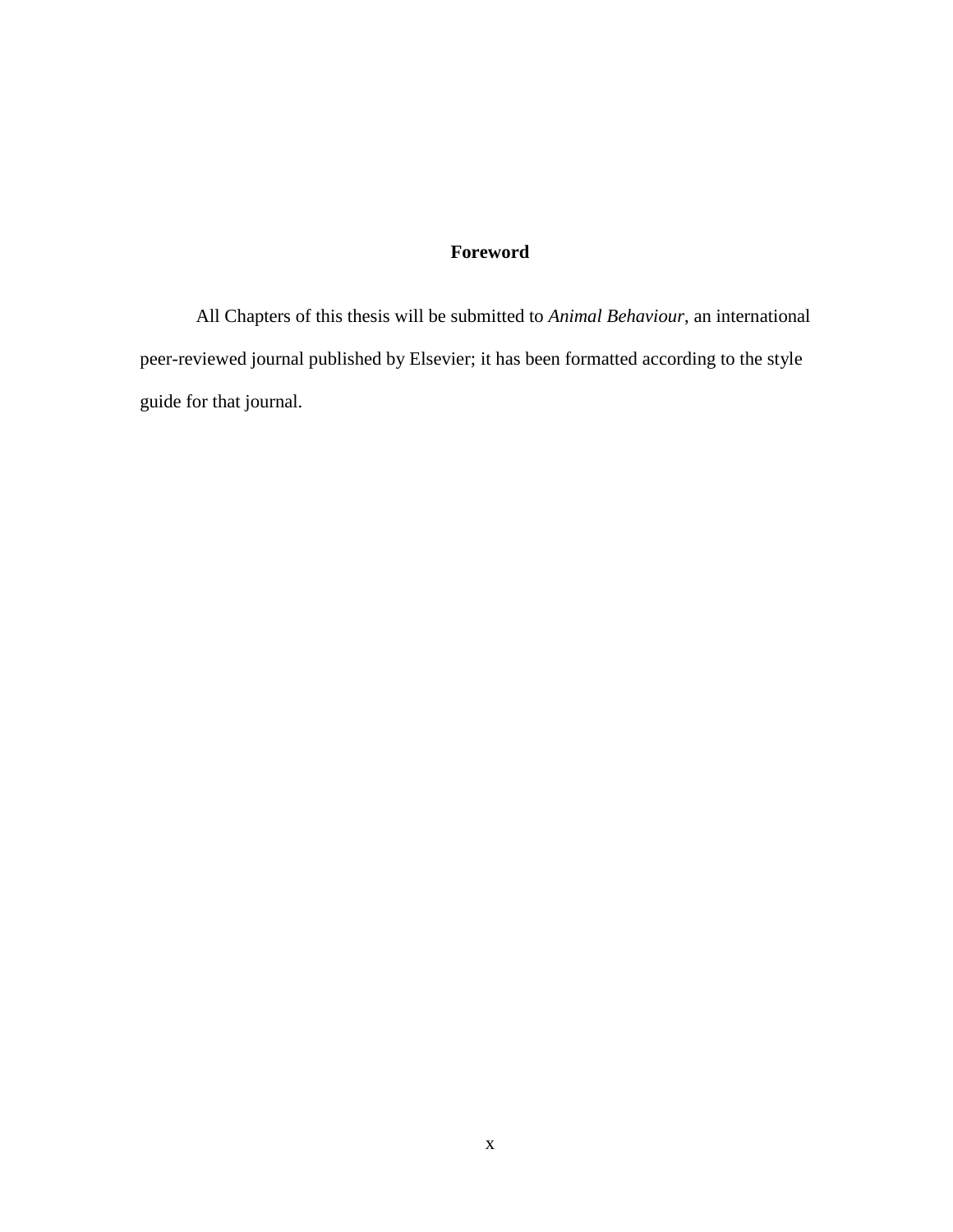# **Chapter 1**

# **General Introduction**

Individuals on the edge of expansion often exhibit behaviors that aid in successful colonization such as aggression (e.g., Duckworth & Badyaev, 2007), boldness (reviewed in Cote, Fogarty, Weinersmith, Brodin, & Sih, 2010), and exploration (Liebl & Martin, 2012). During expansions, native species can experience novel interactions including increased competition, and aggression (Freeman & Byers, 2006; Strauss, Lau, & Carroll, 2006). Therefore, persistence of the native species is often reliant on the ability of individuals to either cope or adapt, and if a native species can respond to challenges, they have a higher chance of survivorship (DeWitt, Sih, & Wilson, 1998). To cope, individuals may alter morphology (Freeman & Byers, 2006; Langkilde, 2009), physiology (Phillips & Shine, 2006), and/or behavior (Langkilde, 2009). For example, individuals can respond to agonism with increased aggression (e.g., Jones et al., 2016) while others may utilize mating for similar behaviors such as nest defense and feeding strategies to increase their fitness (reviewed in Schuett, Tregenza, & Dall, 2010; Schuett, Dall, & Royle, 2011; Spoon, Millam, & Owings, 2007).

However, range expanding individuals may be challenged by various habitat and ecological pressures that fluctuate along a latitudinal gradient (e.g., Addis, Davis, Miner, & Wingfield, 2011). Individuals on the edge of expansion may experience different weather, food abundance, predation, etc. and have to cope, adapt, or exhibit a certain behavioral type (e.g., boldness) to survive during environmental fluctuations. Therefore, physiology can influence expansion. Martin and Liebl (2014) showed that Kenyan house sparrows at the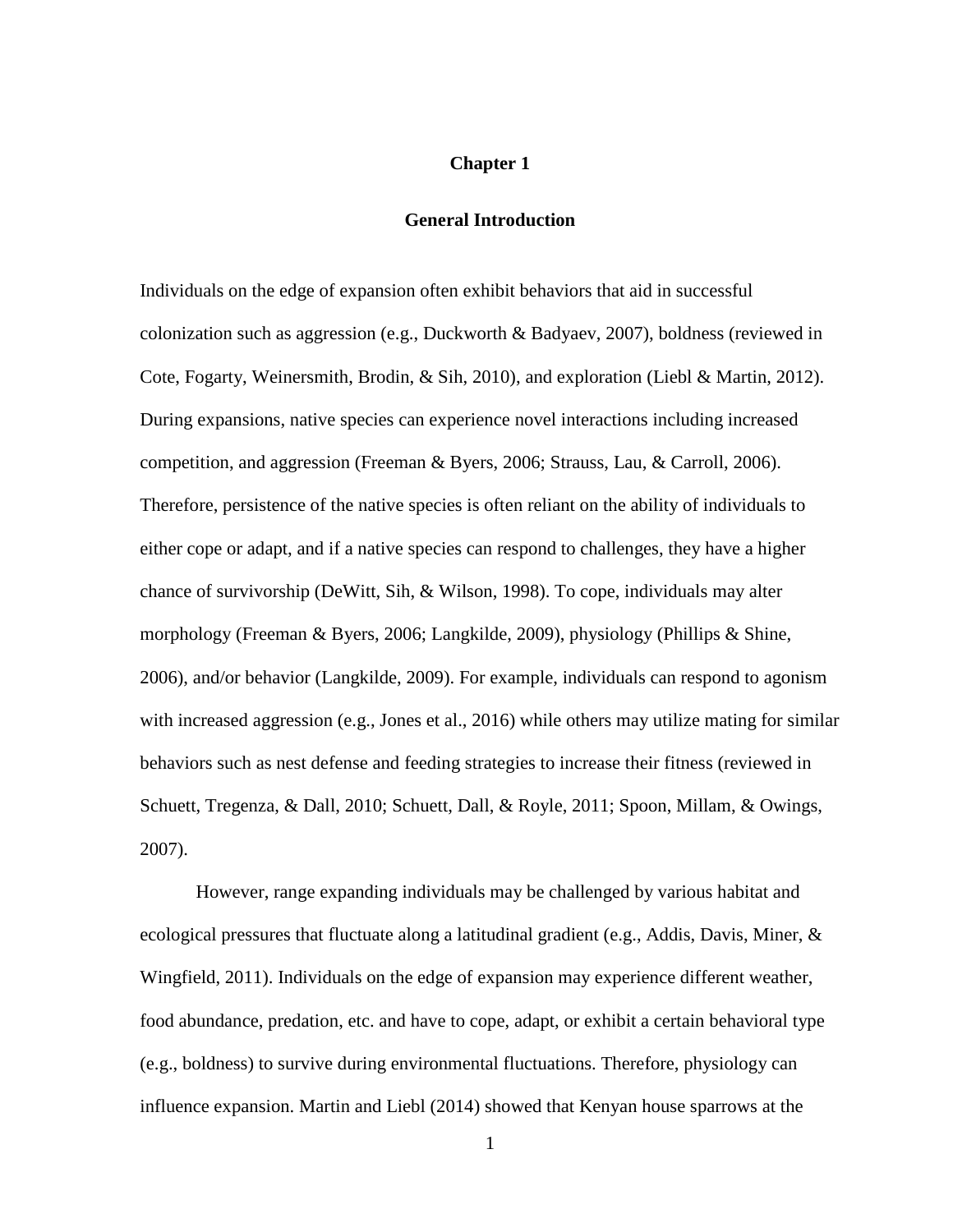edge of a range expansion have elevated glucocorticoids. Glucocorticoids regulate, for example, energy storage (Hau, Ricklefs, Wikelski, Lee, & Brawn, 2010), glucose, waste removal, and energy allocation for physiological functions during nonstressful and stressful life stages to maintain homeostasis (see Hau et al., 2010; Hau, Casagrande, Ouyang, & Baugh, 2016). Indeed, studies have recently shown evidence that elevated glucocorticoids are adaptive and aid in novel colonization (Addis et al., 2011; Martin & Liebl, 2014) and can have positive fitness effects (Bonier, Moore, Martin, & Robertson, 2009).

The focus of this thesis is to investigate multiple aspects of population differences across a latitudinal gradient including variation in competitive pressures, effects of range expansion, mechanisms that facilitate expansion, behavioral types, and hormonal phenotypes. Throughout this thesis, I focus on the ongoing range expansion of the migratory songbird, tree swallows, *Tachycineta bicolor*. Tree swallows breed throughout central and northern North America, winter along the Gulf of Mexico and northern Central America, and are loosely colonial secondary cavity nesters that readily accept manmade nest boxes (Winkler et al., 2011). Tree swallows are aerial insectivores and appear to prefer open habitats near water (Winkler et al., 2011). However, despite the fact that tree swallows are one of the most wellstudied avian species in North America (Winkler et al., 2011), little research has focused on habitat preferences. Males and females demonstrate consistent individual aggression (Rosvall, 2008), often out-compete other cavity nesters for boxes, and will mob potential predators in groups (Winkler et al., 2011). Tree swallows, native to northern regions of North America, are currently expanding their breeding range to southern and mid-western North America, and have colonized much of North Carolina, Tennessee, and Iowa in the past 40 years (Shutler, Hussell, Norris, Winkler, & Robertson, 2012; Winkler et al., 2011). This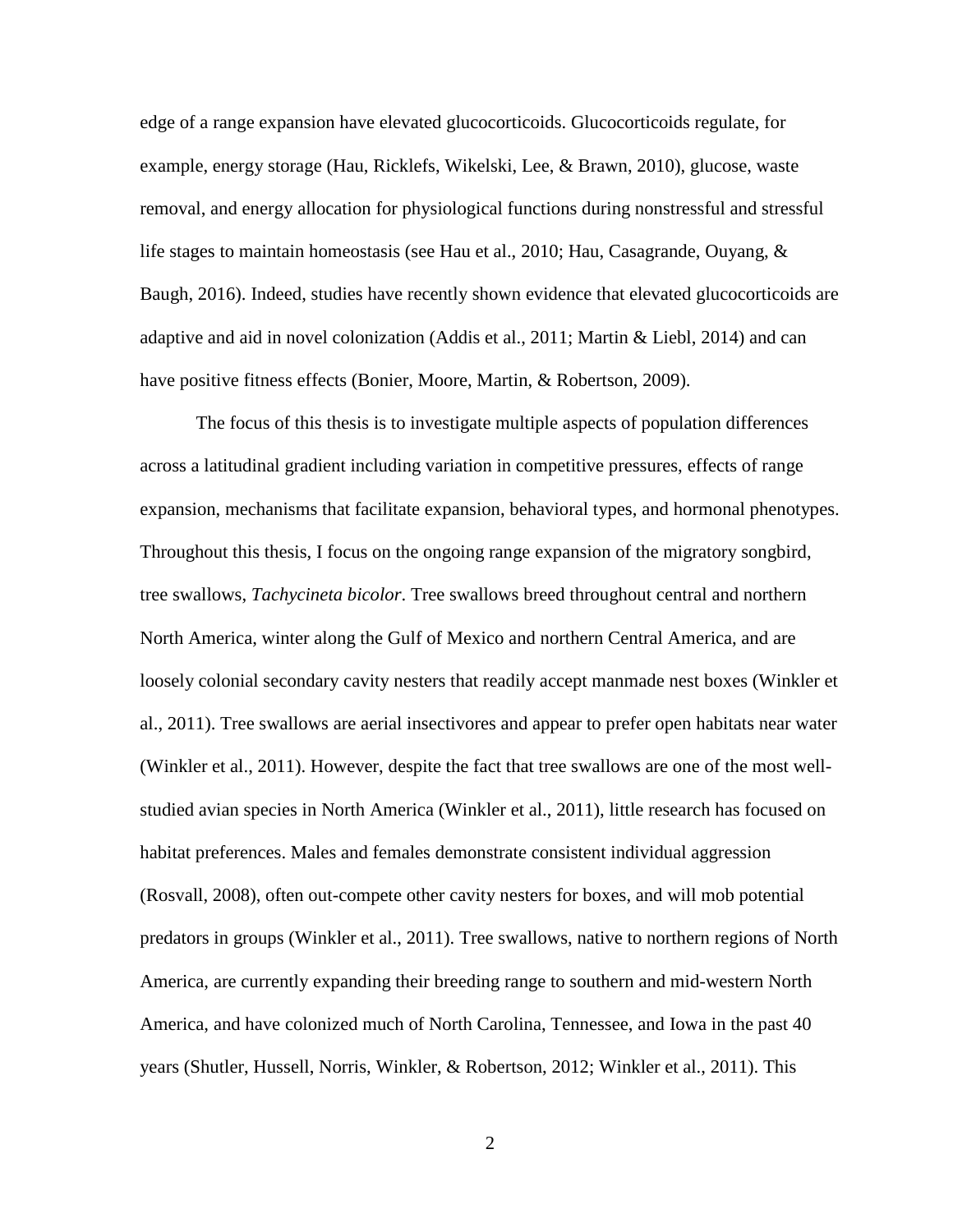range expansion runs contrary to expectations of a 2003 global analysis that predicted songbirds to be moving to more northern breeding sites (Parmesan & Yohe, 2003; Shutler et al., 2012).

In Chapter 2, I investigated the resident species Eastern bluebird, *Sialia sialis*. In NC, bluebirds have only recently had to compete with tree swallows for breeding sites. Both species are secondary cavity nesters that compete for limited nest boxes. Tree swallows are usually dominant, and aggressively outcompete bluebirds. Tree swallows, however, have not expanded to Alabama, and indeed, the bluebirds in Alabama experience more conspecific than interspecific competition. I first established, on a small geographical scale (NC  $\&$  AL), how tree swallows effect the behavior of native bluebirds. I measured bluebird response to a conspecific simulated territorial intrusion (STI) during early breeding season (i.e., nest building). I hypothesized that the presence of tree swallows in NC would influence bluebird nest defense behavior. I predicted that NC bluebirds would be more aggressive during early breeding season because they may be primed to respond aggressively to a potential intrusion. I found that NC bluebirds are more aggressive than AL bluebirds in the early breeding season, but both populations mated similarly for behavior, which may increase reproductive success in both populations.

To further investigate geographical differences in individuals undergoing range expansion, in Chapter 3, I measured differences in tree swallow behavior and hormonal profiles throughout their historic (WI, ONT, NS) and expansion range (NC, IND, IA). I investigated nest defense behavior to a STI of a mock predator, the American crow, *Corvus brachyrhynchos*, and measured physiological variation by quantifying glucocorticoids, at time 0 min (basal) and time 30 min (restraint induced). Previous studies in house sparrows,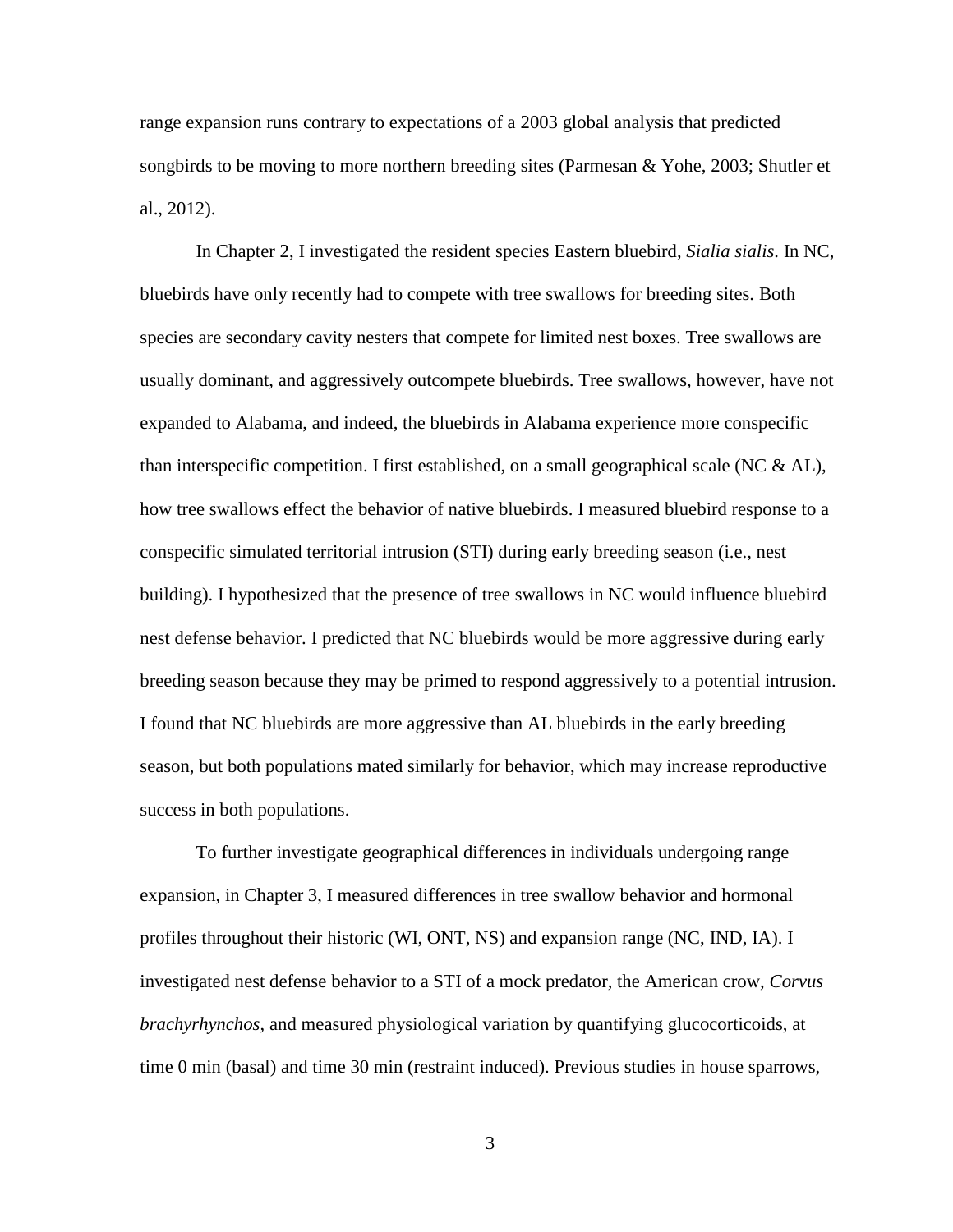*Passer domesticus,* have shown evidence of elevated glucocorticoids which may facilitate colonization during a range expansion, and western bluebirds, *Sialia mexicana*, utilize aggression during dispersal. Therefore, I predicted that tree swallows on the edge of expansion would be more aggressive and have elevated glucocorticoid levels. I found evidence that females on the edge of expansion had elevated glucocorticoid levels and increased nest defense behavior compared to those breeding in historical sites. Further, I found no evidence that behavior or physiology was a direct consequence of land use or prey availability.

My thesis provides evidence that tree swallows negatively impact native species and exhibit behaviors and physiological capabilities that aid in their ability to colonize novel environments. I predict their expansion will continue and more native species (e.g., House sparrow, House wren (*Troglodytes aedon*)) will be impacted. Therefore, tree swallows provide researchers with an important and unique species to better understand the mechanisms that facilitate range expansion.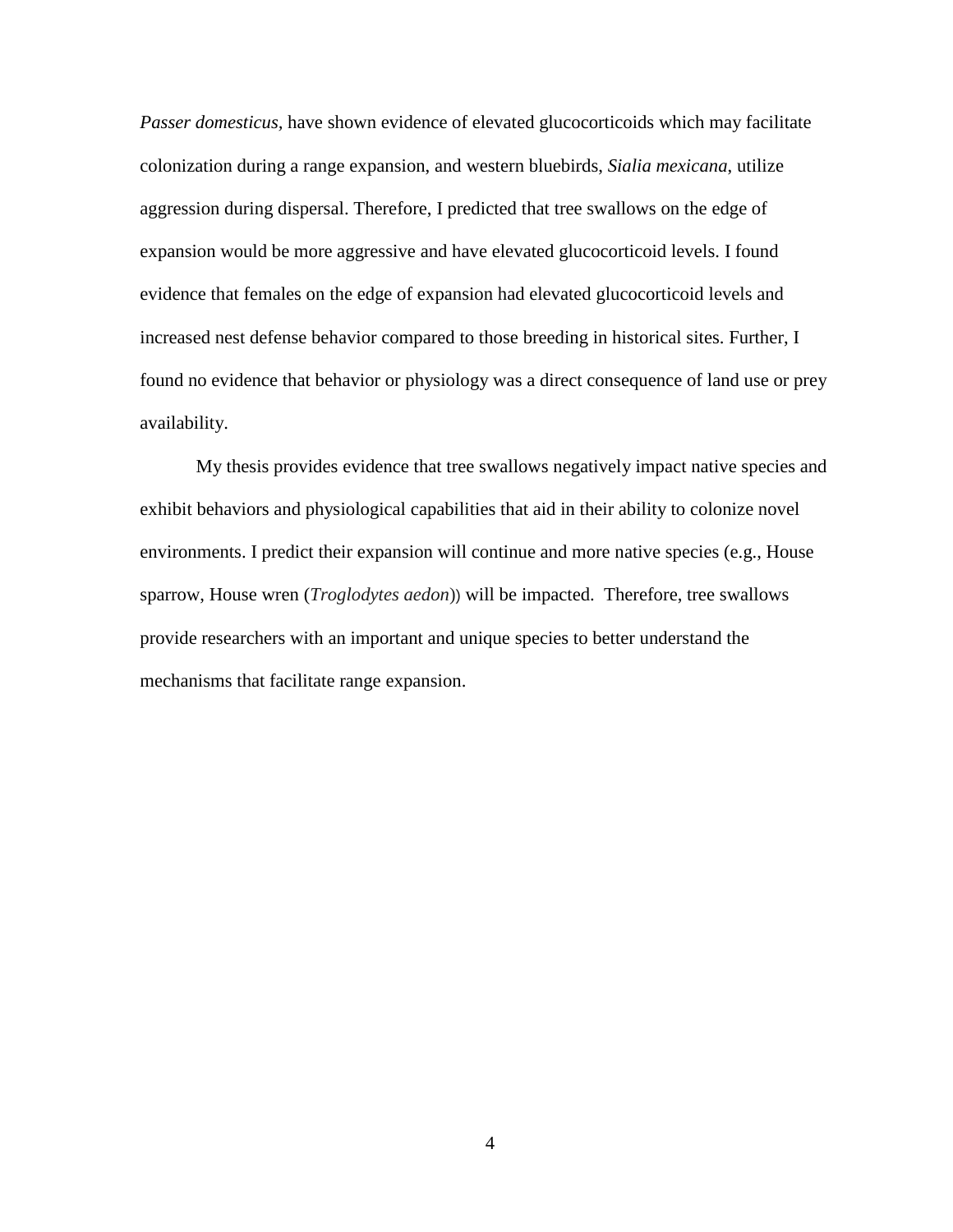# **References**

Addis, E.A., Davis, J.E., Miner, B.E., & Wingfield, J.C. (2011). Variation in circulating corticosterone levels is associated with altitudinal range expansion in a passerine bird. *Oecologia, 167,* 369-378.

Bonier, F., Moore, I.T., Martin, P.R., & Robertson, R.J. (2009). The relationship between fitness and baseline glucocorticoids in a passerine bird. *General and Comparative Endocrinology, 163,* 208-213.

Cote, J., Fogarty, S., Weinersmith, K., Brodin, T., & Sih, A. (2010). Personality traits and dispersal tendency in the invasive mosquitofish (*Gambusia affinis*). *Proceedings of the Royal Society of London B: Biological Sciences*: rspb20092128.

DeWitt, T.J., Sih, A., & Wilson, D.S. (1998). Costs and limits of phenotypic plasticity. *Trends in Ecology and Evolution, 13,* 77-81.

Duckworth, R.A., & Badyeav, A.V. (2007). Coupling of dispersal and aggression facilitates the rapid range expansion of a passerine bird. *Proceedings of the National Academy of Science, 104,* 15017-15022.

Freeman, A.S., &. Byers, J.E. (2006). Divergent induced responses to an invasive predator in marine mussel populations. *Science*, *313,* 831-833.

Hau, M., Casagrande, S., Ouyang, J.Q., & Baugh, A.T. (2016). Glucocorticoid-mediated phenotypes in vertebrates: multilevel variation and evolution. *Advances in the Study of Behavior, 48,* 41-115.

Hau, M., Ricklefs, R.E., Wikelski, M., Lee, K.A., & Brawn, J.D. (2010). Corticosterone, testosterone and life-history strategies of birds. *Proceedings of the Royal Society Biological Sciences, 1697,* 3203-3212.

Jones, J.A., Tisdale, A.C., Tucker, J.L., Bakermans, M.H., Larkin J.L., Smalling, C.G., & Siefferman, L. (2016). A case of mistaken identity: understanding the stimulus of agonism between two wood warblers. *Animal Behaviour*, *114,* 81-91.

Langkilde, T. (2009). Invasive fire ants alter behavior and morphology of native lizards. *Ecology, 90,* 208-217.

Liebl, A.L., & Martin, L.B. (2012). Exploratory behaviour and stressor hyper-responsiveness facilitate range expansion of an introduced songbird. *Proceedings of the Royal Society of London B: Biological Sciences, 279,* 4375-4381.

Martin, L.B., & Liebl, A.L. (2014). Physiological flexibility in an avian range expansion. *General and Comparative Endocrinology, 206,* 227-234.

Parmesan, C., & Yohe, G. (2003). A globally coherent fingerprint of climate change impacts across natural systems. *Nature, 421*, 37-44.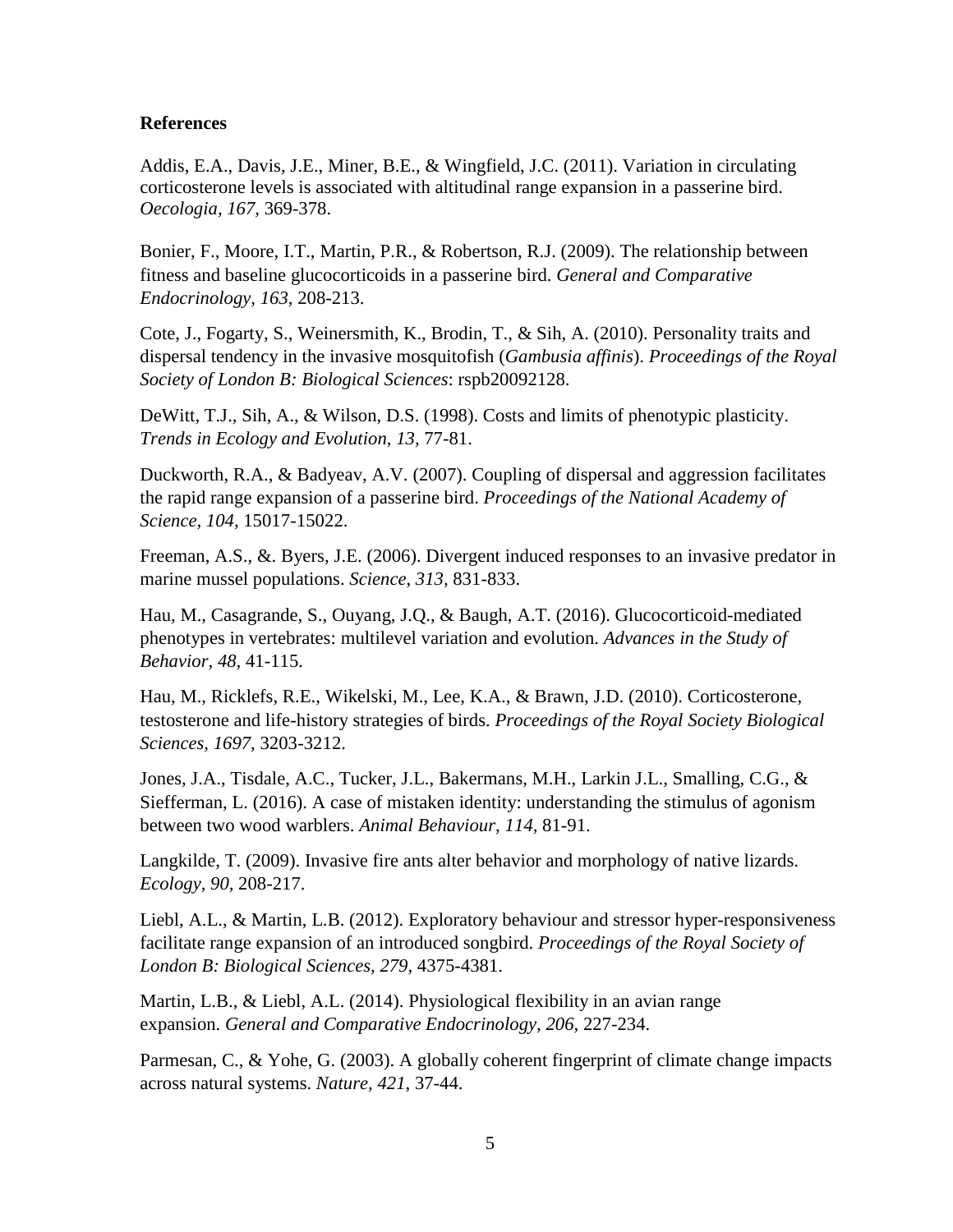Phillips, B.L., & Shine, R. (2006). An invasive species induces rapid adaptive change in a native predator: cane toads and black snakes in Australia. *Proceedings of the Royal Society B*., *273,* 1545-1550.

Rosvall, K. A. (2008). Sexual selection on aggressiveness in females: evidence from an experimental test with tree swallows. *Animal Behaviour, 75,* 1603-1610.

Schuett W., Dall, S.R.X., & Royle, N.J. (2011). Pairs of zebra finches with similar "personalities" make better parents. *Animal Behaviour, 81,* 609–618.

Schuett W., Tregenza T., & Dall, S.R.X. (2010). Sexual selection & animal personality. *Biological Reviews, 85,* 217–46.

Shutler, D., Hussell, D.T., Norris, D.R., Winkler, D.W., Robertson, R.J., et al. (2012). Spatiotemporal patterns in nest box occupancy by tree swallows across North America. *Avian Conservation and Ecology*, *7,* 3.

Spoon, T.R., Millam, J.R., & Owings, D.H. (2007). Behavioural compatibility, extrapair copulation and mate switching in a socially monogamous parrot. *Animal Behaviour*, *73,* 815– 824.

Strauss, S.Y., Lau, J.A., & Carroll, S.P. (2006). Evolutionary responses of natives to introduced species: what do introductions tell us about natural communities? *Ecology Letters, 9,* 357-374.

Winkler, D.W., Hallinger, K.K., Ardia, D.R., Robertson, R.J., Stutchbury, B.J., & Cohen, R.R. (2011). Tree Swallow (*Tachycineta bicolor*), The birds of North America online (A. Poole, Ed.). Ithaca: Cornell Lab of Ornithology.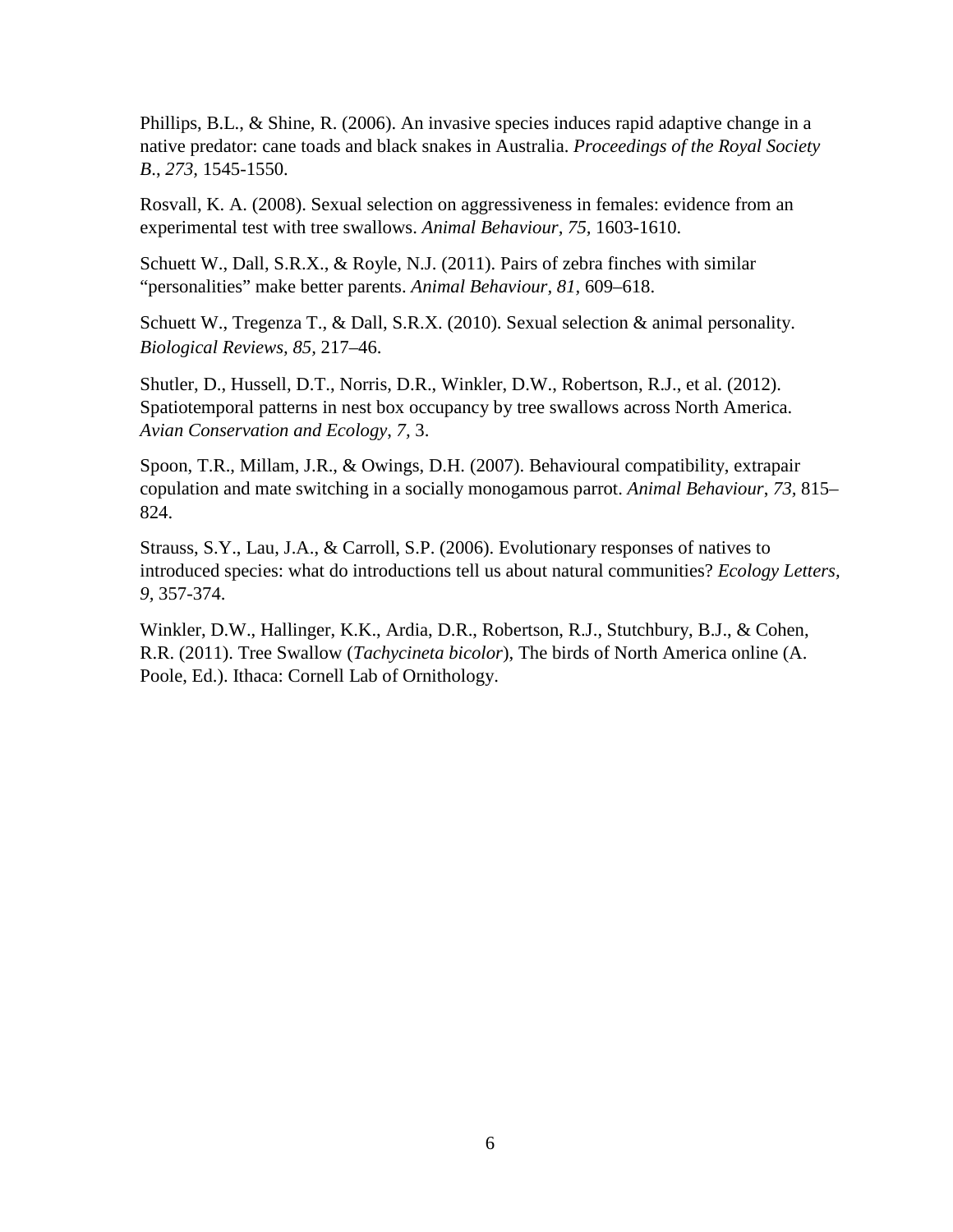#### **Chapter 2**

# **Interspecific Competition May Drive Behavioral Differences Among Eastern Bluebird Populations**

#### **Abstract**

Aggressive interference competition for limited resources is frequently observed among animals. However, these behavioral interactions within (intraspecific) and between (interspecific) species are costly; they can be energetically expensive and cause injury or death. To avoid agonistic interactions, numerous species have altered their behaviors and resource requirements. Territorial defense behavior may vary between populations when there is variation in competitor community structure. Here, I studied territorial aggression among two Eastern bluebird (*Sialia sialis*) populations (North Carolina and Alabama, USA). The bluebirds in North Carolina experience strong interspecific competition for nesting cavities with the southern expanding tree swallow (*Tachycineta bicolor*), a pressure that is absent in Alabama populations. I found that bluebirds in North Carolina are more aggressive to simulated territorial intrusions in the early breeding season compared to Alabama. This suggests that bluebirds in North Carolina may have to maintain higher baseline aggression during territory establishment and nest construction to co-occur with highly aggressive tree swallows. I also found evidence that pairs at both sites mate similarly for nest defense behavior, and in North Carolina aggressive pairs were more likely to be mated similarly.

# **Introduction**

When animals have to work to gain access to limited resources (e.g., territory, food, mates) they often compete either against intraspecific or interspecific competitors. Competition is a fundamental component in ecology and population biology, and for decades, researchers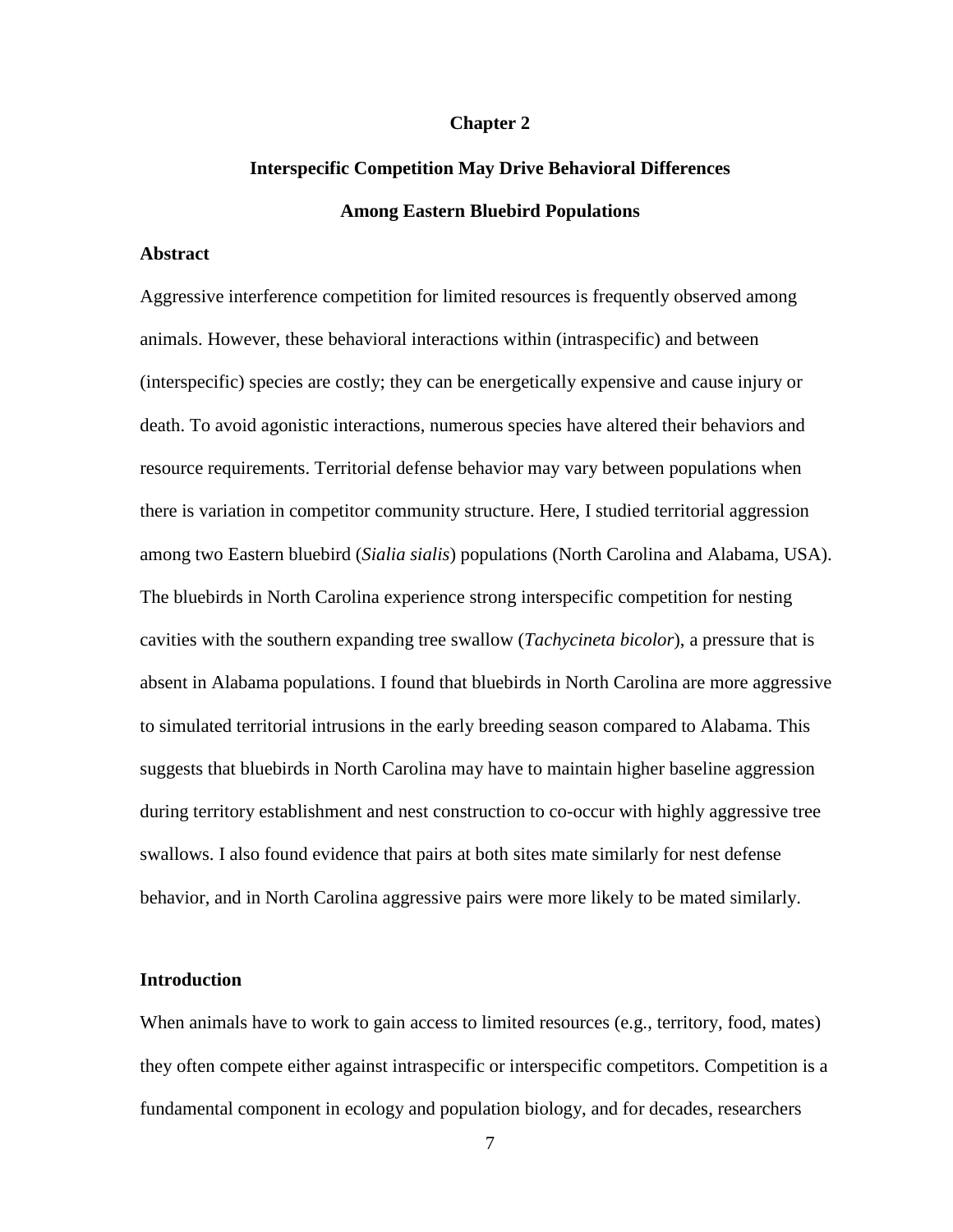have investigated how competition alters a species ecological niche and community dynamics (reviewed in Alley, 1982). The competitive exclusion principle argues that interspecific competition will eventually lead to one species out-competing the other or there will be a behavioral shift towards an ecological niche to allow co-existence (Hardin, 1960; reviewed in Mooney & Cleland, 2001). Additionally, competition pressures within a population fluctuate as resource abundance and populations change (reviewed in Alley, 1982) and can drastically be altered during invasions as nonnative species colonize (reviewed in Shea & Chesson, 2002).

When nonnative species are introduced, native species experience novel competitive, dominant, and/or aggressive interactions (Freeman & Byers, 2006; Strauss, Lau, & Carroll, 2006). One way for an individual to cope with increased agonistic interspecific interactions is to respond rapidly and appropriately, referred to as phenotypic plasticity (DeWitt, Sih, & Wilson, 1998). Responses can include alteration of morphology (Freeman & Byers, 2006; Langkilde, 2009), physiology (Phillips & Shine, 2006), and/or behavior (Langkilde, 2009). However, plasticity is expensive and requires a genotype that can respond and maintain a plastic sensory system (DeWitt et al., 1998). Therefore, not all individuals can afford to be plastic, and because invasions cause change over a short time, individuals may not have the ability to respond quickly enough. For example, aggressive house sparrows (*Passer domesticus*) that were suddenly introduced by humans in West Mexico quickly outcompeted other avian species for food and habitat (MacGregor-Fors, Morales-Pérez, Quesada, & Schondube, 2010). Consequently, these cities are now house sparrow dominant and exhibit low species richness (MacGregor-Fors et al., 2010). House sparrows have been documented as aggressively outcompeting and destroying house finch (*Carpodacus mexicanus*; Kalinoski,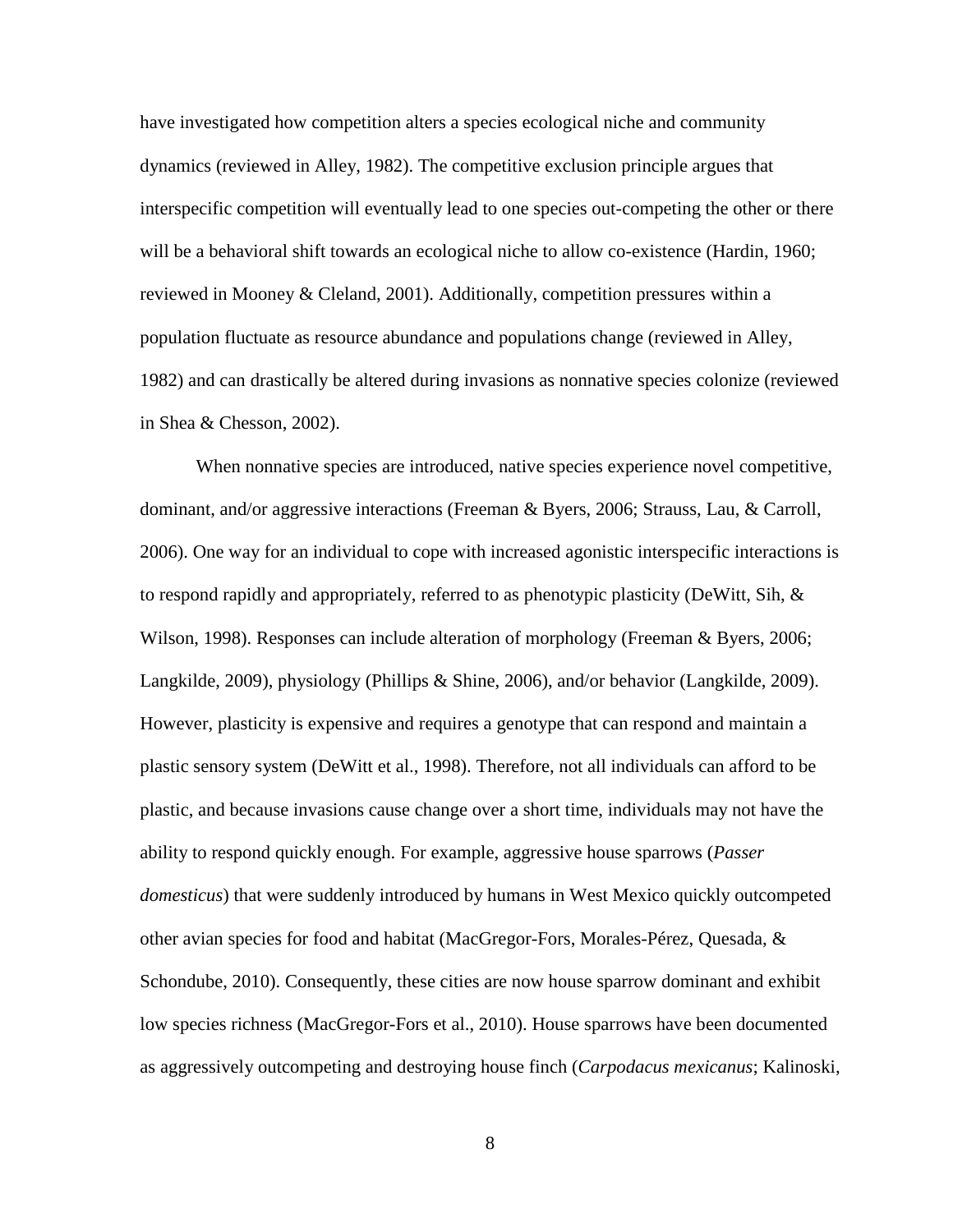1975) and Eastern bluebird (*Sialia sialis*; Gowaty, 1984) nests. House sparrows have successfully colonized many areas because their invasions are quick and they are often the more aggressive species, and native species are unable to respond quickly. Indeed, during most agonistic interactions the "winner" is more aggressive. For example, in paper wasps (*Polistes dominula*) the more aggressive individuals have more nest cells (Injaian & Tibbetts, 2015) and among range expanding western bluebirds (*Sialia mexicana*), those more aggressive phenotypes are able to obtain territories in novel environments (Duckworth  $\&$ Badyaev, 2007). Individuals with aggressive phenotypes may win the limited resource but can still experience reduced fitness (Duckworth 2006). Indeed, testosterone, which mediates aggression in males and females (reviewed in Goymann & Wingfield, 2014), can cause reduced fat stores, increased injuries, and immunological suppression (reviewed in Wingfield, Lynn, & Soma, 2001). Further, the loser suffers from both energy depletion and lack of a desired resource.

Mated pairs can also utilize similar behaviors such as nest defense and feeding strategies to increase their fitness (reviewed in Schuett, Tregenza, & Dall, 2010; Schuett, Dall, & Royle, 2011; Spoon, Millam, & Owings, 2007). For example, pair similarity has positively influenced the reproductive success of zebra finches (*Taeniopygia guttata*; Schuett et al., 2011) and great tits (*Parus major*; Both, Dingemanse, Drent, & Tinbergen, 2005). Behavior of both parents may be increasingly important for cavity nesting species because both male and female defend the nest (reviewed in Schuett et al., 2010). But parents that do not mate similarly most likely have different tactics such as a division of labor that makes disassortatively mating more beneficial (reviewed in Schuett et al., 2010).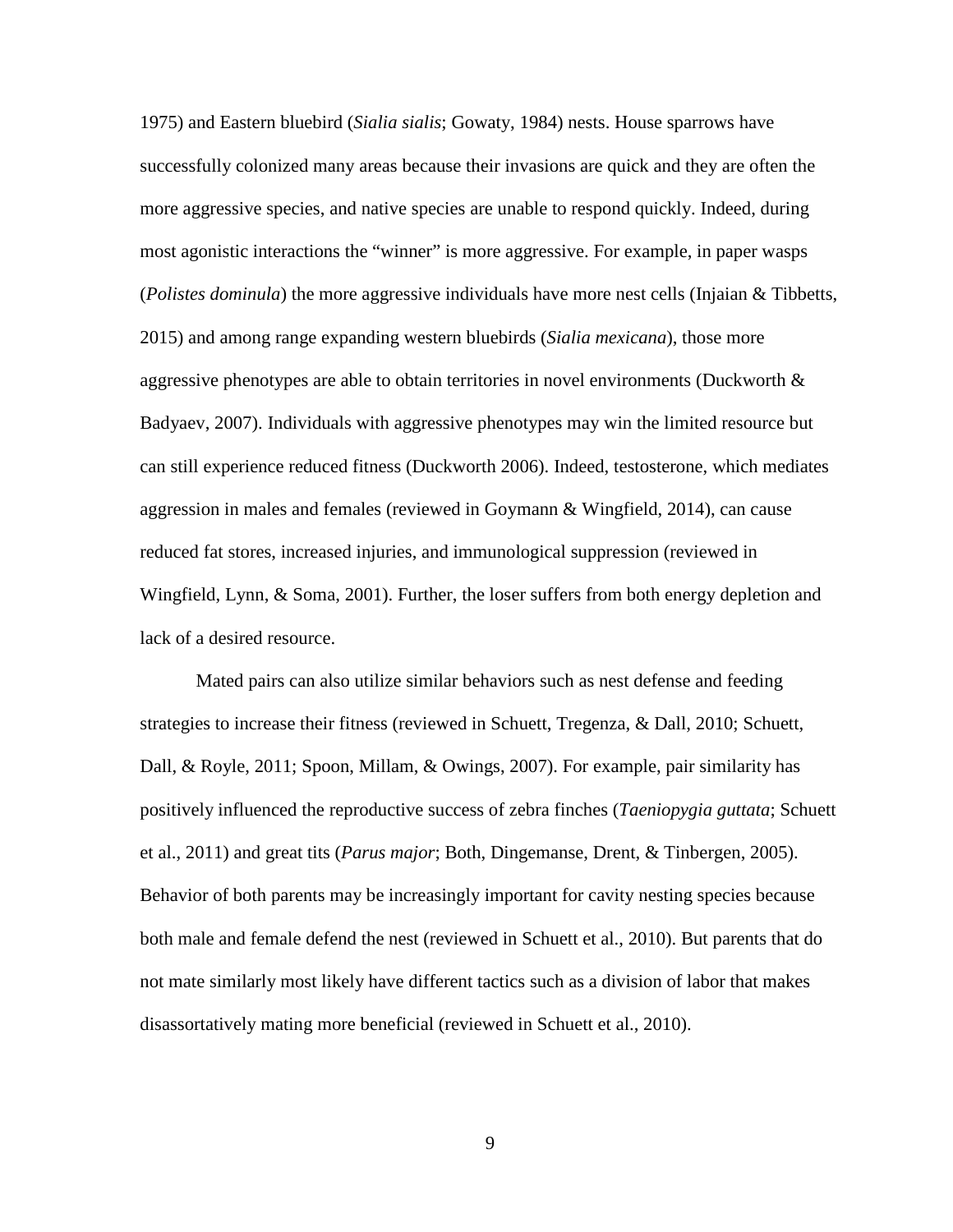Although the influence of exploitative interactions are well studied (e.g., disease, parasitism, predation), interspecific aggression remains under studied (reviewed in Grether et al., 2013). Here, I tried to understand how a natural range expansion of an interspecific competitor affects the behavior of a native species. I studied two passerine species: the Eastern bluebird (*Sialia sialis*) and the tree swallow (*Tachycineta bicolor*). Both species are obligate secondary cavity nesters that readily use nest boxes; the cavity itself is the limiting resource that both bluebirds and swallows agonistically compete over. Both species exhibit bi-parental care of young and territorial defense (reviewed in Lambrechts et al., 2010). Eastern bluebirds breed throughout eastern and central United States. Both sexes defend the nest cavity and territory (75m radius around box) throughout the season (pairs can produced two to three broods per year) and forage on terrestrial arthropods (Gowaty & Plissner, 2015). Individual Eastern bluebirds exhibit repeatable aggressive behavior (Burtka & Grindstaff, 2013; Harris & Siefferman, 2014) and pairs have been shown to mate similarly for behaviors such as a nest defense (e.g., Burtka & Grindstaff, 2015; Harris and Siefferman, 2014).

The tree swallow is an aggressive secondary cavity nesting songbird that has recently expanded their breeding range to the southeastern United States (~40 years; Lee, 1993) and often out competes bluebirds for nesting cavities (45% usurped in 2015, pers. obs.; Harris & Siefferman, 2014). Tree swallows are semi-colonial nesters that forage on emergent aquatic insects and feed within a 300 m radius around their cavity (McCarty & Winkler, 1999). For southeastern breeding bluebirds, tree swallows represent a relatively recent interspecific competitor allowing for the unique opportunity to investigate the effects of an invasive-like competitor on a native species.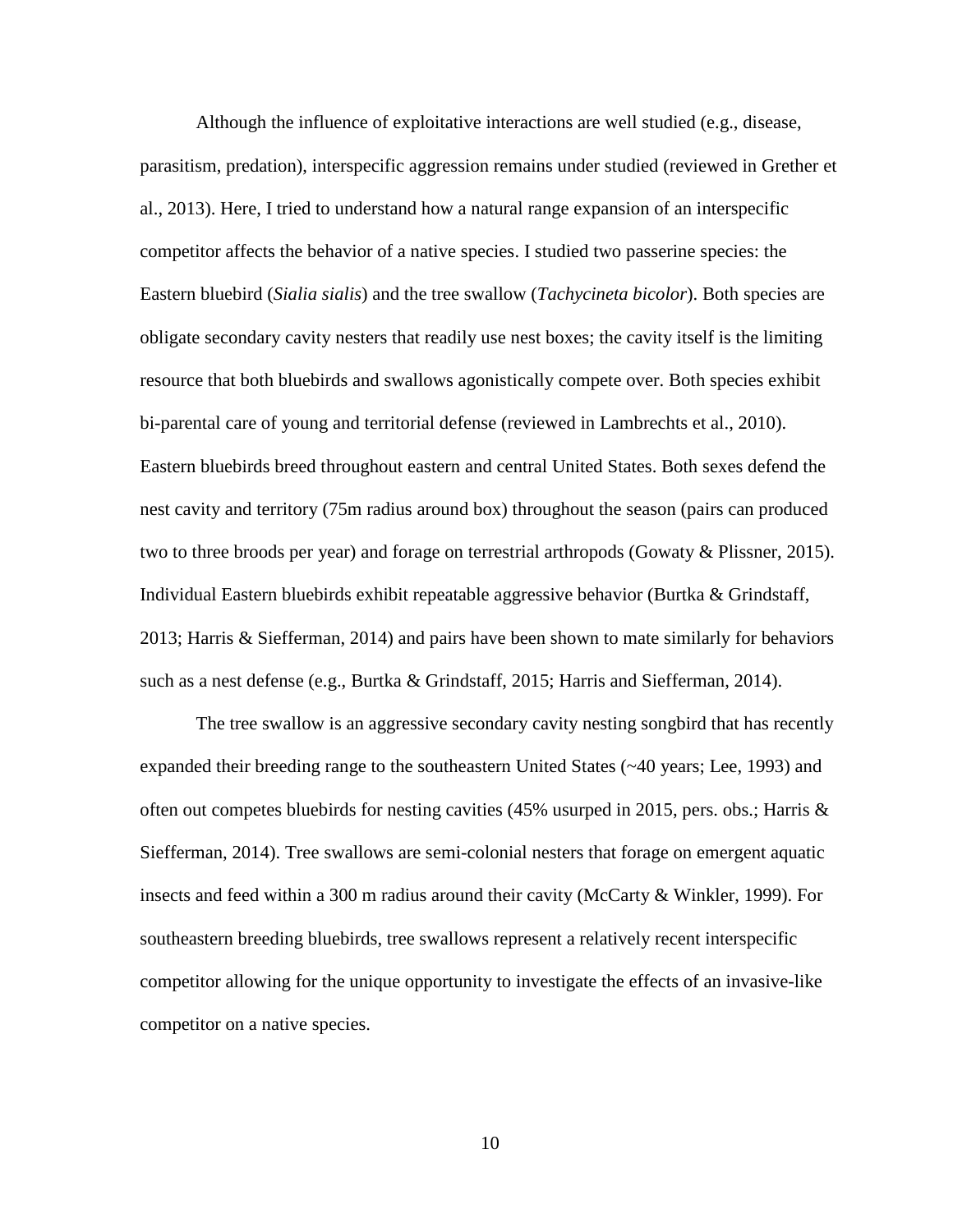Here, I compared bluebird aggression between two breeding populations: in North Carolina where bluebirds experience interspecific competition with tree swallows and in Alabama where tree swallows have not yet colonized. Additionally, because population dynamics can be influenced by environmental factors like habitat, I also investigated various coarse measurements of habitat at each site. I hypothesized that the presence of tree swallows would influence bluebird behavior and that I would find evidence of pair similarity. I predicted that in early breeding season, bluebirds in North Carolina would defend territories more aggressively than Alabama bluebirds because 1) tree swallows are intense competitors for nest boxes and have negative effects on eastern and western bluebird species' reproductive success (Duckworth, 2006; Harris & Siefferman, 2014), and 2) having an aggressive phenotype might increase a bluebird pair's likelihood of acquiring and maintaining a cavity despite high competition with tree swallows. Additionally, because Harris and Siefferman (2014) demonstrated benefits to both aggressive and nonaggressive pair similarity in high competition zones, I predicted that at both sites pairs would mate similarly regardless of aggressive phenotype.

# **Methods**

## *Field Sites*

I studied Eastern bluebirds at two sites during the early breeding season: Lee Co., AL (32.5934 N 85.4952 W) from March 8-14, 2015 and Watauga Co., NC (32.2996 N 81.6765 W) from March 21-April 9, 2015. At the AL field site there is little interspecific competition (i.e., no tree swallows). Although other species occupy nest boxes in AL, bluebirds are the dominant competitors, and thus intraspecific competition likely plays a larger role than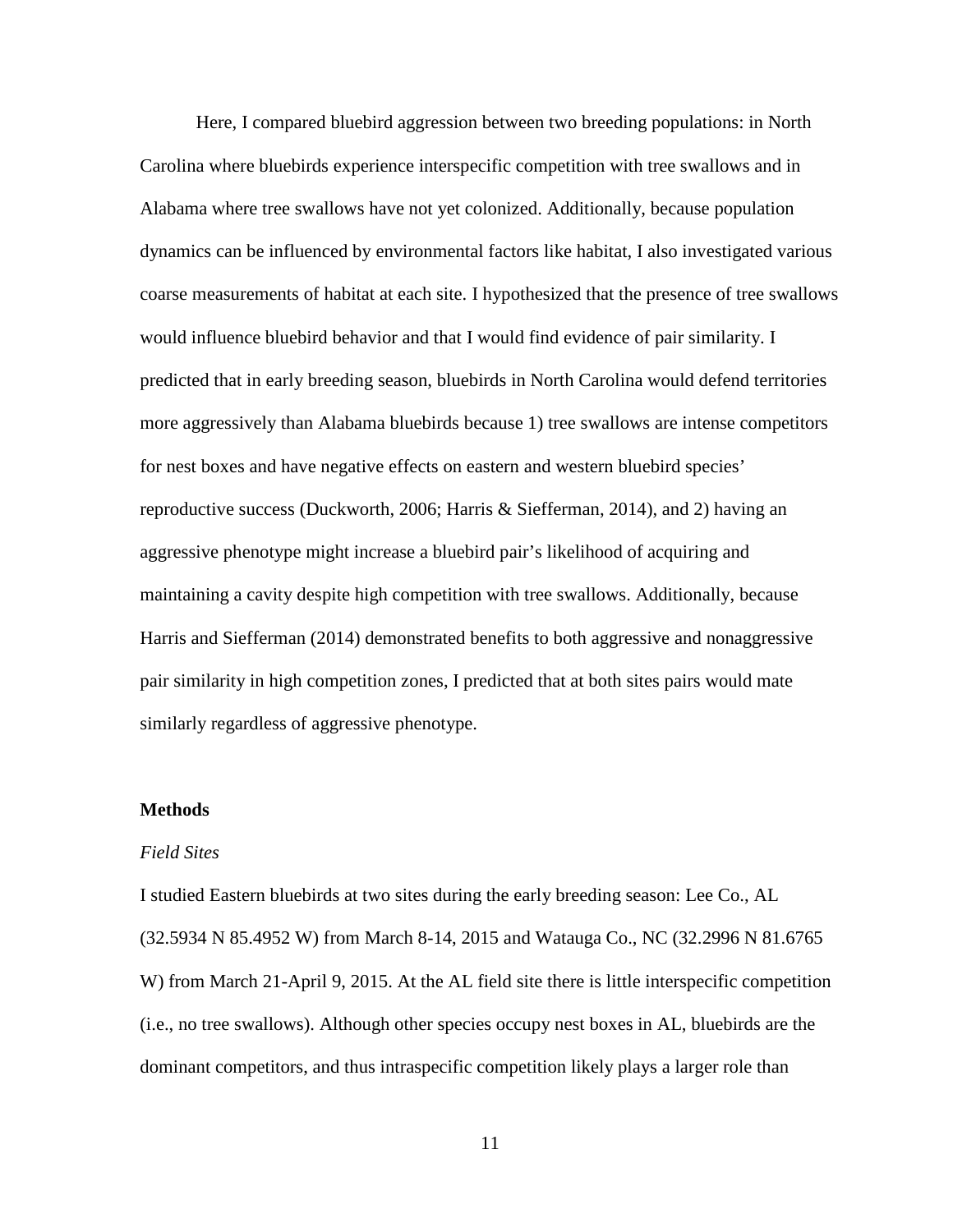interspecific. Site occupancy for bluebirds is ~49% of nest boxes per breeding season (65/134 boxes used) and the average distance between nearest intraspecific neighbor is 154 m. At the NC site, the bluebird population has recently experienced the arrival of tree swallows (pers. obs.; Lee, 1993). Site occupancy for bluebirds is ~32% of nest boxes per breeding season (52/159 boxes used) and the average distance between nearest intraspecific neighbor is 281 m. In 2015, bluebird nests were monitored throughout the breeding season, and success/fail rates were calculated. If a bluebird successful fledged offspring, the nest was a success. However, if a bluebird had eggs or fledglings that did not survive or parents abandoned, the nest was a failure. If a tree swallow nest was built immediately after nest failure in the same nest box, I labeled nest as usurped.

# *Behavioral Trials*

At both sites, I conducted simulated territorial intrusions (STIs) with an intraspecific playback (bluebird chatter) to measure aggressive behavior in the early breeding season (defined as nest building to the day the first egg was laid). I chose to use early breeding season because bluebirds compete against each other for territories in the early part of the season and most strongly against tree swallows (Harris & Siefferman, 2014; pers. obs.). Tree swallows initiate clutches  $\sim$  1 month later than bluebirds and typically only have 1 brood per season. However, they defend cavities much earlier than nest initiation (pers. obs.), overlapping temporally with bluebirds when they initiate their first brood. After identifying an active pair of bluebirds at a nest box, I placed a speaker directly under the box and broadcasted bluebird chatter for 10 minutes. Each bird experienced the same chatter recording, which I obtained from Macaulay Library at Cornell Lab of Ornithology, recording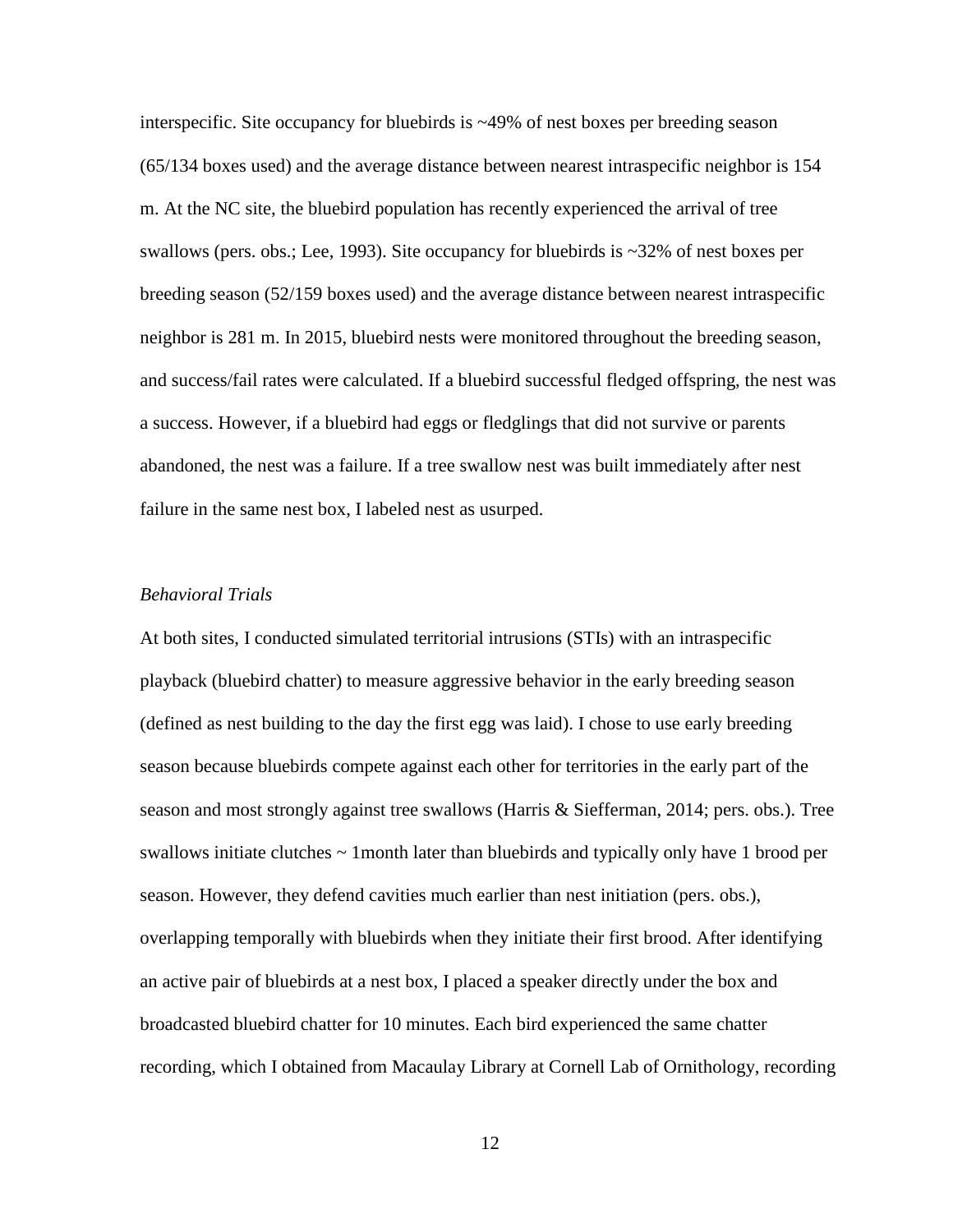by G. Budney. I quantified male and female latency to approach the nest box (within  $\sim 1$ m) radius of box) and the number of dives at the speaker. I used an intraspecific playback to ensure it was a stimulus the bluebirds were familiar with between both populations (North Carolina and Alabama). I chose to broadcast chatter instead of song for multiple reasons: song can be influenced by dialect while call notes are less influenced by geography (Lemon, 1975), and both sexes use and respond to chatter during territory defense and anti-predator interactions. Finally, chatter tends to elicit quicker responses from bluebirds (L. Siefferman, pers. obs.). There was also an advantage to using a playback and not a live model. With a live model, the focal bird's behavior could be influenced by the live model's behavior and may not be an accurate depiction of the individual's behavioral phenotype (see Peiman  $\&$ Robinson, 2010).

#### *Habitat Analysis*

Land use/land cover (LULC) was characterized using ArcGIS v 10.2 (ESRI 2013). I obtained LULC data from the United States Geological Survey (USGS) National Land Cover Dataset (2011) for North Carolina and Alabama, USA at 30 x 30m resolution, and were projected using the Universal Transverse Mercator (16S for Alabama and 17S for North Carolina) coordinate system. I created a 75m radius foraging/territory buffer around each nest box to assess LULC within each buffer. Because bluebirds forage within a 75 m radius of the box (Gowaty & Plissner, 2015), this buffer size is most likely biologically and ecologically important for survival and reproductive success. Previous research has shown that bluebirds preferentially settle in open habitat (Gowaty & Plissner, 2015; Jones, Harris, & Siefferman, 2014). The USGS LULC data provides multiple land cover parameters that are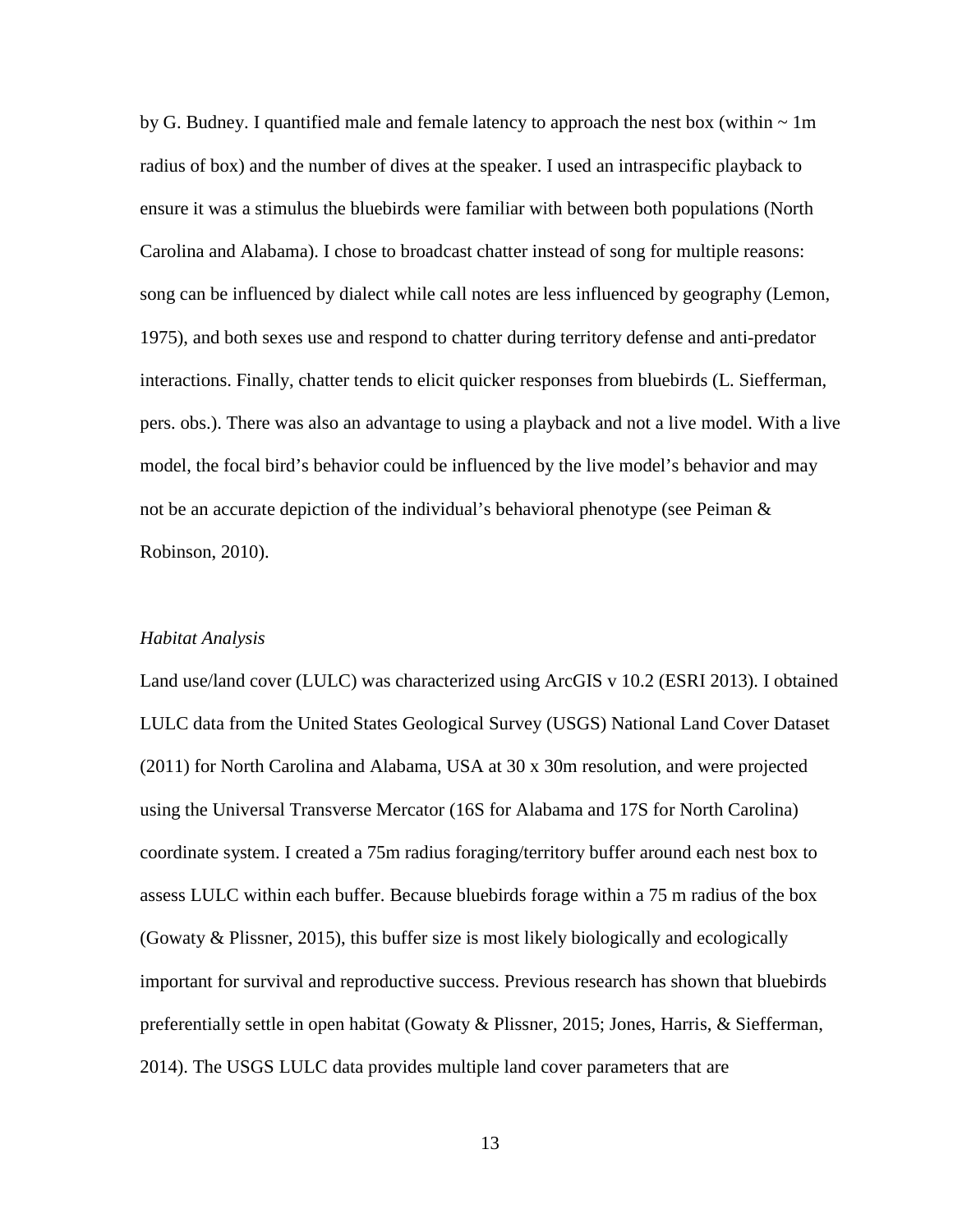intercorrelated. Therefore, I combined developed-open, barren land, hay/pasture, and cultivated crops into one "open" variable.

# *Statistical Analysis*

Statistical analyses were performed using SPSS v. 23 (IBM, 2015). Shapiro-Wilk tests demonstrated that all behavioral and habitat data deviated significantly from a normal distribution ( $p$ <0.05), except Alabama percent openness ( $p = 0.41$ ). Additionally, North Carolina territories had greater percent openness than Alabama. However, there was no correlation between percent open and behavior or habitat (i.e., latency to approach, number of dives, LULC). Therefore, I did not control for openness within each site. I investigated behavioral and habitat differences between sexes and between sites using Mann Whitney U and cross tab chi-square test. Similarity was quantified by subtracting male and female latency to approach and creating a new dependent variable (based on methods of Burtka & Grindstaff, 2015). Outliers were determined using a univariate approach for all male and female response variables. Only extreme outliers (3 x interquartile range) were removed for analysis, as anything below was biologically relevant for analysis (i.e., representative of aggressive individuals). To investigate pair similarity, pairs that were >20 seconds different to approach speaker were given a score of "dissimilar" (n=9) and all others were considered "similar"  $(n=20)$  based on the distribution of the data (Figure 1). To assess if pair similarity affected the fate of nests, a cross tabulation chi-square was performed. Additionally, I grouped males and females as aggressive or nonaggressive utilizing similar methods as previously mentioned (e.g., Figure 1). In Alabama, males and females were considered aggressive if they returned to the nest box  $\leq 100$  seconds and in North Carolina males were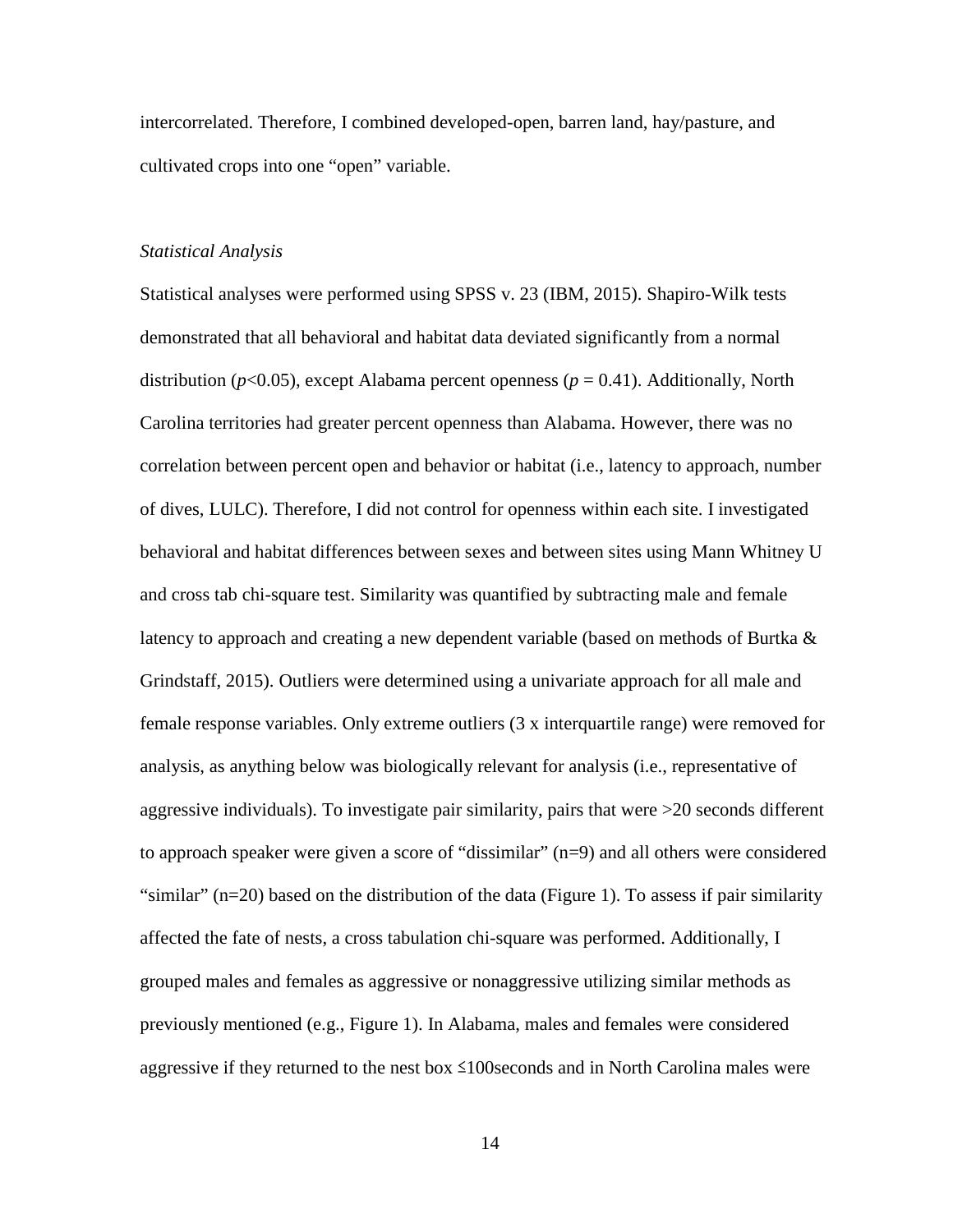considered aggressive at ≤50 seconds and females at ≤30 seconds to return to box. With a cross tabulation chi-square, I assessed if aggressive versus nonaggressive individuals were more or less likely to be mated similarly or dissimilarly.

# *Ethics Statement*

This study was carried out in accordance with the recommendations for the Care and Use of Animals for Research, Teaching, or Demonstrations provided by Appalachian State University (#12-09) and Auburn University (#12-68) through Institutional Animal Care and Use Committee (IACUC) under USFWS Master Banding Permit #23563. All animals were handled in such a way to reduce stress and avoid physical harm. All adults were released in their home territory.

#### **Results**

#### *Alabama*

I found evidence for pair similarity in response to STIs. Male (median (md); md=70.00s) and female latency (md=73.50s) were significantly positively correlated ( $r_s = 0.76$ ,  $p < 0.001$ , n=19; Figure 2). Moreover, males and females did not differ in latency to approach the nest boxes (U=218.50, Z=-0.00, *p*=1.00, n=42) and the sexes were equally likely to dive at the speaker  $(\chi^2=1.59, p=0.32, n=42)$ . Aggressive  $(n=12)$  versus nonaggressive males or females (n=7) were not more likely to be similarly or dissimilarly mated  $(X^2=1.03, df=1, p=0.38;$ *X2* =4.23, df=1, *p*=0.07 respectively).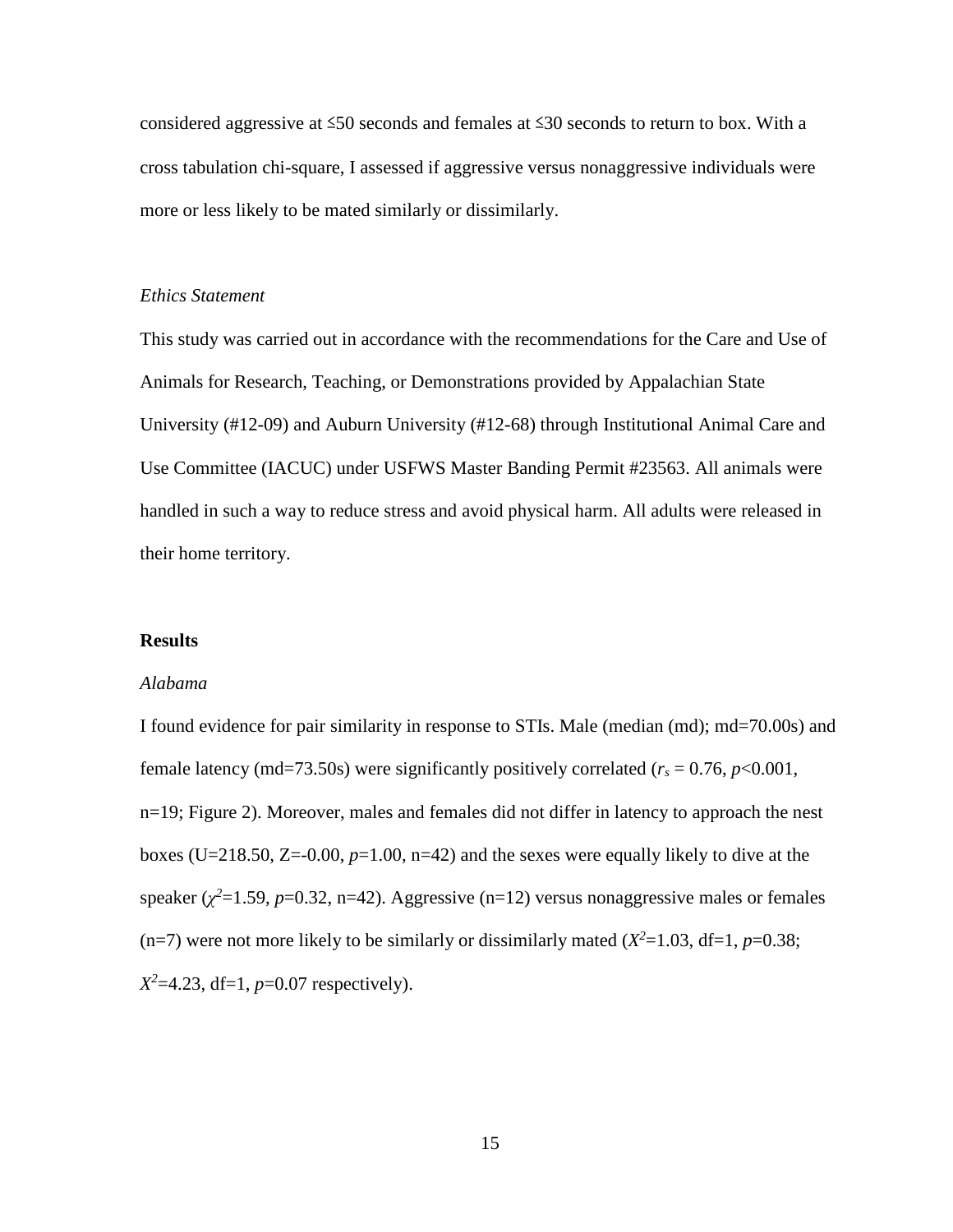## *North Carolina*

Paired bluebirds behaved similarly in response to STIs: female (md=5.50s) and male latency (md=8.50s) to approach the nest box were significantly positively correlated ( $r_s = 0.66$ ,  $p$ <0.001, n=29; Figure 3) as were female (md=3) and male (md=5) number of dives ( $r_s$ = 0.62,  $p<0.001$ ,  $n=29$ ). Males and females did not differ significantly in either latency to approach the nest box (U=397, Z= $-0.38$ ,  $p=0.71$ , n=58) or likelihood of diving at speaker  $(\chi^2=1.10, p=0.50, n=58)$ . Aggressive males and females (n=19) were more likely to be similarly mated  $(89.5\%)$  versus nonaggressive individuals  $(n=10)$ , which were more likely to be paired dissimilarly (60%;  $X^2$ =8.03, df=1,  $p$ =0.01). Additionally, 23/29 early bluebird nests failed, and 13 of those were directly attributed to tree swallows. Dissimilarity did not affect the likelihood of nest fail/success  $(\chi^2 = 0.13, p = 0.72, n = 29)$ .

# *Differences between field sites*

Although mated pairs behaved similarly in both populations, to avoid pseudo replication, I present male and female data separately. Alabama females (n=19) were slower to approach the nest box (U=131.0, Z=-3.07,  $p=0.002$ ; Figure 3) and dove less often (U=104.5, Z=-3.8, *p*<0.001) compared to North Carolina females (n=29). Alabama males (n=23) took longer to approach nest box (U=169.5, Z=-3.03,  $p=0.002$ ; Figure 3) and dove less often (U=100.5, Z=-4.40, *p*<0.001) compared to North Carolina (n=29) males. There was no difference in the extent to which pairs showed similar behavior (i.e., female latency subtracted from male latency, described in methods) between sites (U=216.5, Z=-1.36, *p=*0.175, n=48).

I did not find significant correlations between land use, nesting stage, age, or bluebird behavior at either site (all  $p \ge 0.09$ ). However, North Carolina territories had higher percent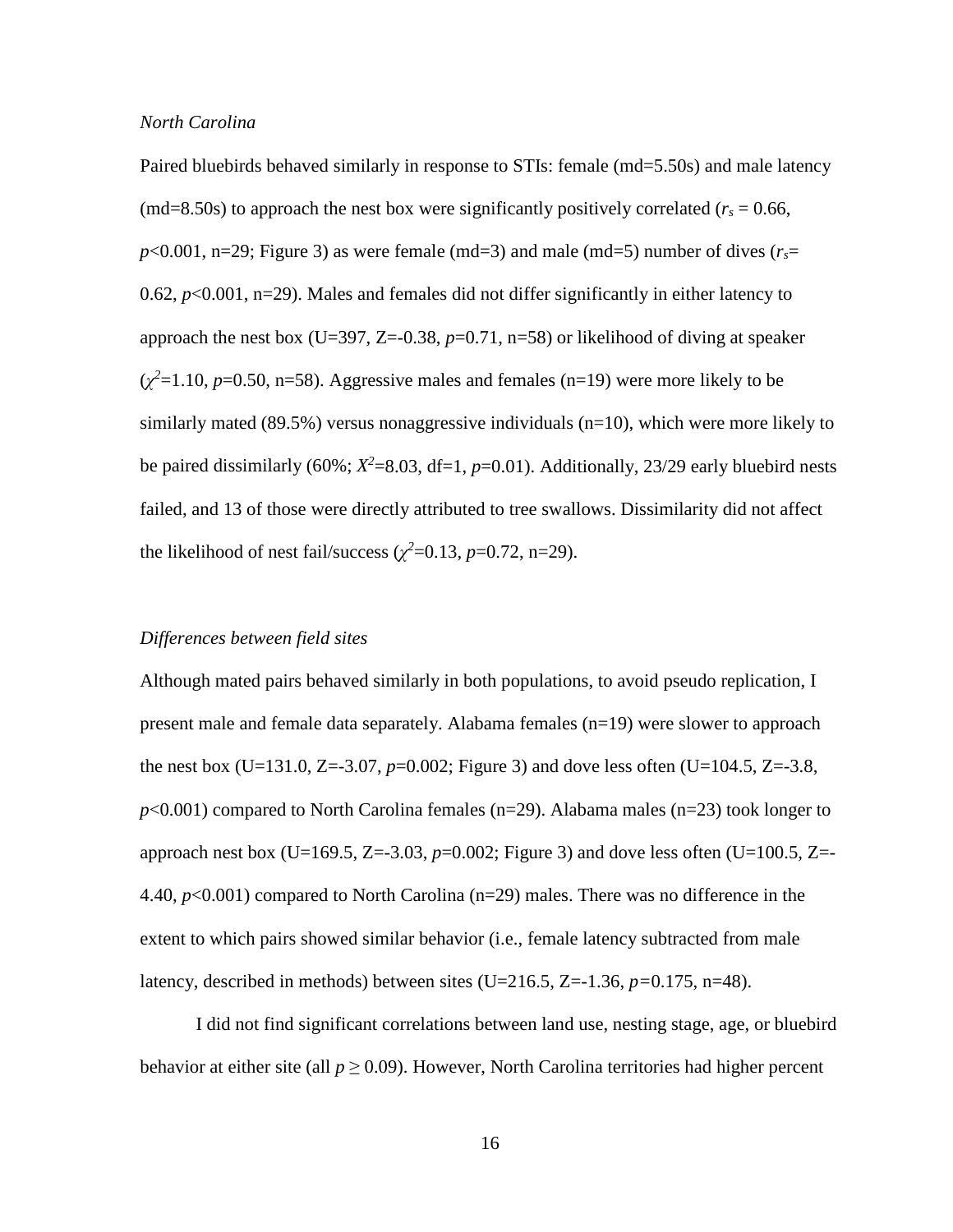openness than Alabama (U=55.50, Z=-4.78,  $p<0.001$ , n=49), but when our latency measurement (not split by site) was analyzed, there was no effect of openness on female (*rs* =-0.198, *p*=0.20, n=44) or male latency to approach (*rs* =-0.230, *p*=0.12, n=48).

## **Discussion**

Bluebirds in North Carolina were more aggressive in response to STIs than were birds in Alabama. At both sites, mated pairs behaved similarly and behavioral phenotype did not differ between the sexes. There was no relationship between behavior and the habitat parameter (percent open) at either site, even though territories in North Carolina had a greater percentage of open habitats. Pairs in North Carolina were more likely to be aggressive and similar or nonaggressive and dissimilar, but aggression made no difference in pair similarity in Alabama.

Overall, the presence of tree swallows as an intense interspecific competitor appears to affect bluebird behavior. Among cavity nesting species, cavities are a highly contested limited resource. Therefore, when an intense competitor is introduced, individuals that are plastic can increase aggression to obtain and keep a nest cavity, even if there is a cost (see DeWitt et al., 1998). Because sensory and regulatory mechanisms are required to consistently adjust to the immediate environment, plasticity is costly and has evolutionary constraints (reviewed in DeWitt et al., 1998) and may not be necessary in all environments. Additionally, these differences may be genetic, because tree swallows are aggressive nest box competitors, their presence may have created an environment where there is selection for aggressive bluebirds. Alternatively, it may be selection for similarly mated pairs. In NC, it was not the aggressive bluebirds that had higher reproductive success in areas of high tree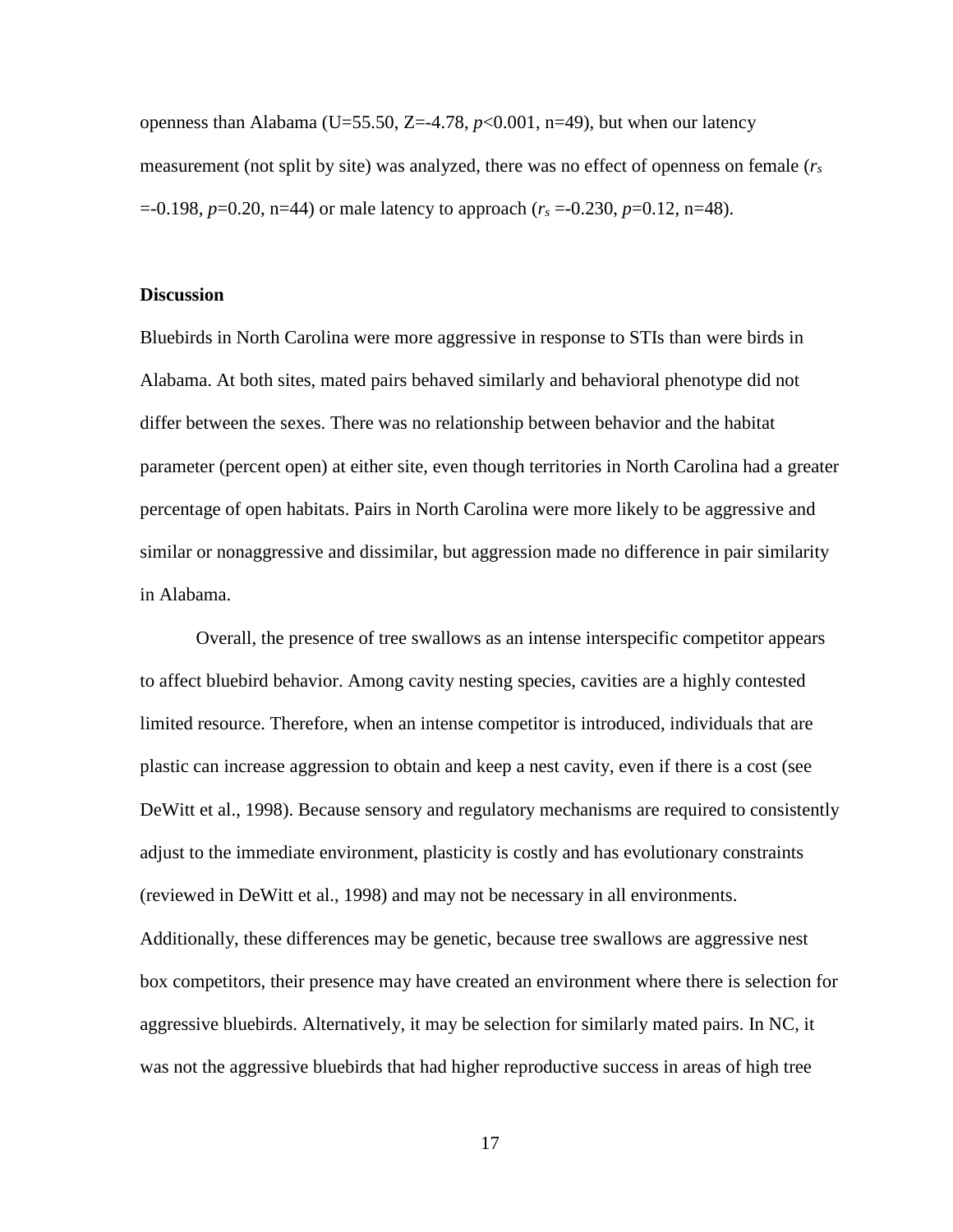swallow competition, but those that were similarly mated (both aggressive and nonaggressive; Harris & Siefferman, 2014). However, because aggressive pairs are more likely to be mated similarly in North Carolina, during early breeding season aggression and pair similarity may not be mutually exclusive. In Oklahoma, paired Eastern bluebirds that both demonstrated high intensity nest defense behavior had more successful fledglings than dissimilar pairs. However, these findings also applied when males were slightly more aggressive than females, which may suggest in the Oklahoma population pair similarity and aggression are important (Burtka & Grindstaff, 2015).

Ultimately, for bluebirds to adapt to tree swallows, their behavior must positively affect fitness and have a heritable component (reviewed in Strauss et al., 2006). However, based on current reproductive rates that appear to be suffering, bluebirds may either not be adapting quickly enough or at all.

Repeated agonism can also contribute to elevated aggression. For example, Goldenwinged warblers (*Vermivora chrysoptera*) that experienced high amounts of interspecific agonism with Chestnut-sided warblers (*Setophaga pensylvanica*) are more aggressive when consistently challenged by Chestnut-sided warblers (Jones et al., 2016). Behavior was quantified during territory acquisition and maintenance and, based on studies that have tested the challenge hypothesis, it is expected that monogamous male birds have increased amounts of testosterone that influences irritable aggression during early breeding season (reviewed in Wingfield, Hegner, Dufty, & Ball, 1990). Of course, this hypothesis also applies to AL bluebirds, but unlike NC, they are not consistently bombarded throughout the breeding season by other cavity nesting species.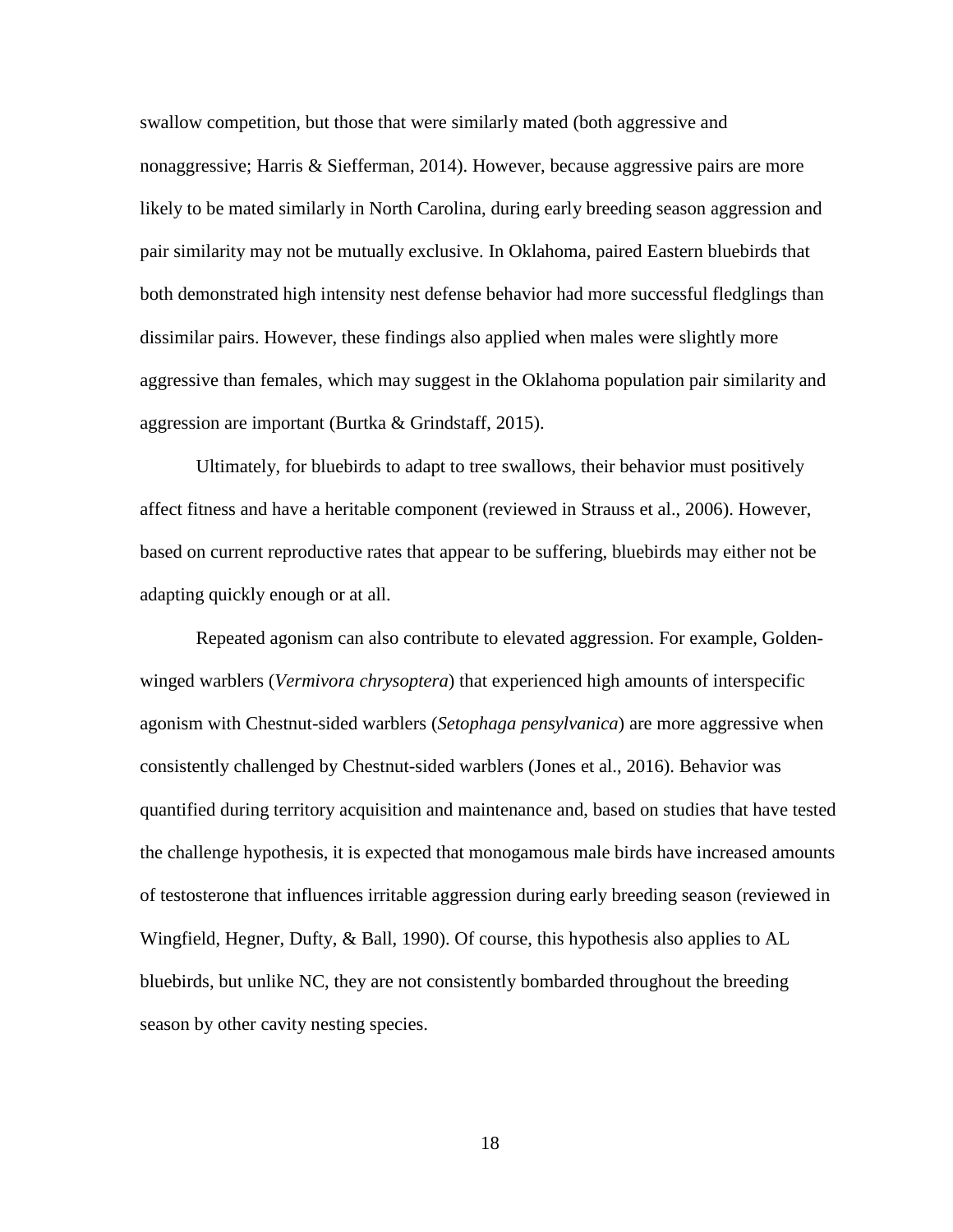As previously mentioned, bluebird pairs at both sites demonstrated strong pair similarity (both aggressive and nonaggressive phenotypes). However, whether behavior is consistent and important in mate selection or is altered after mate selection is not known (reviewed in Schuett et al., 2010). If there is selection to mate similarly, then there should be fitness benefits (see Snekser, Leese, Ganim, & Itzkowitz, 2009). For example, when pairs of cockatiels, *Nymphicus hollandicus*, behaved similarly, they displayed coordinated incubation behaviors and had higher reproductive success than dissimilar pairs (Spoon et al., 2007). However, the environment may dictate which traits are under selection (see Dingemanse, Both, Drent, & Tinbergen, 2004). In pairs that provide biparental care and defend the territories equally, aggressive phenotypes are usually necessary to obtain a limited resource, and therefore aggression may be the quality sought after by mates. Because pair similarity is beneficial to bluebirds in NC (Harris & Siefferman, 2014) and aggression may alter the likelihood of similar mating in early breeding season (see results), bluebird pairs may be under pressure to aggressively secure a nesting box but also to mate similarly. Interestingly, nonaggressive individuals were more likely to mate dissimilarly in North Carolina. However, sample size for nonaggressive individuals was low, and during breeding season, the nonaggressive individuals may not have obtained a territory and been included in this study. Therefore, I hesitate to make strong conclusions from this result. Though this study was not developed to focus on the investigation of pair similarity, it is an important component to population dynamics and requires further research.

I found no relationship between land use and behavior but recognize that the habitat parameter (i.e., percent openness) may be too coarse to identify relationships with behavior. Bluebirds settle in open habitat because open space likely allows them to better visualize and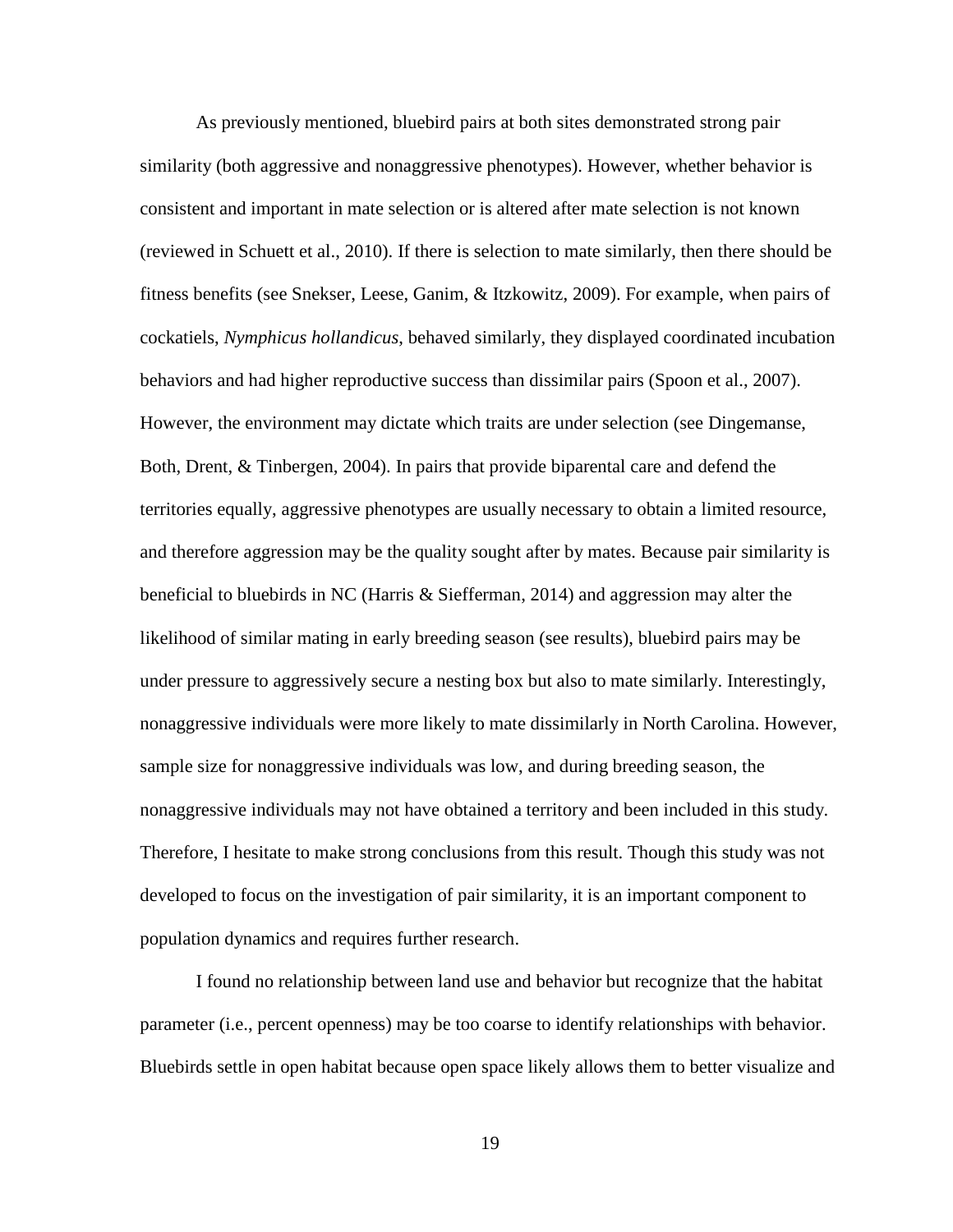capture insects (Gowaty & Plissner, 2015), and NC bluebirds are more likely to settle in open habitat when they breed among high densities of tree swallows (Jones et al., 2014). Further habitat analyses should be conducted to elucidate any potential effects.

To monitor population effects and fluctuations, future research should aim to investigate population responses to competitive pressures and nonnative species colonization across a spatial gradient. Currently, there is a unique opportunity to follow NC bluebirds to investigate 1) potential changes in population dynamics 2) if the bluebirds will be successful against tree swallows and 3) if the bluebirds are demonstrating phenotypic plasticity. Pair similarity should also be quantified in future studies to better understand the adaptations and selection pressures on mating between and among species.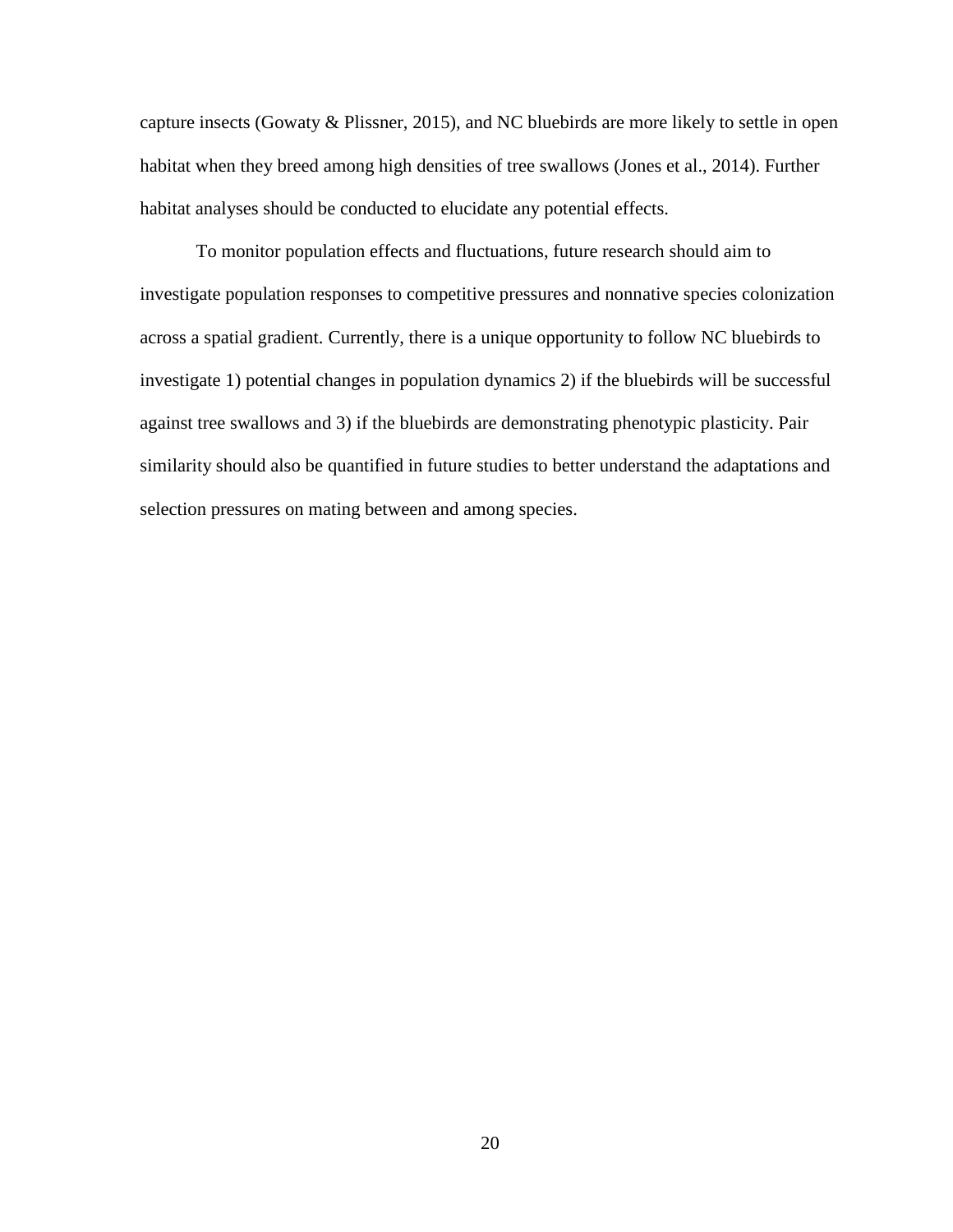# **References**

Alley, T. (1982). Competition theory, evolution, and the concept of an ecological niche. *Acta Biotheoretica, 31,* 165-179.

Both, C., Dingemanse, N.J., Drent, P.J., & Tinbergen, J.M. (2005). Pairs of extreme avian personalities have highest reproductive success. *Journal of Animal Ecology, 74,* 667-674.

Burtka, J.L., & Grindstaff, J.L. (2013). Repeatable nest defense behavior in a wild population of Eastern bluebirds (Sialia sialis) as evidence of personality. *Acta Ethologica, 16,* 135–146.

Burtka, J.L., & Grindstaff, J.L. (2015). Similar nest defence strategies within pairs increase reproductive success in the Eastern bluebird, *Sialia sialis*. *Animal Behaviour, 100,* 174-182.

DeWitt, T.J., Sih, A., & Wilson, D.S. (1998). Costs and limits of phenotypic plasticity. *Trends in Ecology and Evolution, 13,* 77-81.

Dingemanse, N.J., Both, C., Drent, P.J., & Tinbergen, J.M. (2004). Fitness consequences of avian personalities in a fluctuating environment. *Proceedings of the Royal Society B-Biological Sciences, 271,* 847–852.

Duckworth, R.A. (2006). Behavioral correlations across breeding contexts provide a mechanism for a cost of aggression. *Behavioral Ecology*, *17,* 1011-1019.

Duckworth, R.A., & Badyaev, A.V. (2007). Coupling of dispersal and aggression facilitates the rapid range expansion of a passerine bird. *PNAS*, *104,* 15017-15022.

Freeman, A.S., & Byers, J.E. (2006). Divergent induced responses to an invasive predator in marine mussel populations. *Science, 313,* 831-833.

Gowaty, P.A. (1984). House sparrows kill Eastern bluebirds. *Journal of Field Ornithology*, *55,* 378–380.

Gowaty, P.A., & Plissner, J.H. (2015). Eastern bluebird (*Sialia sialis*). The birds of North America online (A. Poole, Ed.). Ithaca: Cornell Lab of Ornithology; Retrieved from the Birds of North America Online: http://bna.birds.cornell.edu/bna/species/381.

Goymann, W., & Wingfield, J. (2014). Male-to-female testosterone ratios, dimorphism, and life history—what does it really tell us? *Behavioral Ecology*, *25,* 685-699.

Grether, G.F., Anderson, C.N., Drury, J.P., Kirschel, A.N.G., Losin, N., Okamoto, K., & Peiman, K.S. (2013). The evolutionary consequences of interspecific aggression. *Annals of the New York Academy of Sciences*, *1289,* 48-68.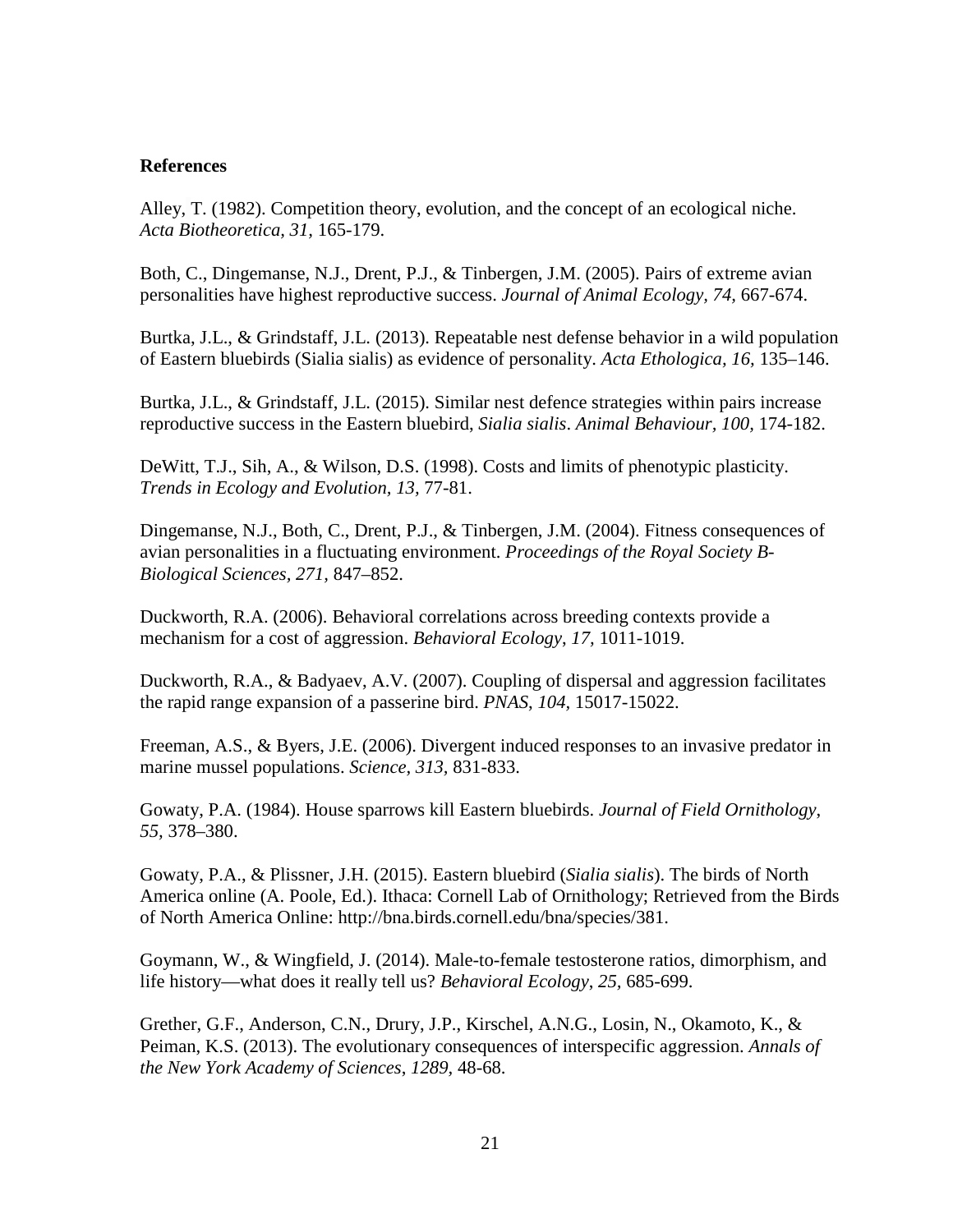Hardin, G. (1960). The competitive exclusion principle. *Science*, *131,* 1292-1297.

Harris, M.R., & Siefferman, L. (2014). Interspecific competition influences fitness benefits of assortative mating for territorial aggression in Eastern bluebirds (*Sialia sialis*). *PLoS One, 9,* e88668.

IBM. (2015). SPSS Statistics for Windows (Version 23.0). Armonk, NY: IBM Corp.

Injaian, A., & Tibbetts., E.A. (2015). Advertised quality and resource value affect aggression and social vigilance in paper wasp contests. *Animal Behaviour*, *102,* 259-266.

Jones, J.A., Harris, M.R., & Siefferman, L. (2014). Physical habitat quality and interspecific competition interact to influence territory settlement and reproductive success in a cavity nesting bird. *Frontiers in Ecology and Evolution*, *2,* 1-8.

Jones, J.A., Tisdale, A.C., Tucker, J.L., Bakermans, M.H., Larkin, J.L., Smalling, C.G., & Siefferman, L. (2016). A case of mistaken identity: understanding the stimulus of agonism between two wood warblers. *Animal Behaviour 114,* 81-91.

Kalinoski, R. (1975) Intra- and interspecific aggression in House Finches and House Sparrows. *The Condor*, *77,* 375–384.

Lambrechts, M.M., Adriaense, F., Ardia, D.R., Artemyev, A.V., Atiénzar, F., et al. (2010). The design of artificial nestboxes for the study of secondary hole-nesting birds: a review of methodological inconsistencies and potential biases. *Acta Ornithologica, 45,* 1-26.

Langkilde, T. (2009). Invasive fire ants alter behavior and morphology of native lizards. *Ecology*, *90,* 208-217.

Lee, D.S. (1993). Range expansion of the tree swallow, *Tachycineta bicolor* (Passeriformes: Hirundinidae), in the Southeastern United States. *Brimleyana, 18,* 103-113.

Lemon, R.E. (1975). How birds develop song dialects. *The Condor, 77,* 385-406.

MacGregor-Fors, I., Morales-Pérez, L., Quesada, J., & Schondube, J.E. (2010). Relationship between the presence of House Sparrows (*Passer domesticus*) and Neotropical bird community structure and diversity. *Biological Invasions, 12,* 87-96.

McCarty, J.P., & Winkler, D.W. (1999). Foraging ecology and diet selectivity of tree swallows feeding nestlings. *The Condor, 101,* 246-254.

Mooney, H.A., & Cleland, E.E. (2001). The evolutionary impact of invasive species. *PNAS, 98,* 5446-5451.

Peiman, K.S., & Robinson, B.W. (2010). Ecology and evolution of resource-related heterospecific aggression. *Quarterly Review of Biology, 85*, 133–158.

Phillips, B.L., & Shine, R. (2006). An invasive species induces rapid adaptive change in a native predator: cane toads and black snakes in Australia. *Proceedings of the Royal Society B*., *273*, 1545-1550.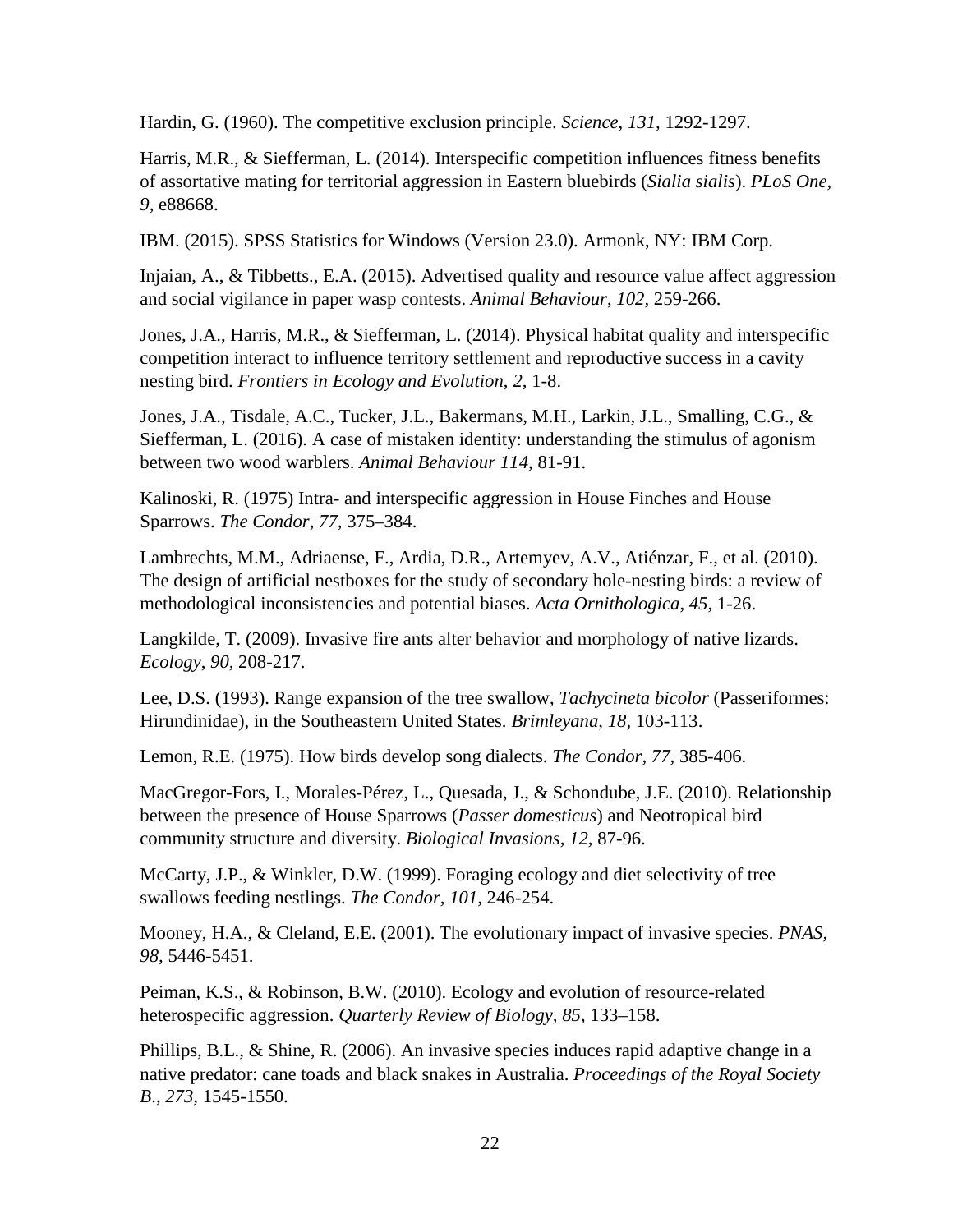Schuett, W., Dall, S.R.X., & Royle, N.J. (2011). Pairs of zebra finches with similar "personalities" make better parents. *Animal Behaviour, 81,* 609–618.

Schuett, W., Tregenza, T., & Dall, S.R.X. (2010). Sexual selection and animal personality. *Biological Reviews, 85,* 217–246.

Shea, K., & Chesson, P. (2002). Community ecology theory as a framework for biological invasions. *Trends in Ecology and Evolution, 17,* 170-176.

Snekser, J.L., Leese, J., Ganim, A., & Itzkowitz, M. (2009). Caribbean damselfish with varying territory quality: correlated behaviors but not a syndrome. *Behavioral Ecology*, *20,*  124–130.

Spoon, T.R., Millam, J.R., & Owings, D.H. (2007). Behavioural compatibility, extrapair copulation and mate switching in a socially monogamous parrot. *Animal Behaviour*, *73,* 815- 824.

Strauss, S.Y., Lau, J.A., & Carroll, S.P. (2006). Evolutionary responses of natives to introduced species: what do introductions tell us about natural communities? *Ecology Letters*, *9,* 357-374.

Wingfield, J.C., Hegner, R.E., Dufty, Jr., A.M., & Ball, G.F. (1990). The "Challenge Hypothesis":Theoretical implications for patterns of testosterone secretion, mating systems, and breeding strategies. *American Society of Naturalists*, *136,* 829-846.

Wingfield, J.C., Lynn, S.E., & Soma, K.K. (2001). Avoiding the 'costs' of testosterone: ecological bases of hormone-behavior interactions. *Brain, Behavior, and Evolution, 57,* 239- 251.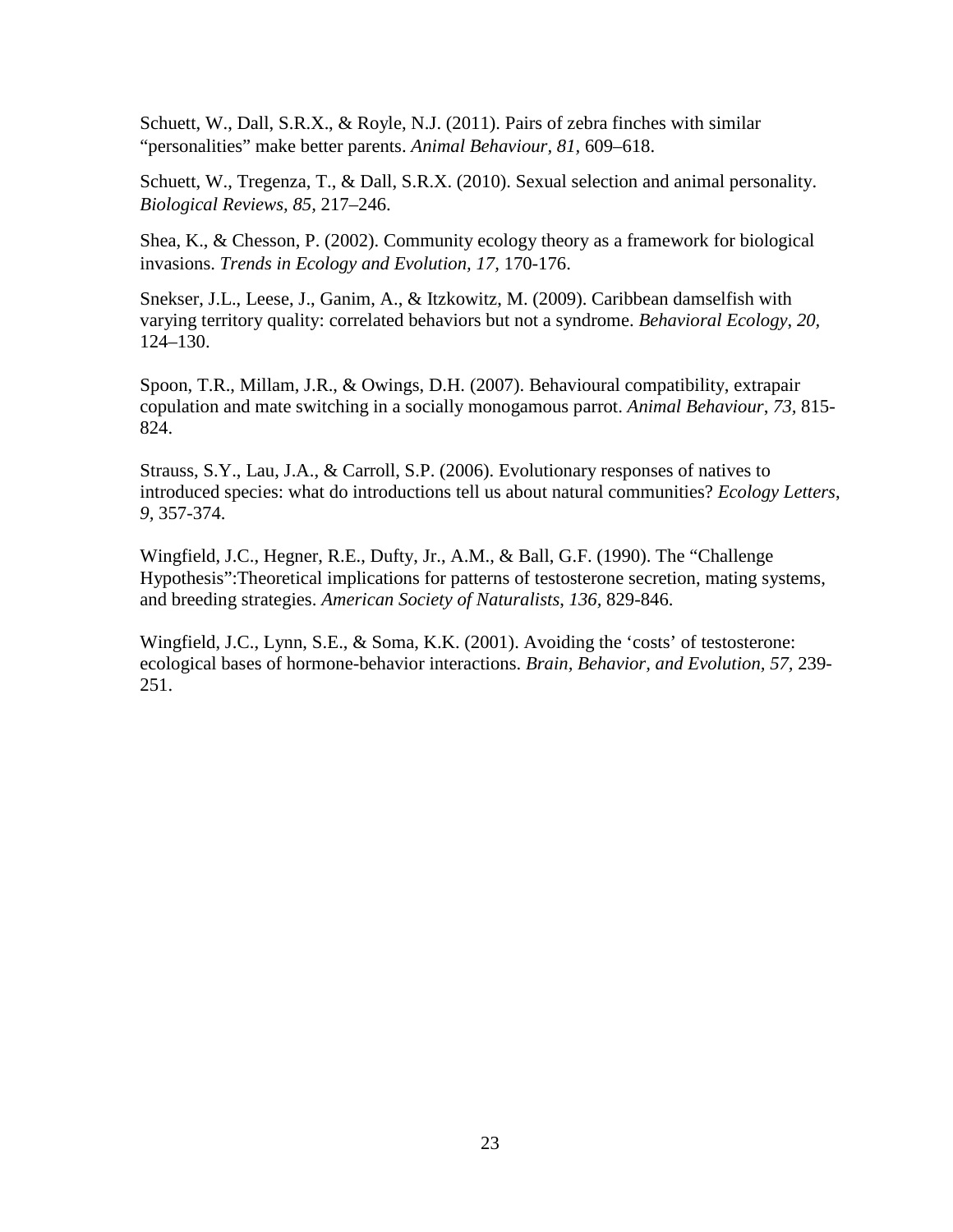



Figure 1. Histogram of pair similarity in latency to approach nest box. Latencies for each pair of male and female parents was subtracted. A pair was defined as similar if there was less than or equal to 20 second differences in time to approach box, based on distribution. Please note that in the raw data, there were no individuals at with a 25 second difference, which is why 20 seconds was used as the differentiating number.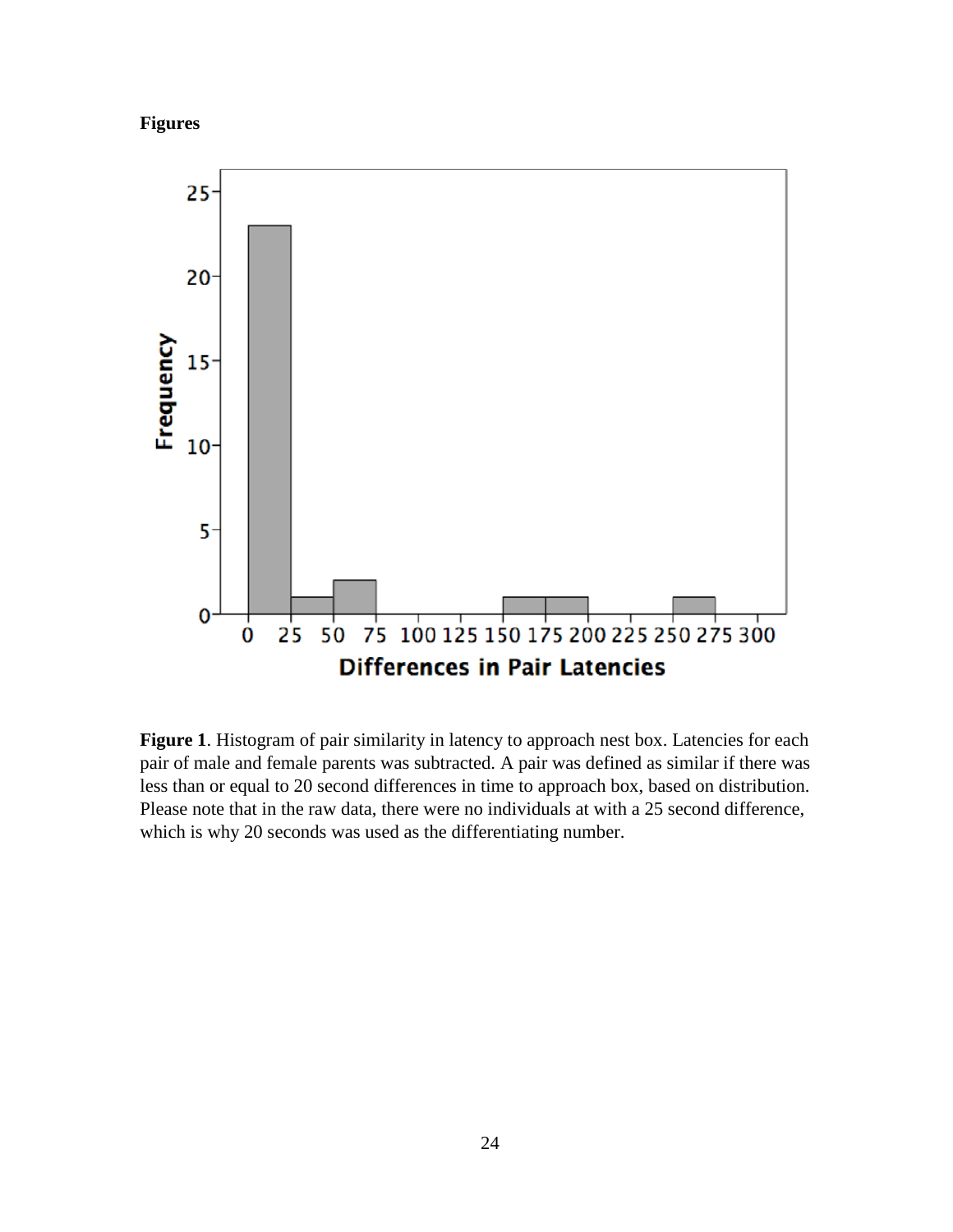

**Figure 2.** Male and female bluebird pair similarity in North Carolina and Alabama. Each symbol represents a mated pair of bluebirds. Gear symbol represents NC and triangles represent AL.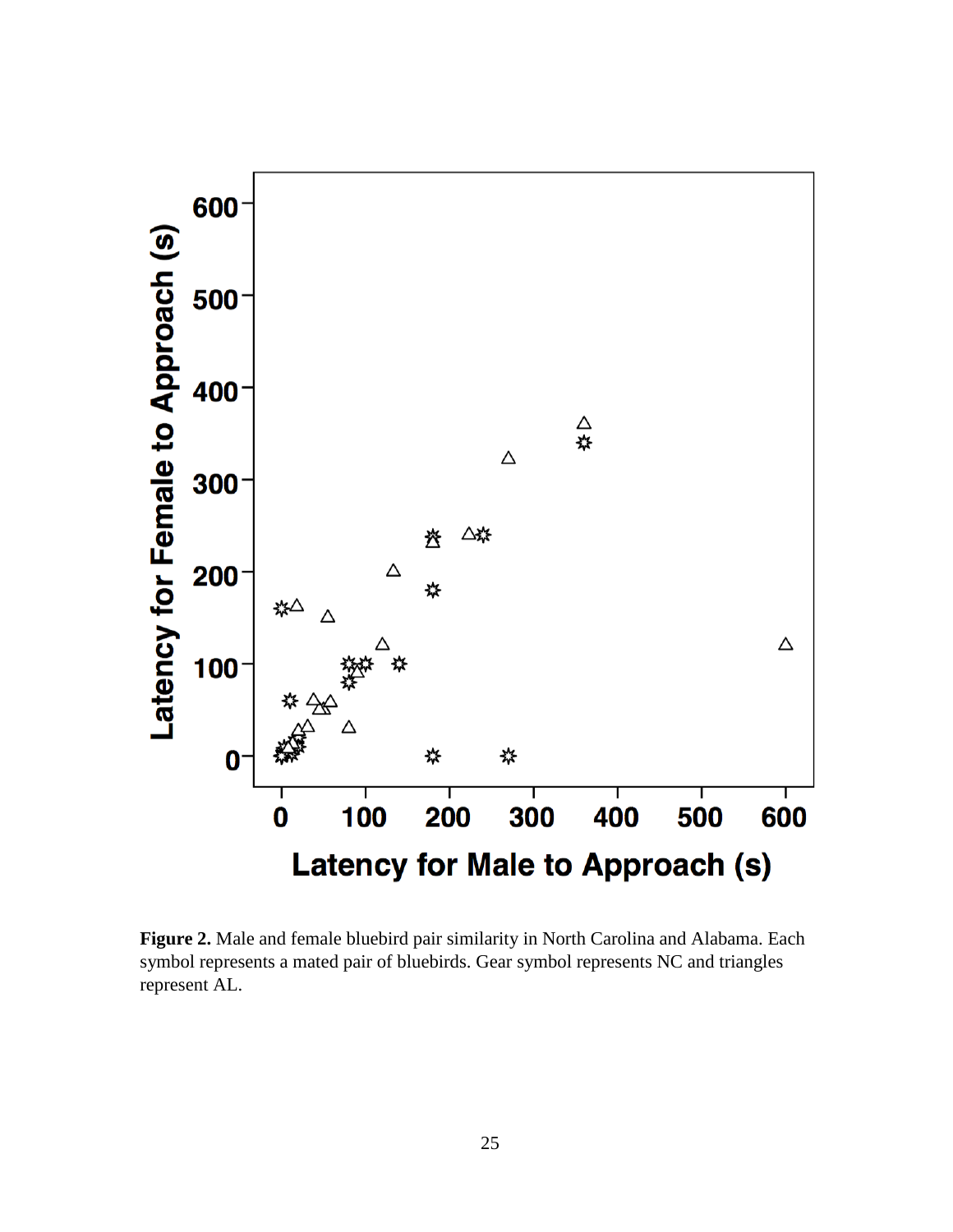

**Figure 3**. Box plot of male and female latency to approach nest box (within 1 meter) during STI in Alabama and North Carolina. Males are represented by shading and females are clear. Middle line represents median, bottom and top hinges represent  $25<sup>th</sup>$  and  $75<sup>th</sup>$  percentile, respectively. The whiskers are 1.5x hinges and points represent 1 SD above the interquartile range.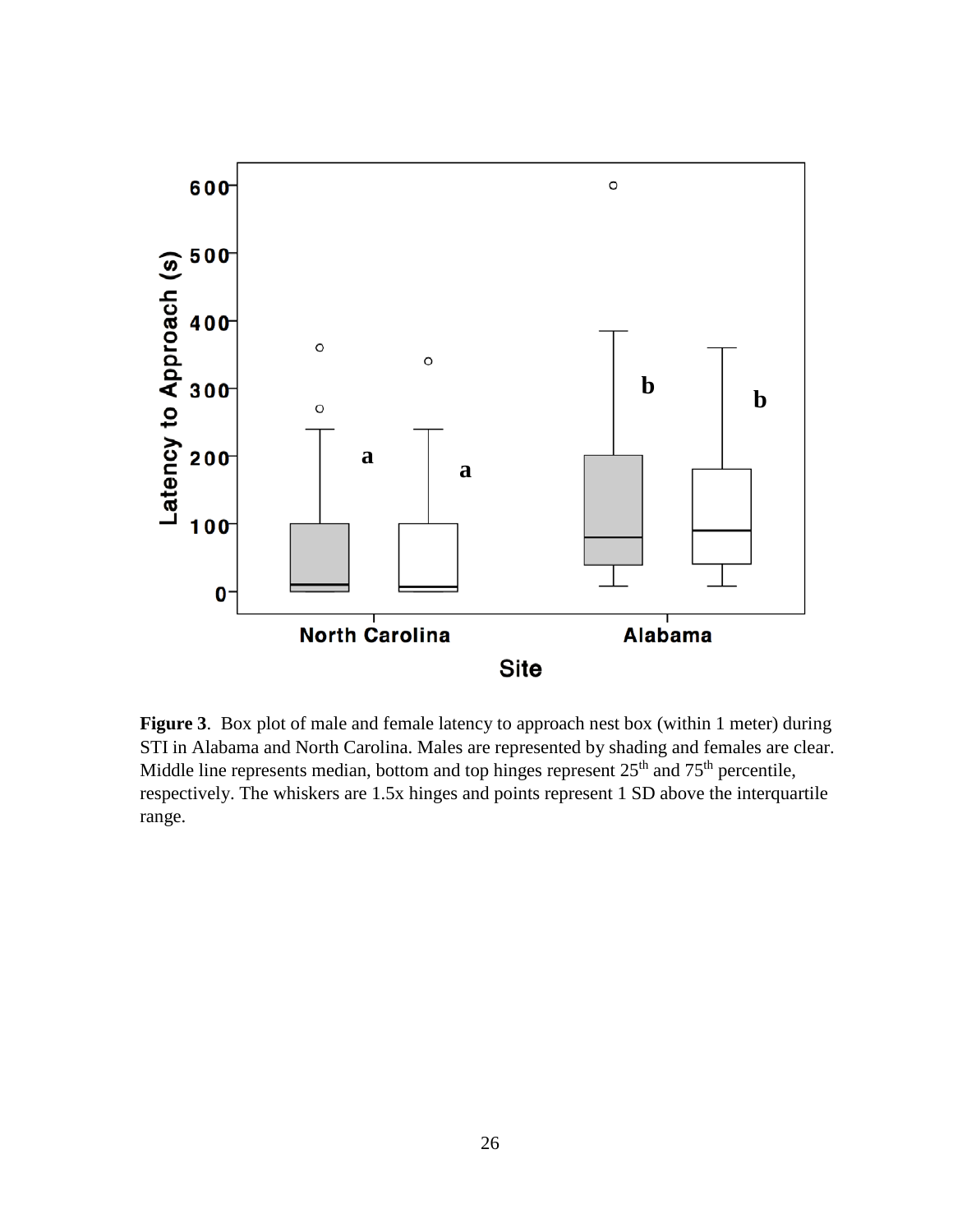#### **Chapter 3**

# **Elevated Glucocorticoids Coupled with Aggression May Facilitate Range Expansion**

## **Abstract**

Dispersal ecology is a fundamental process in the maintenance of population dynamics throughout numerous taxa. Because of this, individuals within and among populations have developed behavioral and physiological strategies that facilitate dispersal and even range expansion. Strategies include aggression, boldness, exploration, and physiological adaptations. Currently, tree swallows are undergoing a range expansion to the southeastern US possibly as a result of decreased habitat availability in the Northeast and an increased number of nestboxes throughout the south. My study provides a unique look into how tree swallows respond behaviorally and physiologically during a range expansion. I hypothesized that homeostasis is challenged by colonization of a novel environment and expect that glucocorticoids are a reliable measure of how an individual copes with change. Additionally, I hypothesized that individuals on the edge of expansion will exhibit a behavioral phenotype that may aid in colonization. During the 2015 breeding season, I investigated behavioral and glucocorticoid profiles (basal and restraint induced) of breeding female tree swallows throughout their historic and expansion range. I found evidence that females on the edge of expansion show elevated glucocorticoid levels and increased nest defense behavior compared to those breeding in historical sites. I found no evidence, however, that these differences were likely a consequence of variation in land use or prey abundance at historical versus expansion sites. Females that were incubating clutches at the expansion sites had similar basal, but increased restraint induced, glucocorticoids compared to females at historical sites.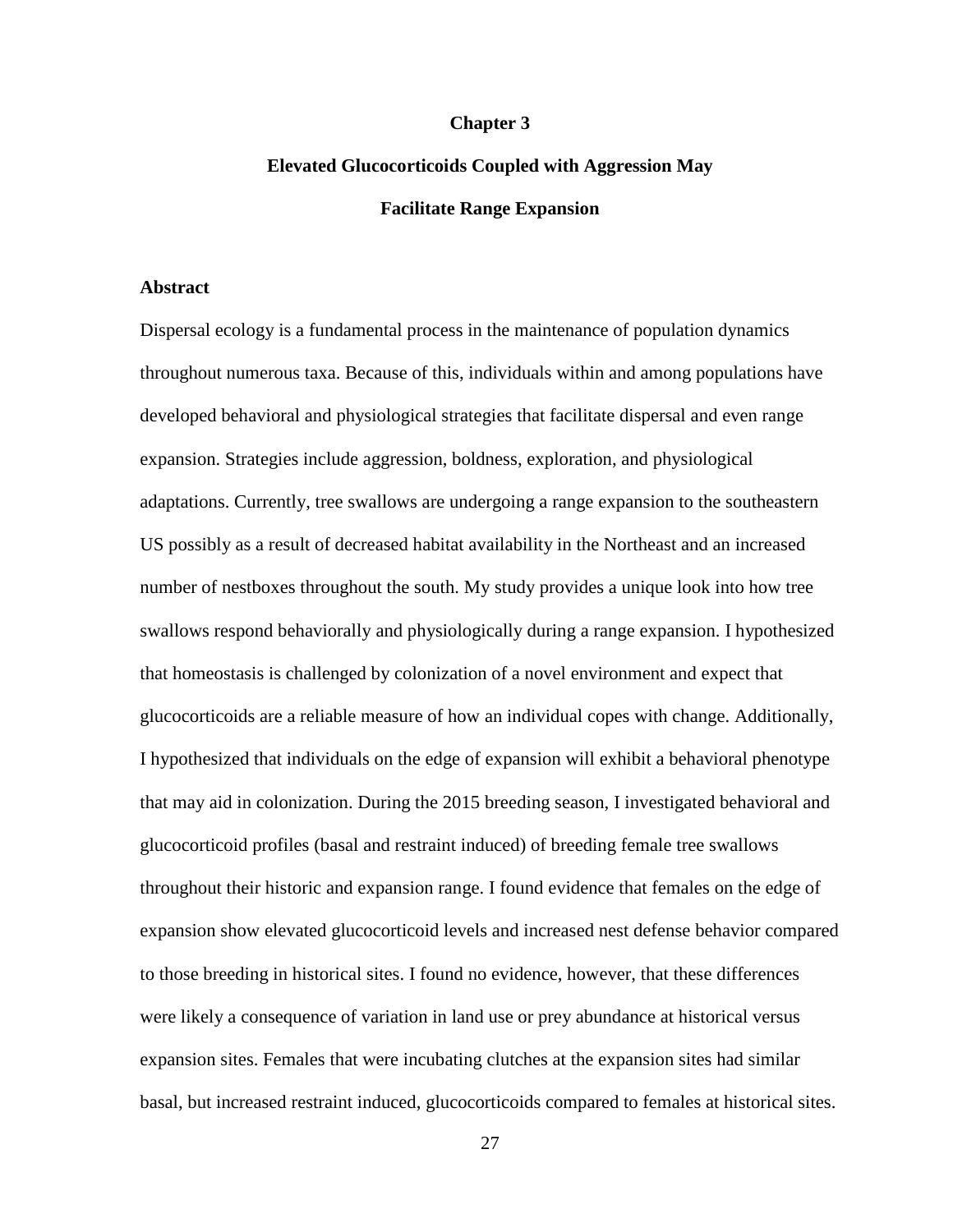When rearing nestlings, females at expansion sites had elevated basal and restraint induced glucocorticoid levles and protected their young more vigorously compared to females at historical sites. It may be that females on the front of the range expansion utilize a different physiology adaptation, and coupled with elevated aggression, are better able to respond quickly to stressors in novel environments.

## **Introduction**

Dispersal is a fundamental component to population ecology across taxa (Nathan et al., 2008), and is necessary for population persistence in changing environments (reviewed by Ronce, 2007). However, there are differences in the extent to which individuals disperse and remain philopatric (do not disperse). Variation in exploratory behavior, physiology, and genotype may explain dispersal strategies (Bonte et al., 2012; see Clobert, Le Galliard, Cote, Meylan, & Massot, 2009), and individuals could use environmental cues (Verhulst, Perrins, & Riddington, 1997), be bound by a genetic predisposition (e.g., male vs. female), or use a combination of both (Bowler & Benton, 2005). Dispersal advantages include: decreased inbreeding, kin competition, and intraspecific competition (Clobert et al., 2009). However, dispersal is costly because individuals have less information about habitats, neighbors and the ability to acquire breeding territories (Bowler & Benton, 2005).

When populations spread out from a central location via dispersal to novel environments in successive breeding seasons, this is referred to as a range expansion (e.g., Duckworth, 2008; Lee, 1993). The ability of individuals to adjust physiologically and behaviorally to novel environments likely influences their ability to succeed in unfamiliar locations. Thus, range expansions require adaptations and strategies that increase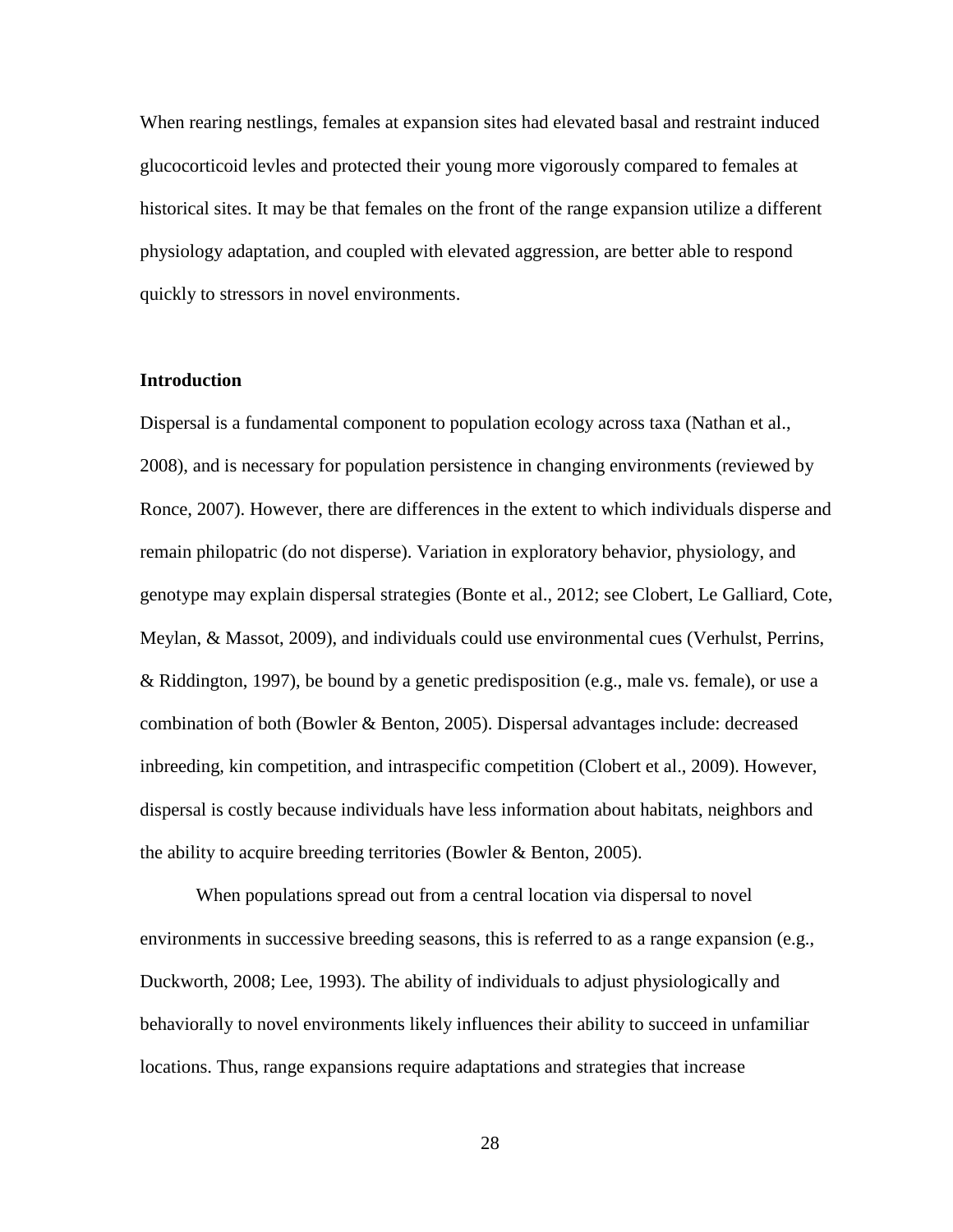survivorship in novel environments (Clobert et al., 2009; Duckworth & Badyaev, 2007) such as aggressive phenotypes (Duckworth 2006), exploratory behavior (Dingemanse, Both, Van Noordwijk, Rutten, & Drent, 2003), and/or physiological flexibility (see Liebl & Martin, 2012). Indeed, aggression facilitates successful colonization of male western bluebirds, *Sialia mexicana* (Duckworth & Badyaev, 2007), and house sparrows, *Passer domesticus*, on the edge of expansion have more exploratory phenotypes (Liebl & Martin, 2012).

In novel environments, stressors such as competition, predation, food, and weather are unpredictable and may challenge homeostasis (Wingfield et al., 1998). Homeostasis is the maintenance of critical biological ranges, which survival is dependent on, that support a constant internal environment (e.g., glucose, oxygen, waste removal; Goodman, 2010). Therefore, challenges accompanied with novel colonization such as new predators and adverse weather may require glucocorticoid levels to be modified. Glucocorticoids function to maintain physiological homeostasis (Romero, 2004), and can indicate an individual's internal response to their environment (e.g., Addis, Davis, Miner, & Wingfield, 2011). During a stressor or challenge, glucocorticoids elevate within 2-3 minutes and peak between 15-30 minutes from time of stress to maintain homeostasis and increase survivorship (Hau, Ricklefs, Wikelski, Lee, & Brawn, 2010). Glucocorticoids will reach target cells where they bind to intracellular receptors and initiate gene transcription (Goodman, 2010). Once transcribed, cellular products such as proteins will aid the body in dealing with challenges. Increased levels can promote adaptive behaviors such as increased foraging or blood and oxygen circulation to tissues (Sapolsky, Romero, & Munck, 2000). According to the cortfitness hypothesis, elevation of glucocorticoids may cause poor body condition and decrease fitness (reviewed in Bonier, Martin, Moore, & Wingfield, 2009). However, studies have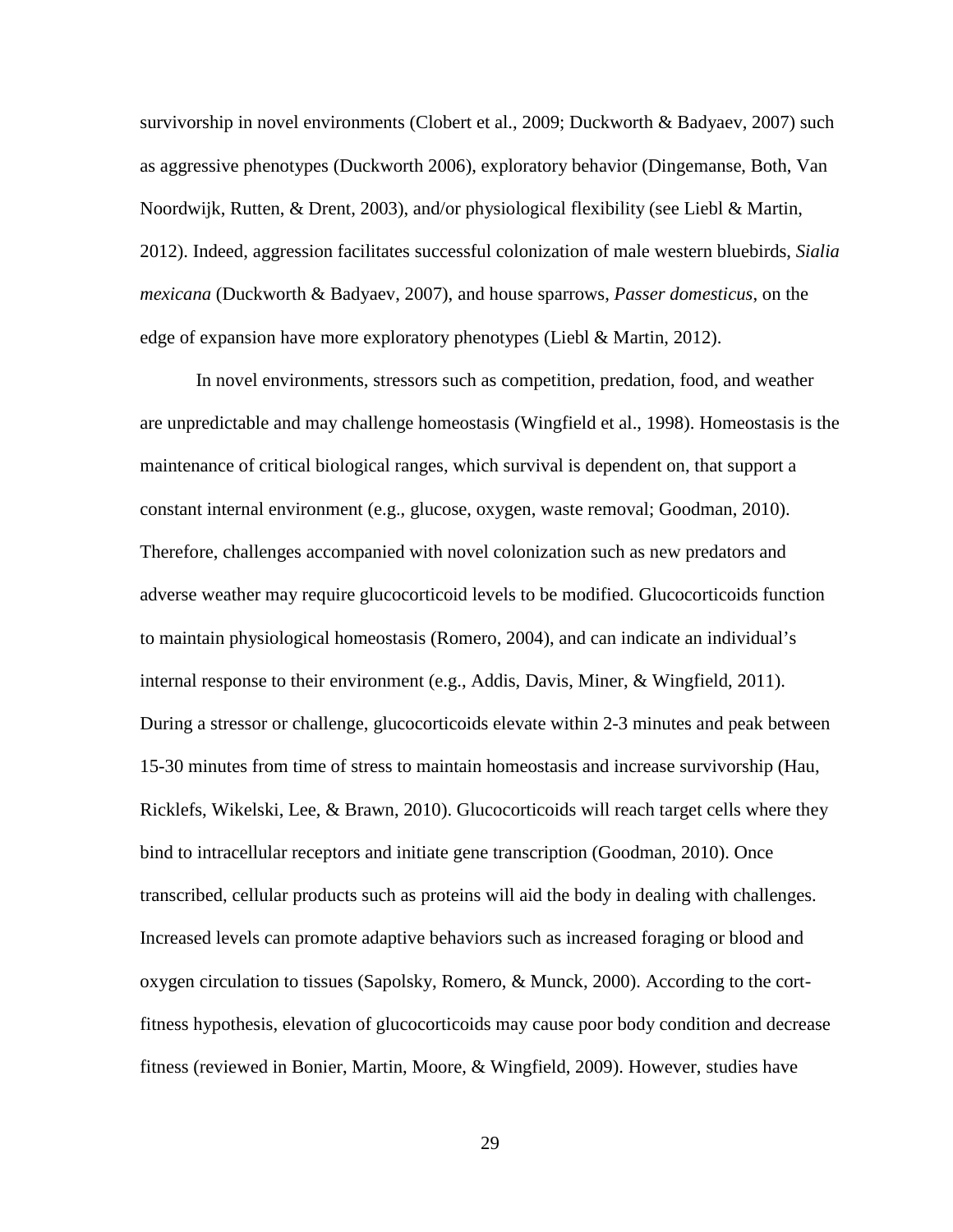shown deviations from the cort-fitness hypothesis and demonstrate the adaptability of elevated glucocorticoids (see Bonier, Moore, Martin, & Robertson, 2009; Bonier & Robertson, 2011). For example, Bonier, Moore, et al. (2009) found females rearing nestlings with elevated glucocorticoids had evidence of higher reproductive success. Elevated glucocorticoids may also be adaptive during range expansions. In White-crowned sparrows, *Zonotrichia leucophrys*, which are undergoing a high altitude range expansion, have significantly higher basal and elevated glucocorticoid levels compared to non-range expanding conspecifics (Addis et al., 2011). The authors suggest that because higher altitudes have harsher weather, the energy demand is greater and elevated glucocorticoid aid the individual to meet increased metabolic needs.

In addition to behavior and physiology, environmental pressures can influence dispersal. New environments may contain unsuitable habitat, new predation risks, and variable hetero and conspecific competition (Edelaar, Siepielski, & Clobert, 2008; Stamps, 2001). However, new environments could also have suitable habitat and good resources (e.g., increased food availability). Life history strategies such as the sociability may attribute to dispersal distance (reviewed in Cote, Fogarty, Weinersmith, Brodin, & Sih, 2010). For example, group composition is a primary determinant for the invasive mosquitofish, *Gambusia affinis*, to disperse: asocial individuals 1) disperse farther and 2) tend to disperse more if their school is asocial (Cote et al., 2010). Overall, success may not only be dependent on the individual but also the environmental factors surrounding dispersal.

Tree swallows, *Tachycineta bicolor*, are loosely colonial secondary cavity nesters (Winkler et al. 2004) that demonstrate consistent individual aggression (i.e., animal personality; Rosvall 2008) and often out-compete other secondary cavity nesters for limited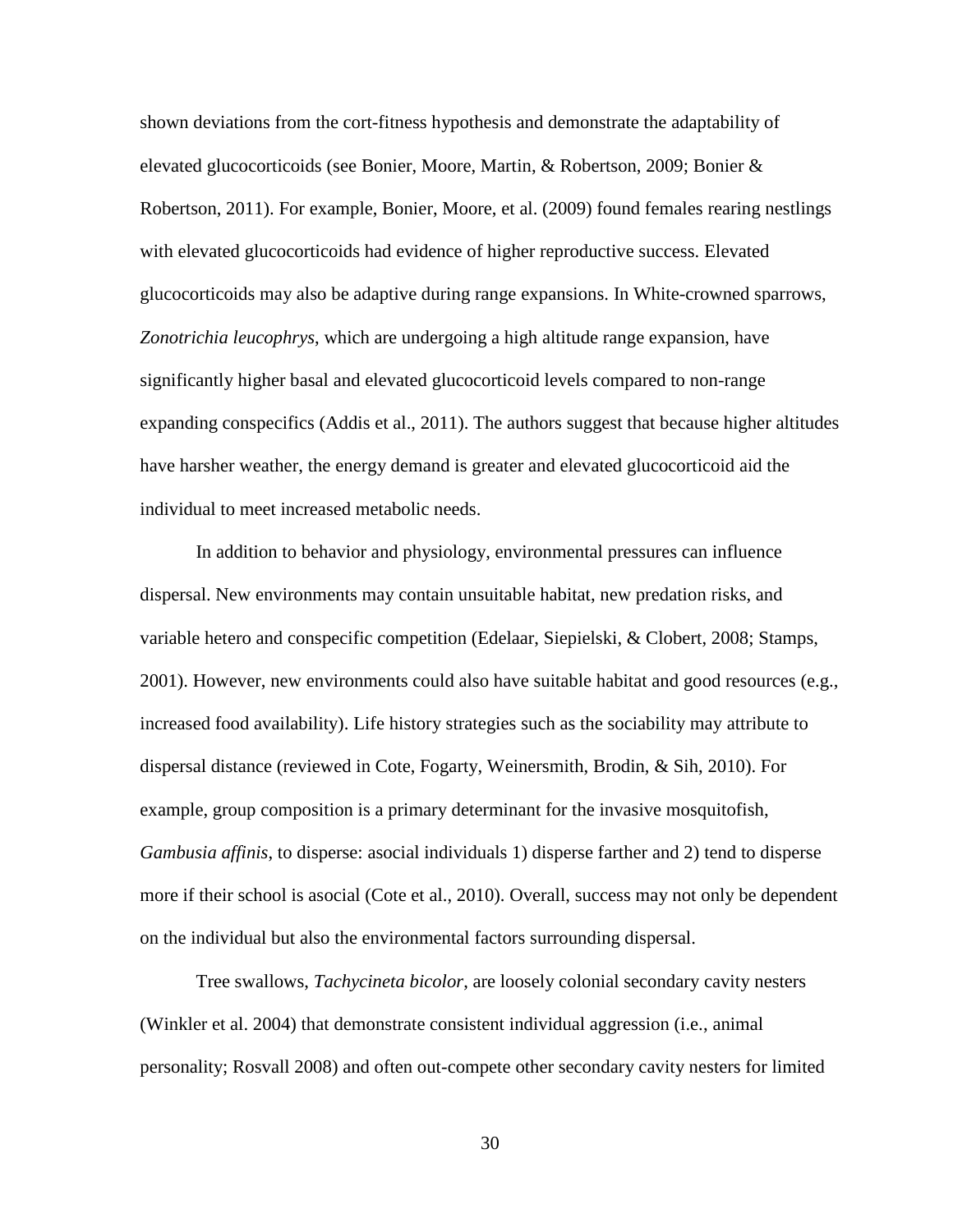nesting sites. Before readily available nest boxes, tree swallows probably utilized natural tree snags and dammed water from beavers (Lee, 1993). Tree swallows are a passerine native to northern North America, and have been undergoing a rapid range expansion into the southeastern United States for the last 40 years (Lee, 1993; Shutler, Hussell, Norris, Winkler, & Robertson, 2012; Winkler et al., 2011). This range expansion runs contrary to expectations of a 2003 global analysis that predicts songbirds will move to more northern breeding sites (Parmesan & Yohe, 2003). Their movement to the southeast is most likely due to urbanization in northeastern North America coupled with beaver dam loss and reappearance plus the widespread establishment of manmade nestbox trails (Askins, 1995; Lee, 1993; Robbins, Sauer, Greenberg, & Droege, 1989). Since the 1960s, bird enthusiasts have erected artificial cavities (nestboxes) all over the southern United States to counter the decline of Eastern bluebirds, *Sialia sialis*. These nestbox trails could encourage tree swallow range expansion (i.e., more habitat available for them; Lee, 1993).

Because previous studies have shown that glucocorticoid levels are elevated during range expansion (e.g., Addis et al., 2011; Martin & Liebl, 2014) and aggression can aid dispersal (e.g., Duckworth, 2006), I hypothesized that aggression and hormonal phenotype have facilitated the ongoing range expansion of tree swallows. I measured the avian glucocorticoid, corticosterone (cort; basal and restraint induced) and behavioral phenotype (via a simulated territorial intrusion) of female tree swallows throughout their historic (i.e., Wisconsin, Ontario, Nova Scotia) and expansion range (i.e., Indiana, Iowa, North Carolina). I predicted that individuals breeding on the expansion edge would be more aggressive and have significantly higher cort levels compared to those breeding in historical range. Further,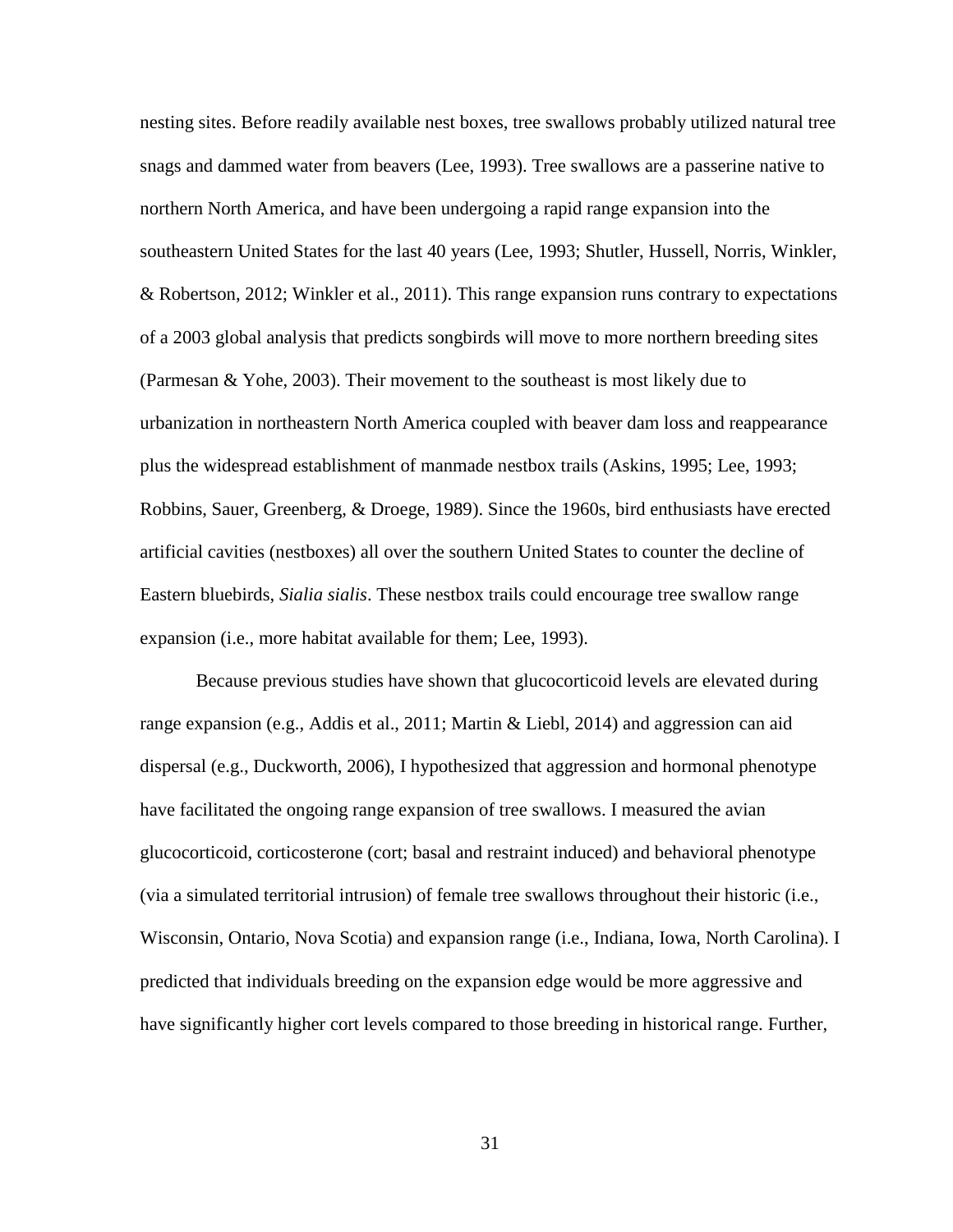because site differences in habitat could also influence behavior and physiology, I quantified land use and insect abundance.

## **Methods**

#### *General Field Methods*

In this study, I focused on females because they were easier to capture and they disperse further than males (Greenwood, 1980). Because female tree swallows display delayed plumage maturation, second year (SY) females have brown body plumage while after-second year (ASY) females have iridescent body plumage (Bentz, Navara, & Siefferman, 2013). Thus, misidentifying the age of female tree swallows was unlikely. However, ASY females and males are difficult to distinguish, therefore, upon capture I colored all females with a colored Sharpie over the white breast feathers for identification during behavioral trials.

#### *Study Sites*

I monitored seven populations of established tree swallow nestbox breeding sites in May and June 2015. Expansion sites included Davidson, North Carolina (35.438 N, 80.697 W); Boone, North Carolina (36.196 N, 81.783 W); Bloomington, Indiana (39.142 N, 86.602 W); and Ames, Iowa (42.073 N, 93.635 W). Historical sites were Saukville, Wisconsin (43.382 N, 88.023 W); Long Point, Ontario (42.623 N, 80.465 W); and Wolfville, Nova Scotia (45.107 N, 64.378 W). Historical sites have been documented in tree swallow historical breeding range since the mid-1800s (Winkler et al., 2011) and expansion sites have had an increase in tree swallow presence during the breeding season since the 1960s (Lee, 1993; A.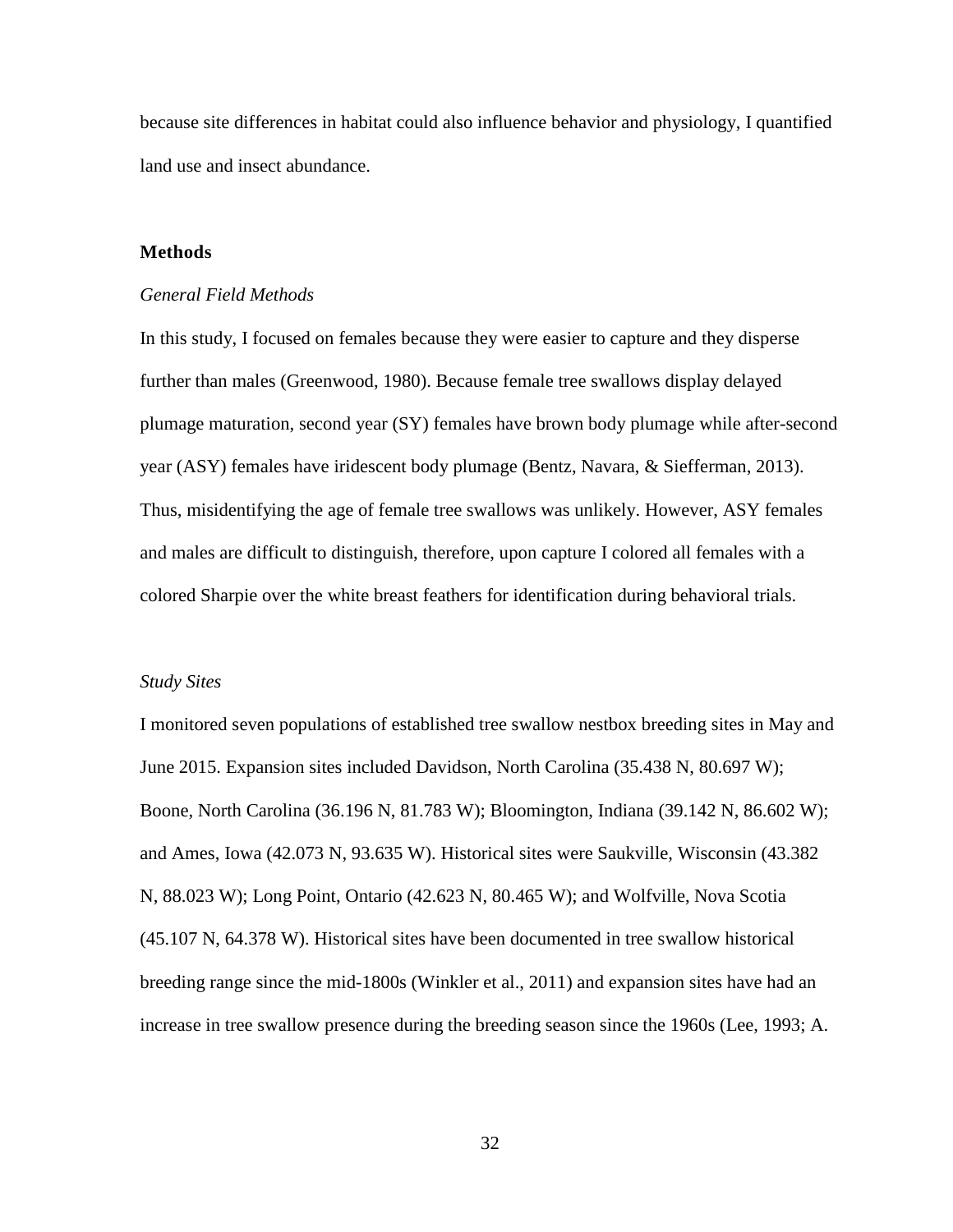Bruner, pers. comm; Sauer et al., 2011). I collected GPS coordinates at each nestbox where an adult female was captured using a Garmin GPSmap 78s.

## *Adult Capture*

At each site, I captured 20-30 nesting females between the hours of 0900-1130 and 1300- 1630. I collected blood twice to yield both basal and restraint induced cort. Within 3 min of capture, I collected an initial blood sample ~80 µl (time 0 min; basal cort). I drew blood from the alar wing vein using a 26.5-gauge needle and kept on ice until centrifugation. Following initial blood draw, I gave birds a USGS band, and measured wing and tail length, and body mass. I recorded female age SY or ASY using plumage coloration (Bentz et al., 2013). I then placed birds in paper bag until 30 minutes post capture, time immediately began from when bird first captured, and then took another blood sample to measure restraint induced plasma cort. I captured females opportunistically, because of this, females were captured either during incubation or when rearing 6-10 day old nestlings.

#### *Behavior*

Twenty-four hours post capture, I conducted simulated territorial intrusions (STIs) for each breeding female tree swallow. Behavioral trials were coordinated with time of day that cort was collected the day prior (e.g., a bird captured at 10am was given an STI between 9am-11am on the following day). I did this to eliminate time of day bias as cort is on a diurnal rhythm mediated by the hypothalamic-pituitary axis (Goodman, 2010). Once the female tree swallow was identified at her box, I mounted a model American crow (*Corvus brachyrhynchos*), a natural nestling predator, 0.3 m above the box to simulate flying, and played crow calls using portable speakers. I measured latency for female to come within 1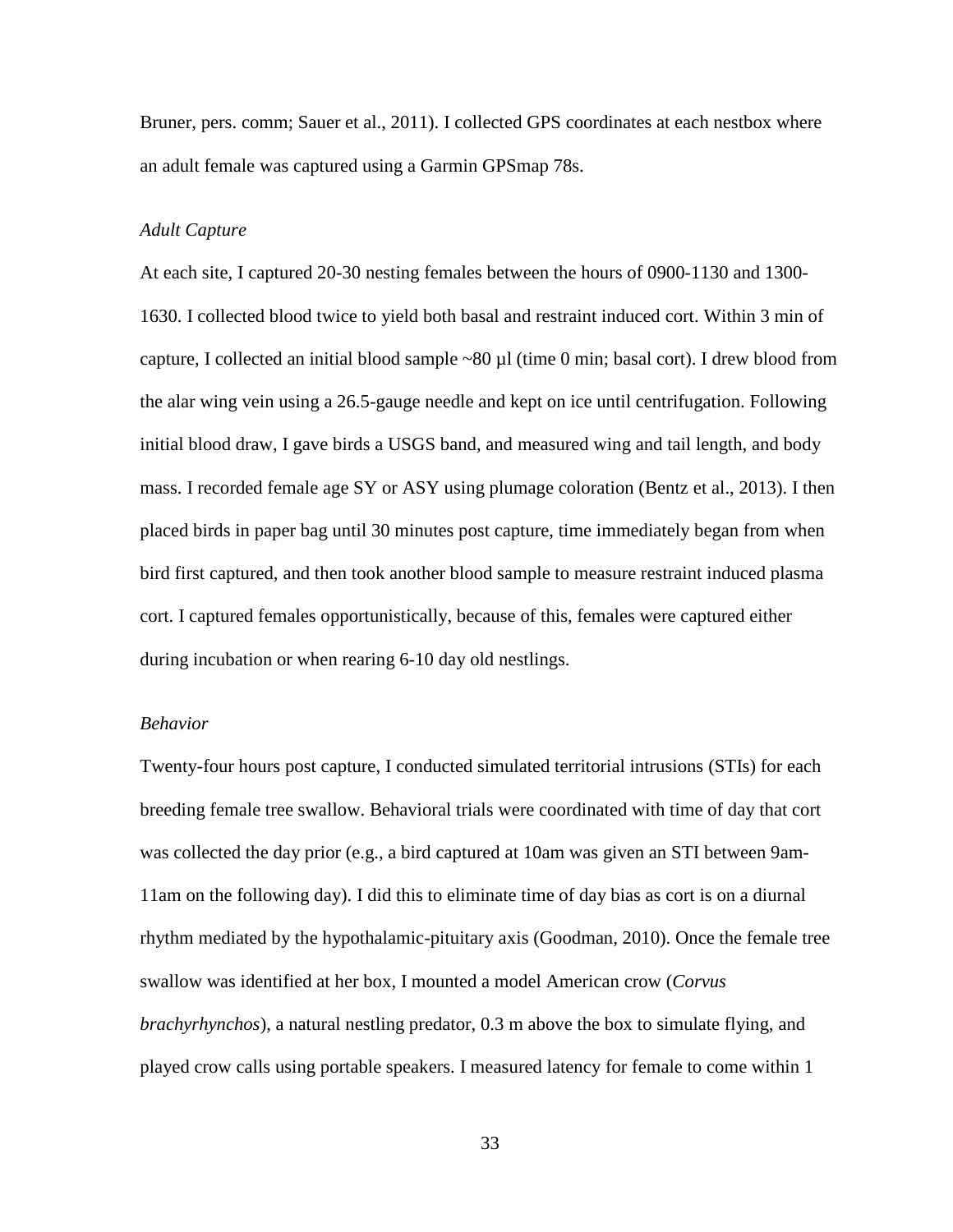meter of the crow, the number of dives mounted toward the model (Siefferman et al., unpubl. data). I quantified aggression as both continuous variables (seconds to respond and number of dives).

#### *Characterization of Land use, and Prey Abundance*

I characterized land use/land cover (LULC) using ArcGIS 10.2 (ESRI, Redlands, California). LULC data was obtained from the United States Geological Survey (USGS) National Land Cover Dataset (2011) for sites that were in the United States (IA, IND, NC, WI) with  $30 \text{ x}$ 30m resolution. LULC data for Nova Scotia and Ontario was acquired through the Gouvernement du Canada Land Use (2010) with 30 x 30m resolution. USGS and Canadian LULC categories were recoded using the descriptions provided to create new categories for each land type that were comparable across both countries. No land types were deleted, and all LULC categories were represented. Categories included: open water, developed open space (including primary, secondary, and tertiary roads), developed and urban, barren land, forested area (mixed, deciduous, and evergreen), shrub, herbaceous, hay/pasture land, cultivated crops, woody wetlands, and emergent herbaceous wetlands. Each site was analyzed on a different ArcGIS file so each state or province could be analyzed in its correct UTM Zone. I used WGS 1984 for each coordinate system and Transverse Mercator for projection. Once LULC for each state was acquired, a foraging buffer was created around each nestbox to assess LULC within each buffer. Because tree swallows forage within a 300 m radius of the nestbox (McCarty & Winkler, 1999), the habitat each bird is experiencing within this buffer is most likely biologically and ecologically important for food and survival for themselves and their offspring.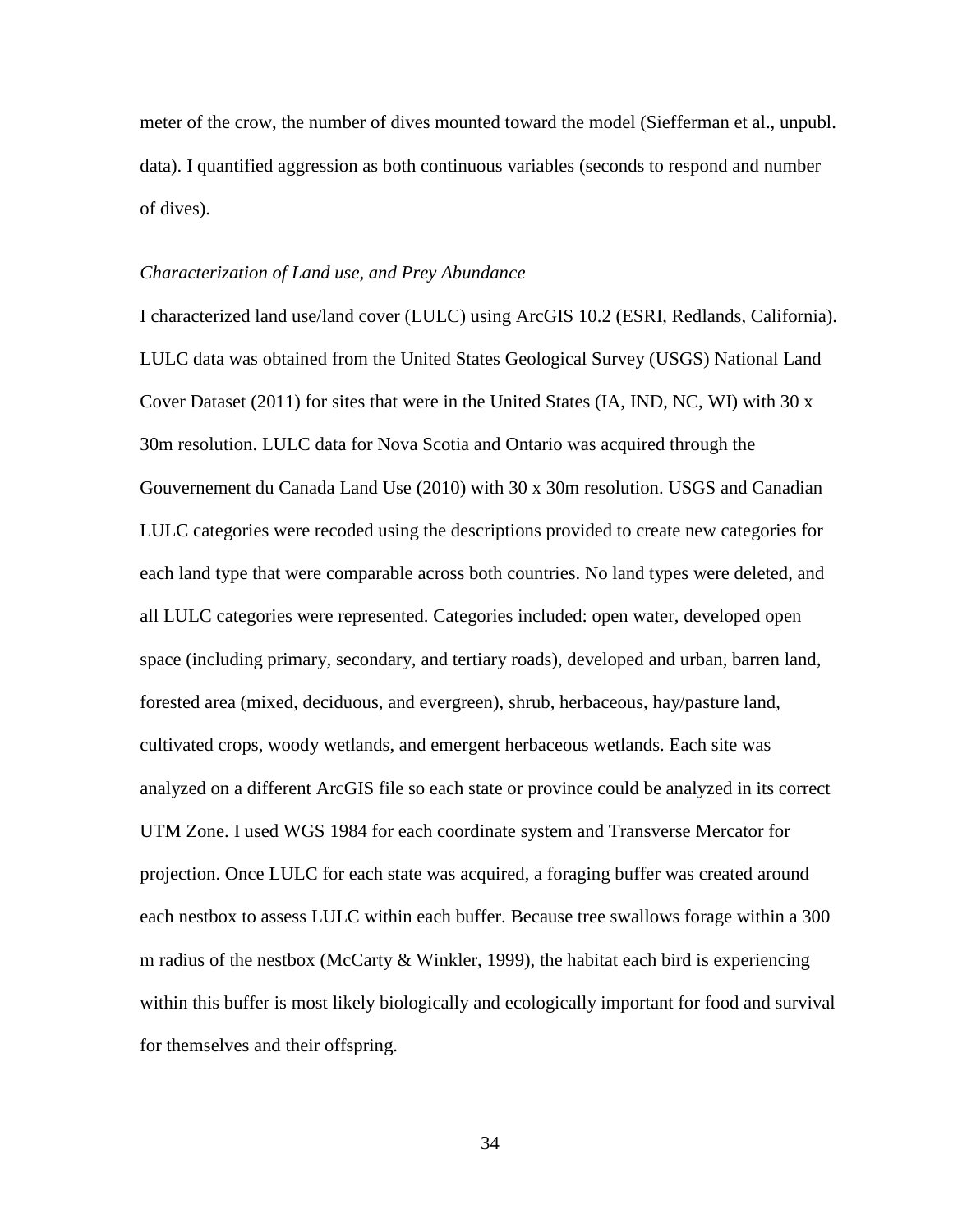To investigate food availability, I quantified insects at four sites (Valle Crucis NC, IA, WI, ONT) over two nights and three days with a Bug Dorm**®** malaise trap (165 x 110 cm with 96 x 26 mesh/square inch; #BT1001). Malaise traps have the ability to capture high diversities of flying insects (reviewed in Campbell & Hanula, 2007; Juillet, 1963). At each of the four field sites, three traps were evenly distributed at 3pm on day 1 and taken down at 9am on day 3 during blood and behavior collection. Insects were trapped in a 500 mL bottle provided with the trap with water and not preservative. Therefore, once the traps were taken down, I drained the water through a paper towel, quantified wet mass, and identified insects to order.

#### *Hormone Assays*

I quantified plasma corticosterone levels using enzyme immunoassay kits (Cayman ELISA #500655; assay sensitivity 30 pg/mL). This assay has been utilized to measure plasma corticosterone in multiple songbird species with comparable corticosterone levels (see Davis & Guinan, 2014; Rosvall, Reichard, Ferguson, Whittaker, & Ketterson, 2012). I followed the manufacturer's instructions with minor modifications. Specifically, I added 10uL of plasma to 200 uL of ultrapure  $H_2O$ . I then extracted samples three times with diethyl ether, dried with  $N_2$ , and reconstituted with 600 uL of assay buffer. I ran the reconstituted samples on the plate in duplicate, alongside a pooled plasma standard that served as an intra- and inter-plate control. Bleeding timepoints (i.e., basal or restraint induced) and site locations were dispersed evenly among plates. I quantified corticosterone concentrations using a four-point logistic standard curve analyzed via Gen5 software (v2.09, BioTek, Winooski, VT, USA). Inter-plate variability was 10.2%, and intra-plate ranged from 3.7-12.4% (mean: 7.7%). In a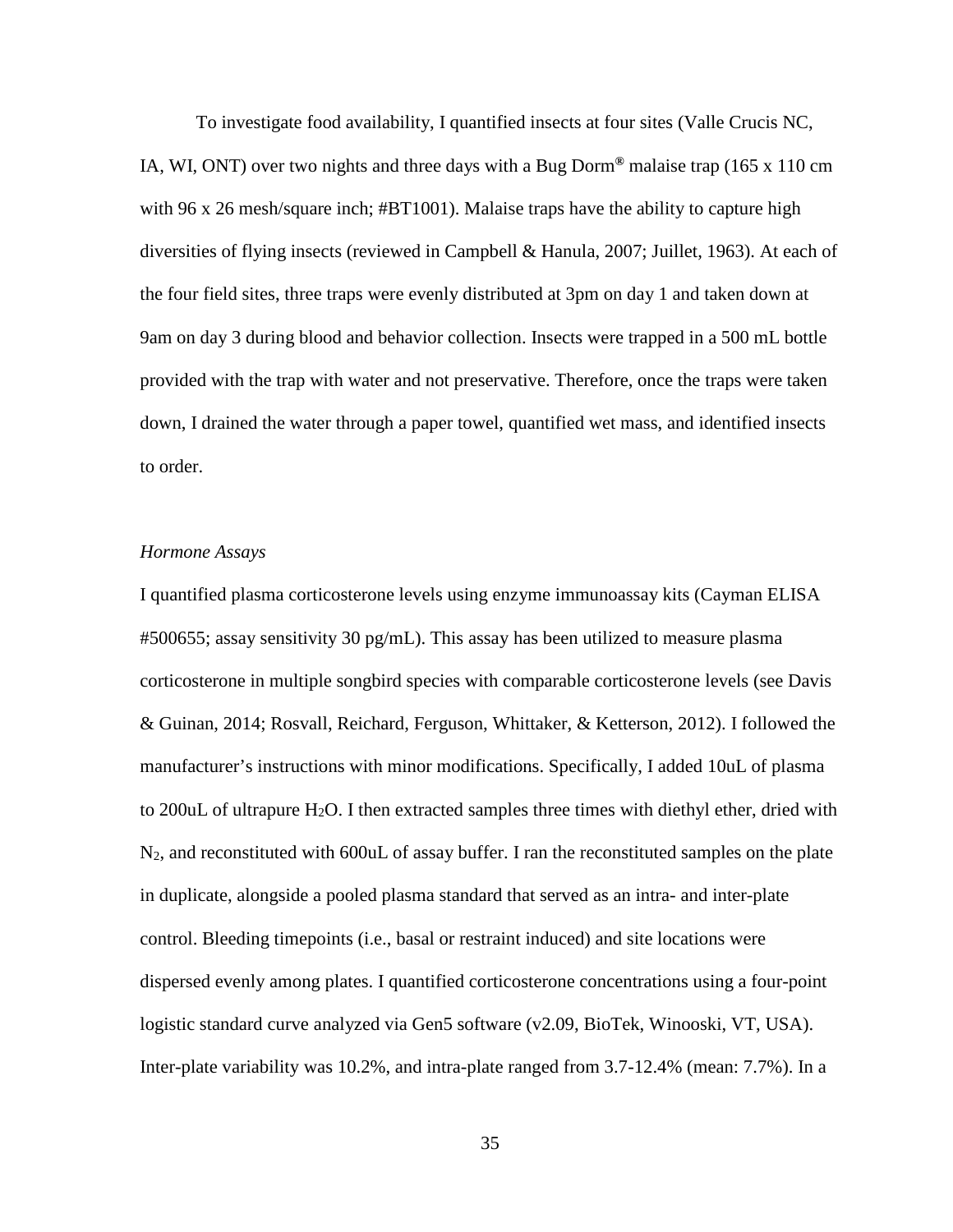separate subset of samples, I titrated hormones to estimate average extraction efficiency. To do so, I added 20uL of H3-corticosterone (~2500 CPM) to each 10uL sample (n=10), which was then processed and extracted exactly as described above. Average extraction efficiencies were  $= 97.7\%$ .

# *Statistical Analysis*

I analyzed data using SPSS v. 23.0 (IBM Corp, 2015). I tested continuous variables for normality using Shapiro-Wilkes test. I identified outliers using a univariate technique between breeding stage without separating between expansion and historic sites. I only removed extreme outliers (3 times interquartile range) in the data, and individuals that were outside the interquartile range but under extreme outlier range were not removed for cort analysis, as high values of cort are most likely relevant for this study.

I initially explored cort using a repeated measures general linear model (GLM) following Field (2015) guidelines with basal and restraint induced cort as within subject variables and the seven field and breeding stage as the between subject factors to assess whether 1) the protocol induced an elevated restraint response within individual birds and 2) the response was influenced by site. I then separated basal and restraint induced cort for further analyses because mineralocorticoid receptors have shown flexibility in regulation uncoupled with glucocorticoid receptor flexibility (which has shown to be heritable; Hau, Casagrande, Ouyang, & Baugh, 2016). This suggests that basal cort is not completely coupled with elevated cort, and can be investigated separately.

I investigated aggression using generalized linear models (Poisson log linear link function), and either latency to approach crow or number of dives was the response variable, and site type (historic or range) and breeding stage were factors. Once I split data, continuous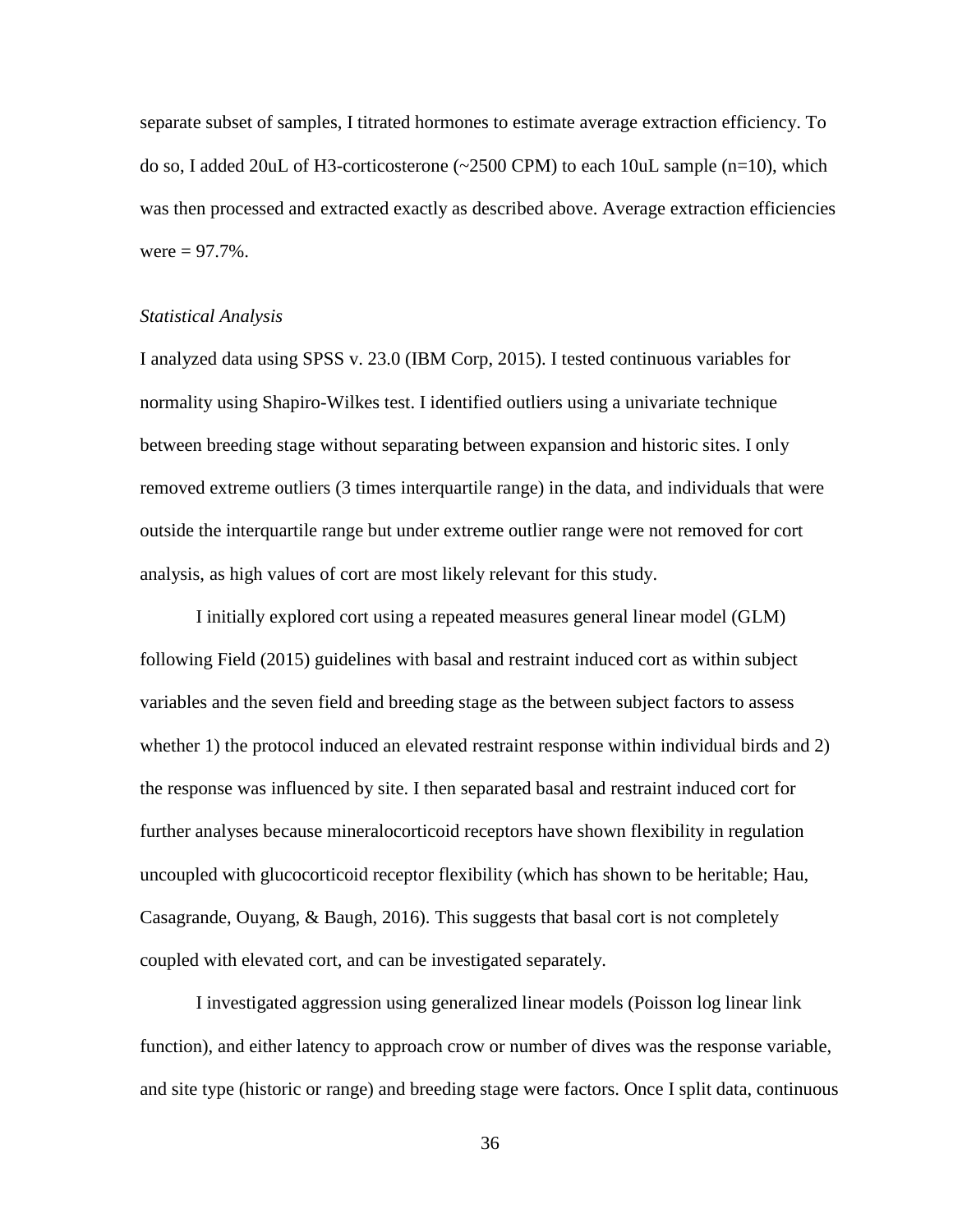dependent variables were analyzed via independent samples *t*-tests if data were normally distributed and Mann-Whitney U if distribution deviated significantly from a normal distribution.

I used a univariate analysis to assess the relationships between cort and behavior. In all models, I split the data by breeding stage as cort and breeding stage have a significant interaction (see previous). First, I utilized a univariate analysis with cort as the dependent variable (1 model included basal and the other investigated restraint induced), site type was the fixed factor, and for the behavior models latency to approach crow and number of dives were covariates. However, in the land use models, percent open were covariates, but the rest remained the same. I also utilized univariate analysis split by breeding stage to investigate potential effects of land use (percent open) on behavior. In the model either latency to approach crow or number of dives was the dependent variable and percent open was a covariate.

#### **Results**

#### *Repeated Measures Corticosterone*

Basal and restraint induced cort deviated from normality (Shapiro Wilkes  $p<0.05$ ), therefore cort was log transformed (Shapiro Wilkes  $p > 0.05$ ). There was a significant elevation of cort; cort increased from time 0 (basal) to time 30 (during the restraint protocol)

 $(F(1,117)=234.77, r=0.82, p<0.001$ ; Figure 1). Site (defined here as individual field site) did not significantly affect cort  $(F(6, 117)=0.73, p=0.63)$ . Therefore, for all further analyses, site is referring to historical versus expansion.

When field sites were grouped into either historical or range expansion sites, expansion sites had higher elevation in cort (*t*=-3.52, df=119, *p*=0.001; Figure 1), but there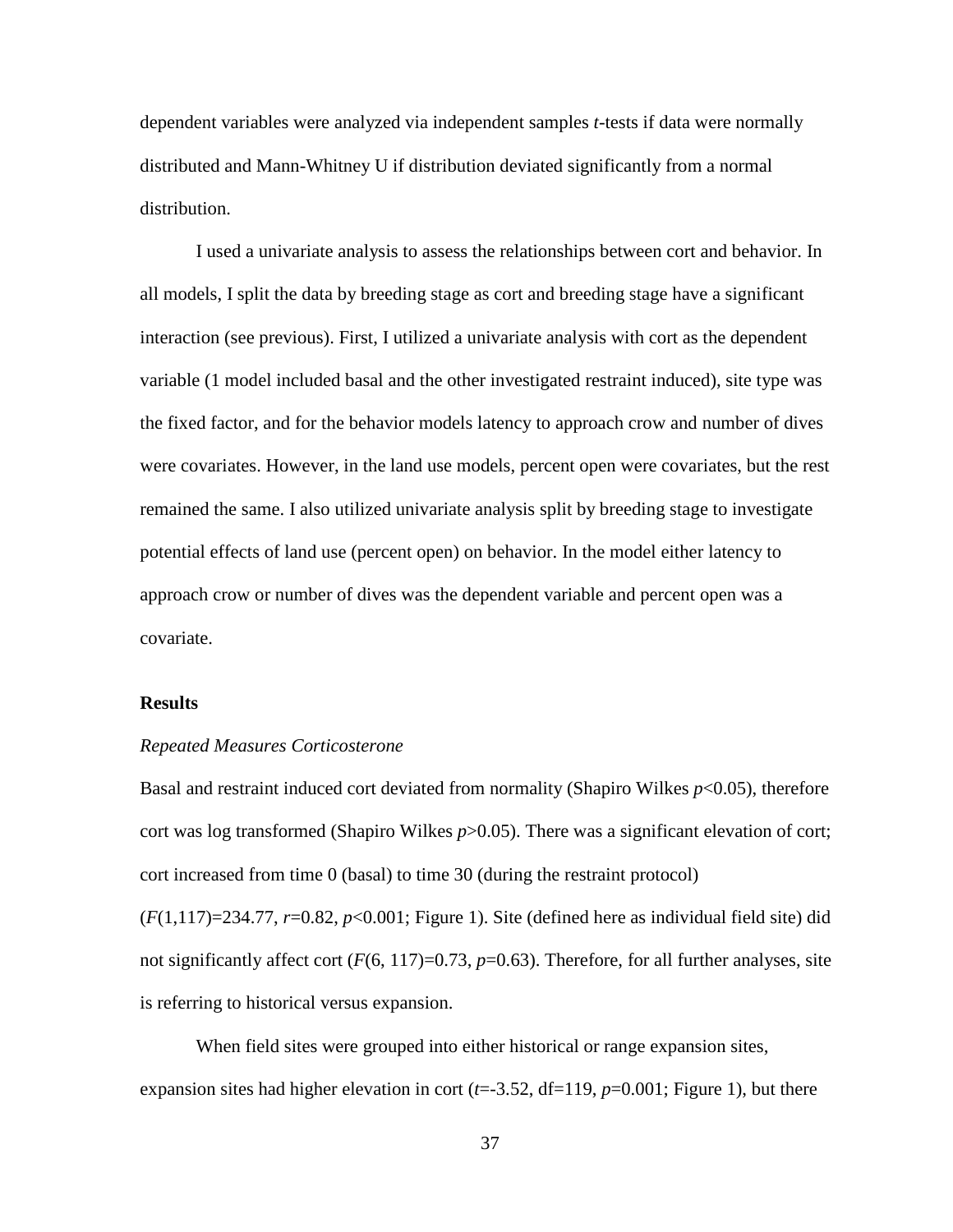was a significant main effect of breeding stage on cort  $(F(1,117)=5.10, r=0.21, p=0.03)$ . Therefore, for further analyses, I split the dataset by females captured during incubation and nestling rearing.

#### *Corticosterone*

During incubation, basal cort did not differ significantly between historical and range expanding sites  $(t=0.53, p=0.60, df=70;$  Figure 2), however, restraint induced cort was significantly higher among the females in the expansion sites  $(t=2.23, p=0.03, df=70;$  Figure 3). Females rearing nestlings exhibited significantly higher basal and restraint induced cort in expansion sites compared to the historical sites (basal:  $t=2.26$ ,  $p=0.03$ ,  $df=51$ , Figure 4; restraint induced: *t*=-3.55, *p*=0.001, df=51, Figure 5).

Additionally, for the females that were incubating, body mass did not differ significantly between expansion and historic sites  $(t=0.55, p=0.59, n=94;$  Figure 6). However, among the females that were rearing nestlings, females at historic sites were significantly heavier compared to females at expansion sites  $(t=2.83, p=0.01, n=69)$ ; Figure 7). Among incubating females, body mass was not significantly correlated with cort in historic (basal: *r*=-0.26, *p*=0.11, n=39; restraint induced *r*=-0.28, *p*=0.09, n=39) or expansion sites (basal: *r*=-0.17, *p*=0.36, n=30; restraint induced *r*=-0.34, *p*=0.07, n=30). Among the females rearing nestlings, female body mass was not significantly correlated with cort in historic (basal: *r*=-0.09, *p*=0.64, n=24; restraint induced *r*=-0.01, *p*=0.95, n=25) or expansion sites (basal: *r*=-0.26, *p*=0.17, n=29; restraint induced *r*=-0.32, *p*=0.13, n=28).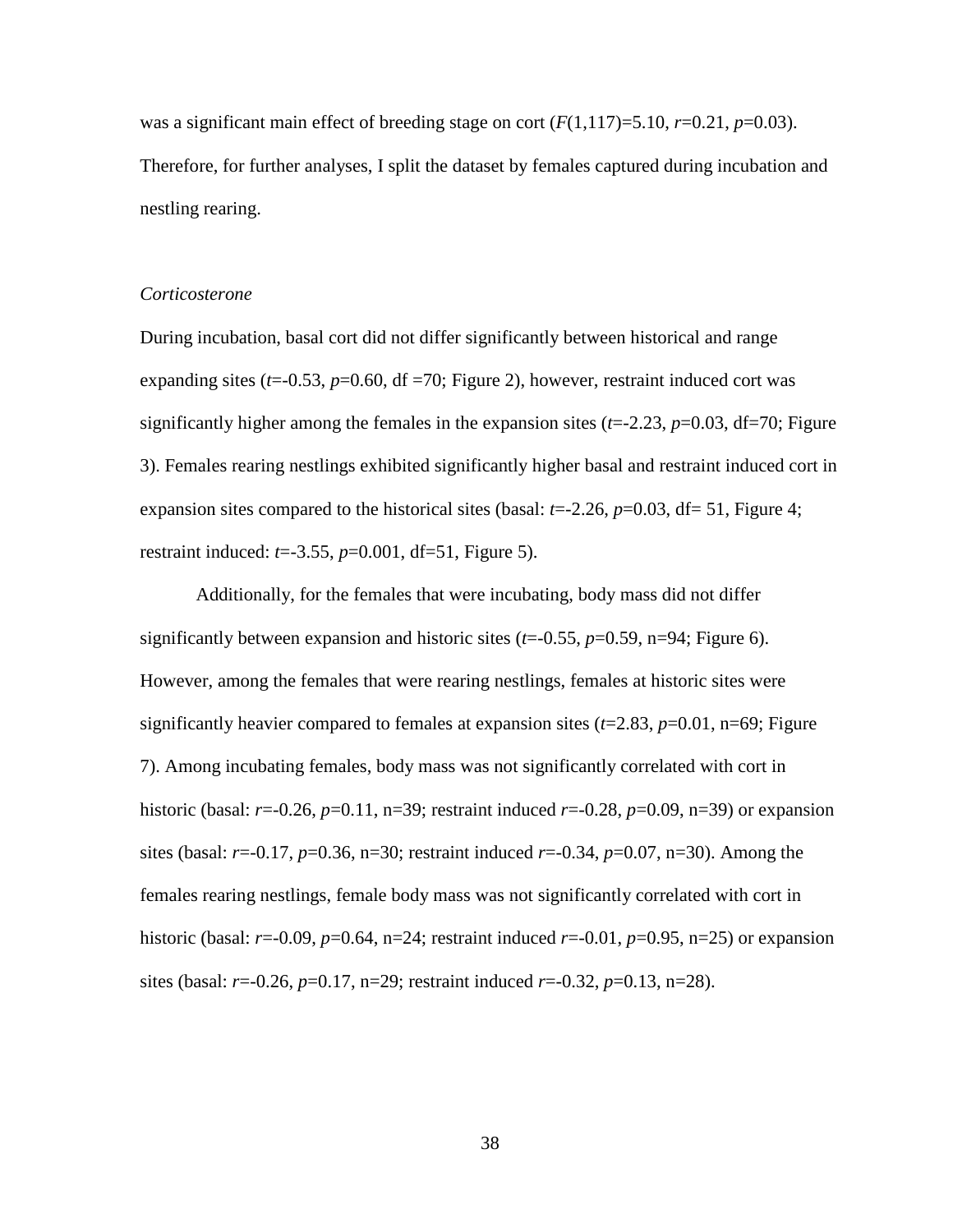Capture date nor capture time had an effect on cort (r ranged from -0.03 to -0.15, all *p*>0.07), and within each breeding stage, there was not a significant effect of adult female age on cort (incubation:  $t = -0.322$ ,  $p = 0.75$ , df=51; rearing nestlings:  $t=1.46$   $p=0.15$  df=52).

## *Land use and Prey Abundance*

Territories at historic sites (median (md) =64.4%) exhibited significantly lower percent of open habitat compared to territories in expansion sites (md=71.5%) (U=2686.00, Z=-2.2, *p*=0.03, n=164; Figure 8). All sites had more Diptera than any other order (Table 1). Boone, NC had the highest number of Diptera and the greatest number of orders (n=8) compared to IA ( $n=3$ ), WI ( $n=3$ ), and ONT ( $n=4$ ).

# *Behavior*

The latency model showed no significant site  $*$  breeding stage interaction ( $X^2$ =1.16,  $p$ = 0.281, n=92) but the main effects of site  $(p<0.001)$  and breeding stage  $(p<0.001)$  were statistically significant. I did find an interaction between site type and breeding stage  $(X^2=4.53, p=0.03, n=107)$ . To appropriately investigate main effects and account for interaction, I split the data by breeding stage. Within expansion and historic range, I found no significant differences in behavior of females that were incubating and rearing nestlings (historic: U=277.00, Z=-0.45, *p*=0.65, n=49; expansion U=377.50, Z=-0.68, *p*=0.50, n=58).

For incubating females, those at historical and expansion sites did not differ significantly in latency to approach the crow (U=784.00, Z=-1.87, *p*=0.06, n=90; Figure 9) or in number of dives toward the crow  $(U=283.50, Z=-1.49, p=0.14, n=54;$  Figure 10). Females that were rearing nestlings at the expansion sites dove more often at the crow compared to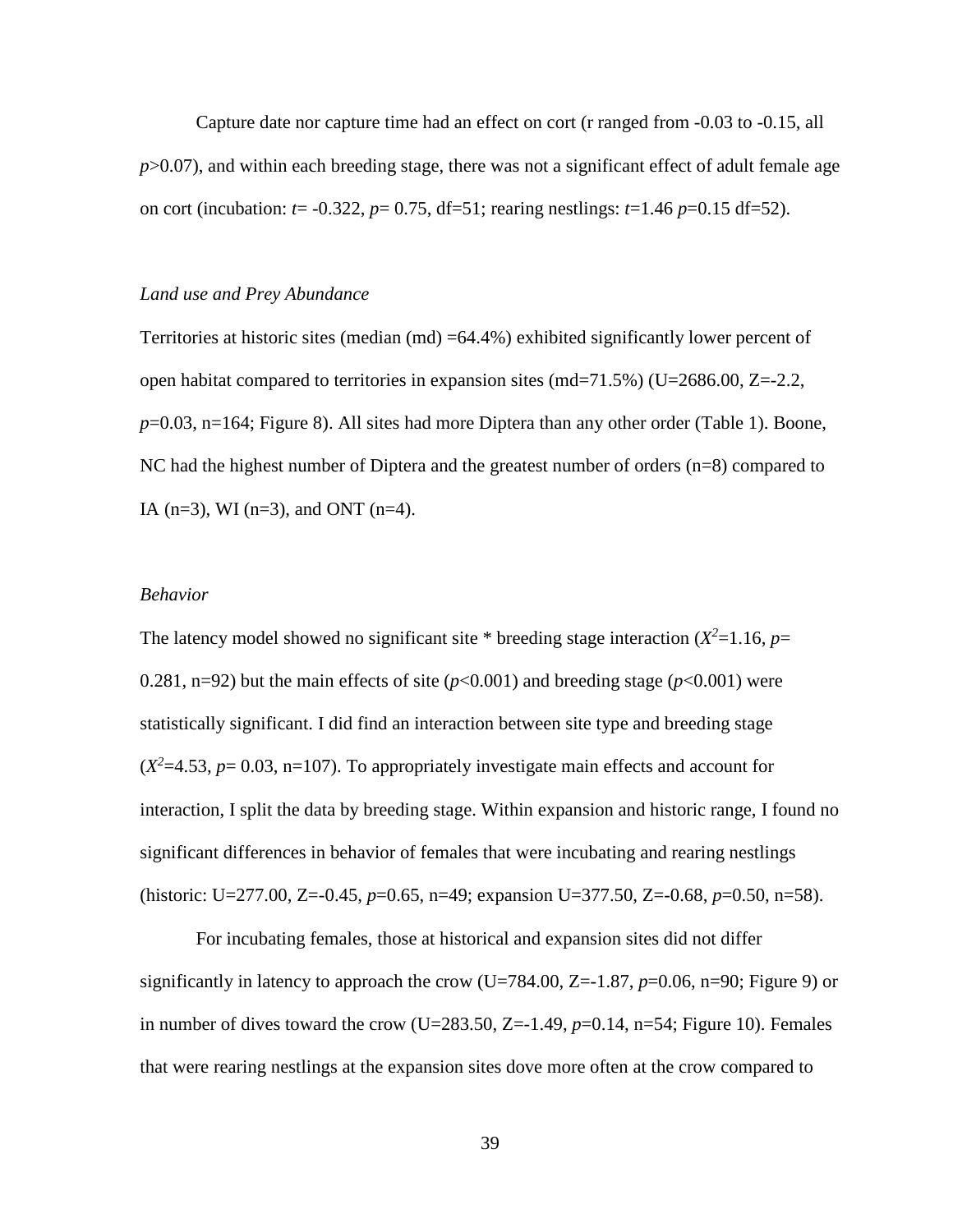females at historical sites (U=161.00, Z=-2.78, *p=*0.01, n=51; Figure 11), but did not differ in latency to approach the crow (U=166.50, Z=-0.99,  $p=0.32$ , n=41; Figure 9).

#### *Behavior and Corticosterone*

Because cort was previously found to have an interaction with breeding stage, data was split for behavioral analysis. For incubating females, there was no significant relationship of latency to approach crow (F(1,37)=1.73, *p*=0.06) or number of dives (F(1,37)=1.73, *p*=0.06) to basal or restraint induced cort (latency:  $F(1,33)=1.23$ ,  $p=0.28$ ; dives:  $F(1,33)=0.98$ ,  $p=0.33$ ). Indeed, when females had nestlings latency to approach crow ( $F(1,27)=0.40$ ,  $p=0.54$ ) nor number of dives (F(1,27)=0.10,  $p=0.77$ ) was related to basal or restraint induced cort (latency: F(1,25)=1.44, *p*=0.24; dives: F(1,33)=0.07, *p*=0.80).

## *Land use, Density, and Corticosterone*

Among the incubating females, there was no significant effect of land cover  $(F(1,64)=1.51,$ *p*=0.23) on basal or restraint induced cort (basal: F(1,64)=0.15, *p*=0.70; restraint induced: F(1,64)=4.06, *p*=0.06). Likewise, among the females rearing nestlings, I found no significant effect of land cover  $(F(1,46)=3.30, p=0.08)$  on basal or restraint induced cort (basal: F(1,47)=0.01, *p*=0.99; restraint induced: F(1,47)=0.47, *p*=0.50).

### *Land use and Behavior*

There was no significant effect of percent openness of territories  $(F(1,43)=1.83, p=0.18)$  on number of dives or latency to approach crow (percent open: F(1,47)=1.78; *p*=0.18; density: F(1,47)=0.03, *p*=0.86) when females were incubating. Additionally, when females had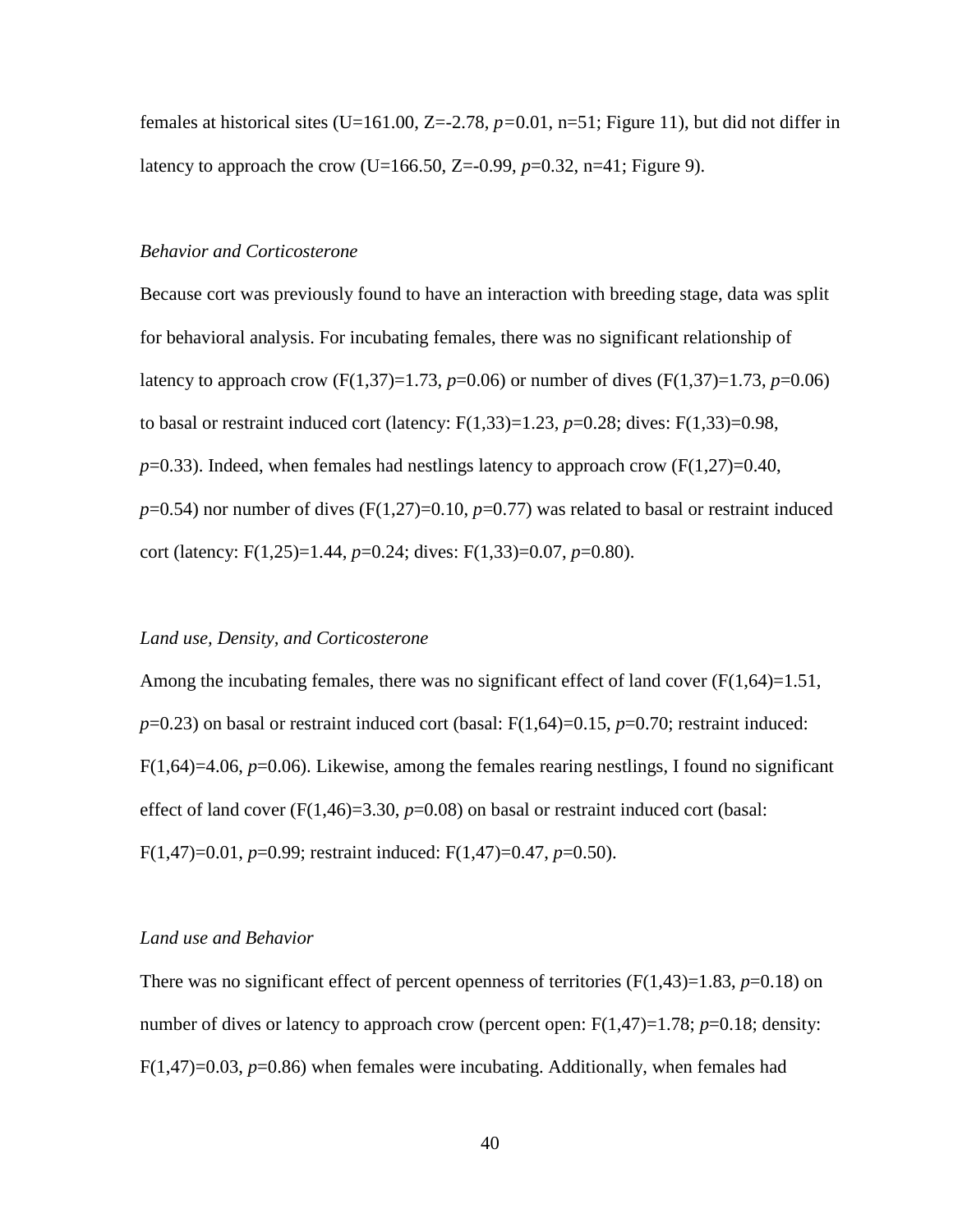nestlings, there was no effect of percent open  $(F(1,40)=0.01, p=0.65)$  or density  $(F(1,40)=0.17, p=0.68)$  on latency to approach crow or number of dives (percent open: F(1,33)=3.16; *p*=0.08; density: F(1,33)=0.68, *p*=0.42).

#### **Discussion**

As expected, female tree swallows on the edge of range expansion had elevated cort levels and increased aggression, but there was little evidence of field site-specific differences in those measures. Moreover, breeding stage was a primary factor in the investigation of both behavior and physiology- females that were incubating eggs tended to show lower cort than those rearing nestlings and this is consistent with the cost of reproduction (Martin, 1987). Females in expansion sites had higher restraint induced cort during both incubation and nestling rearing stages, but only exhibited elevated basal cort when rearing nestlings. Additionally, the restraint protocol utilized in this study did elicit an elevated cort response (Figure 1). During incubation, females at historical versus expansion sites did not differ in body mass, however, when rearing nestlings, females at expansion sites were lighter. When responding to the mock predator trials, females at historical and expansion sites did not differ in how quickly they approached the crow model but females in the expansion site dove at the crow more (Table 2).

In expansion sites, only females with nestlings exhibited elevated basal cort. However, these results may be evidence to support the cort-adaptation hypothesis that states elevated levels of cort can be adaptive. Bonier, Moore, et al. (2009) found female tree swallows rearing nestlings (10-12 days old) had elevated basal cort compared to when females were incubating. However, females with elevated basal cort invested more in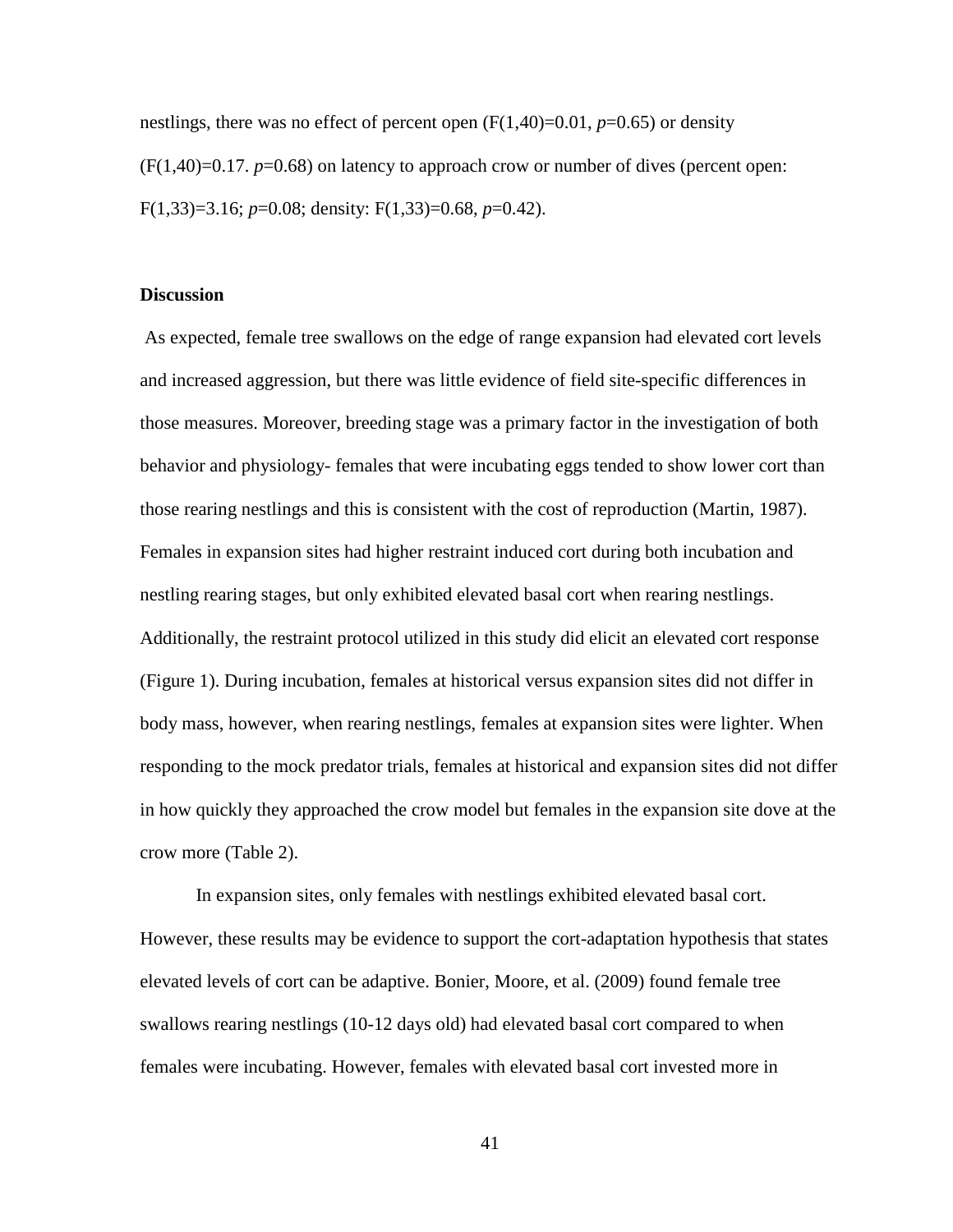reproduction (via greater brood mass). When basal cort was elevated during incubation, the females had decreased reproductive success. This may be indicative that the cort-fitness hypothesis in tree swallows is dependent on the life history stage and is stronger support for the cort-adaptation hypothesis. Increased basal cort may be adaptive so females can respond to greater energetic demands required to provision nestlings (Bonier, Moore, et al., 2009). Females that had low cort during incubation but elevated during nestling phase had the heaviest broods. Females with low incubation cort may have arrived to breeding site in good quality and invest large amounts of energy towards reproduction (e.g., more eggs). However, once hatched, more eggs mean more nestlings to feed, and elevated cort will help to reallocate resources to assist high reproductive demands.

Because females in historic and expansion sites had low basal cort during incubation, and expansion females exhibited elevated restraint induced cort, my results may support that cort-adaptation is associated with colonization. However, I did not measure the same females from incubation to rearing nestlings like Bonier, Moore, et al. (2009), so this is speculative. Because tree swallows are undergoing a successful range expansion, this study may be additional evidence that elevated cort can be adaptive. Females in expansion sites with nestlings do have lower body mass, which may indicate a poor body condition during nestling rearing. However, I did not measure fitness of individuals so I cannot say if this had any effect on fledgling success or brood mass. Additionally, expansion sites had no obvious invertebrate shortages and territories tended to have more open habitat – which tree swallows prefer for foraging (Winkler et al., 2011), and percent openness per territory was not correlated to basal cort or body mass.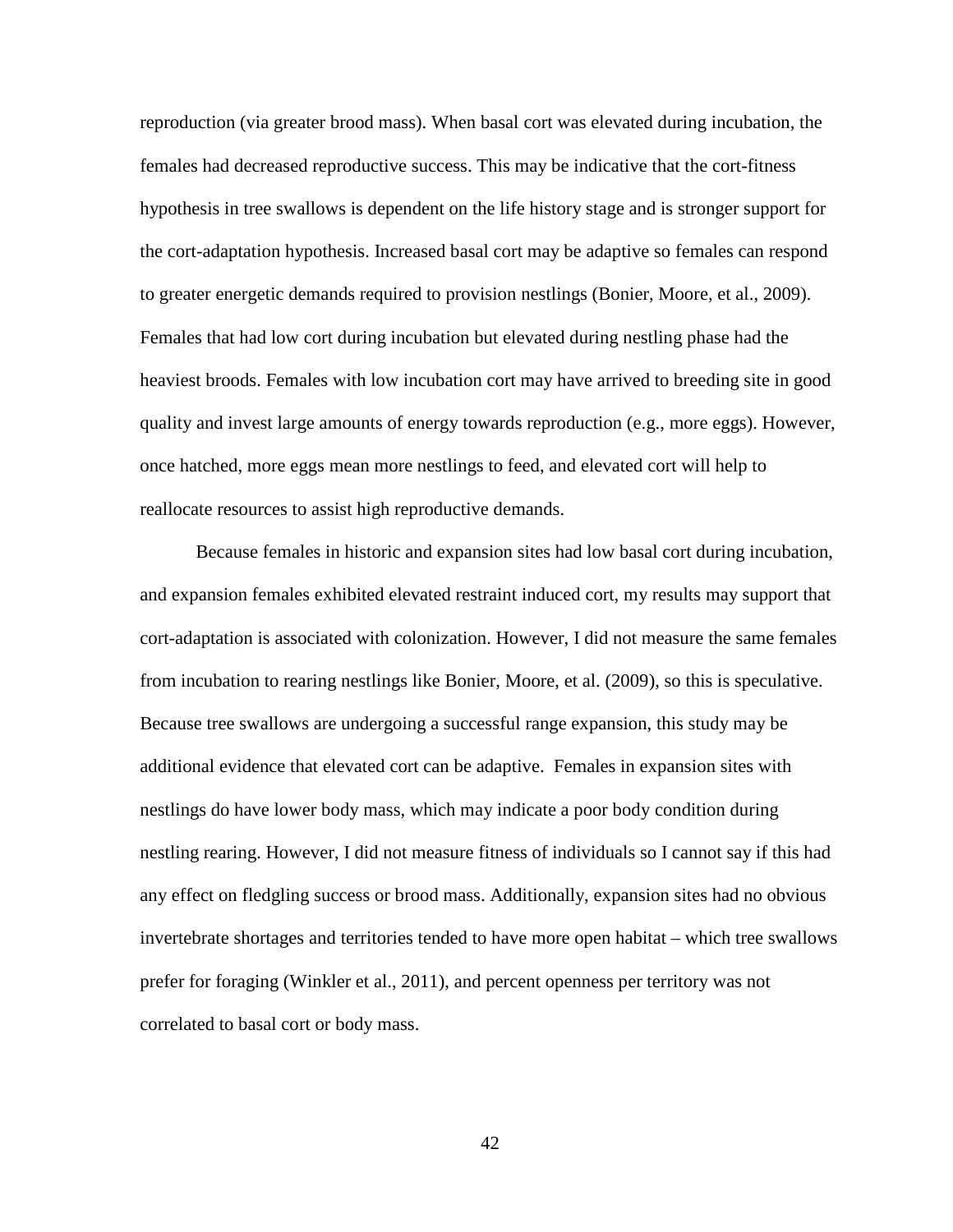In addition to the cort-adaptation hypothesis, house sparrows in Kenya undergoing range expansion exhibit elevated restraint induced cort, similar to the expansion tree swallows in the current study (Martin & Liebl, 2014). The authors suggest that elevated cort enables individuals to meet the challenges of an unpredictable and novel environment and keep up with the energy demands of new locations. Although chronically high levels of cort are potentially harmful, and should be selected against, they should eventually subside to mirror levels of tree swallows in historic sites (see Liebl, Shimizu, & Martin, 2013).

I found some evidence to corroborate Duckworth and Badyaev's research that suggest individuals utilize aggression at expansion sites (2007). Tree swallow females with nestlings at expansion sites dove more often at the model compared to those in historical locations. At each site sampled, the females rearing nestlings commenced breeding earlier in the season than did the incubating females, which is often indicative of a high quality individual (e.g., Siefferman & Hill, 2005). Therefore, it is possible the females rearing nestlings possess an intrinsic quality that assists the females in maintaining an aggressive phenotype and that aggression may benefit fitness of range expanding females. Within expansion and historic sites, there were not differences in the number of dives between incubation and females with nestlings. Therefore, even though the interaction between breeding stage and range location was statistically significant, it may not be biologically meaningful, and should be acknowledged that the overall expansion population had more dives (Figure 8). Interestingly, latency to respond to the mock predator was not a significant measurement of aggression. It may be that latency is a more subjective measure; I acknowledge more confidence in correctly identifying dives compared to approach.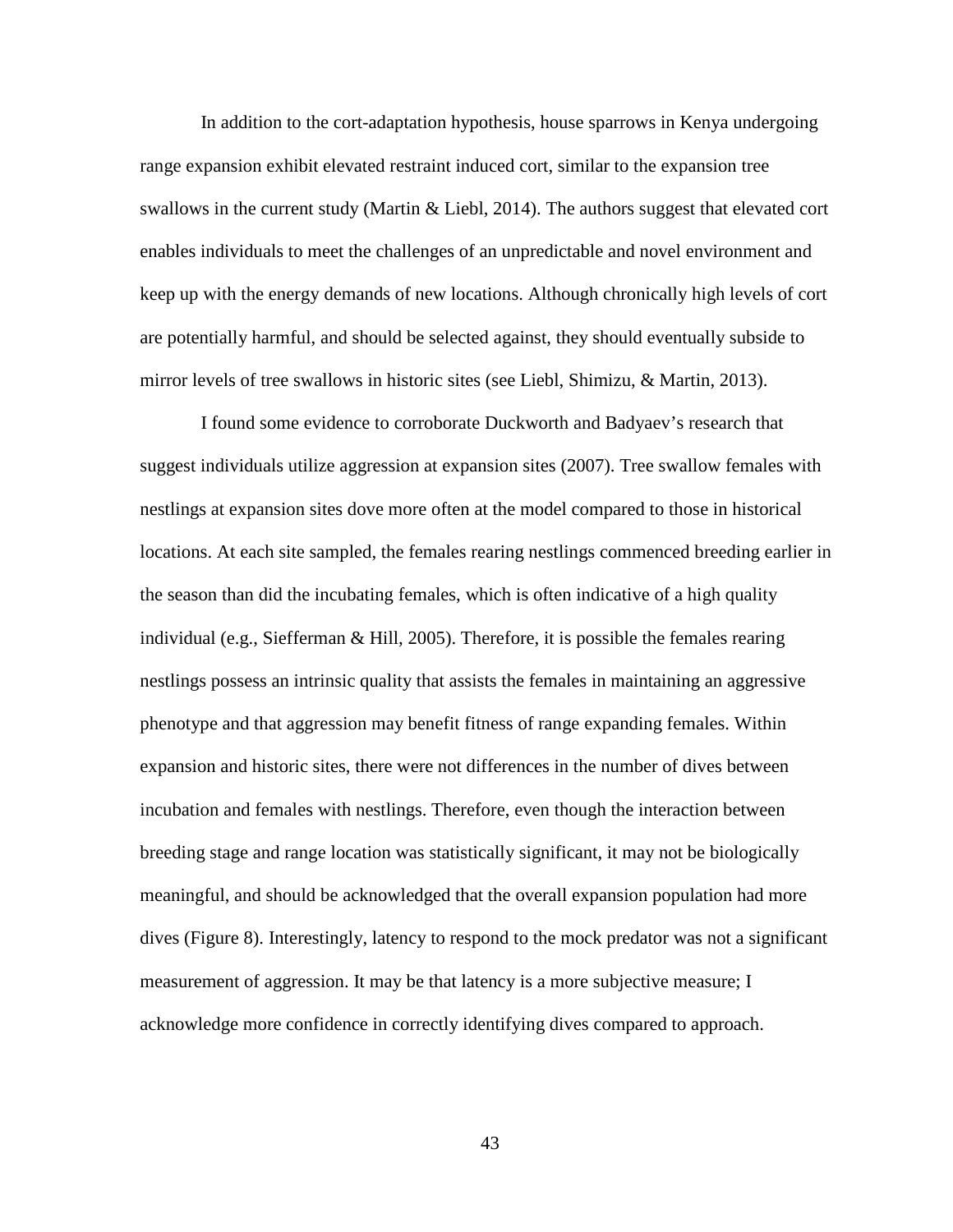Additionally, the distance from the box the female went after the startle of my approach may influence her ability to detect the model crow and time to return to box.

I did not find evidence that behavior is directly mediated by cort, which may not be surprising as cort is a metabolic hormone. However, if homeostasis is compromised and individuals elevate cort, then this should reduce energy reserves (Hau et al., 2016) and their ability to maintain aggression. Elevated cort and reduced body condition at expansion sites could also be caused by reduced habitat suitability for tree swallows. Yet, I found little consistent evidence that expansion sites are lower quality breeding locations. In expansion sites, birds tend to breed in more open habitat and may experience higher prey availability. My measures of territory land use and prey availability, however, were coarse and possibly are an incomplete representation of habitat parameters (see Johnson, 2007). The malaise traps did not show any obvious differences in insect availability at the sites, indeed, Boone NC had the highest wet mass and greatest diversity, suggesting it may have the highest prey availability. Currently, tree swallow prey preference and habitat preferences are not well known and may be site specific (e.g., Hussell, 2012; McCarty & Winkler, 1999) and can change in a short time, even throughout a breeding season (reviewed in Johnson, 2007). Finally, if habitat differences were driving these range expansion trends in hormones and behavior, I would expect to find significant correlations between those measures and land use. Nonetheless, I cannot rule out the possibility that at other, unmeasured aspects of habitat select for both elevated cort and aggression among females at expansion sites.

Alternatively, the physiological and behavioral traits that facilitate dispersal may be maternally and environmentally influenced prior to novel colonization (Meylan, Belliure, Clobert, & de Fraipont, 2002; Meylan & Clobert, 2005). It may also be that individuals are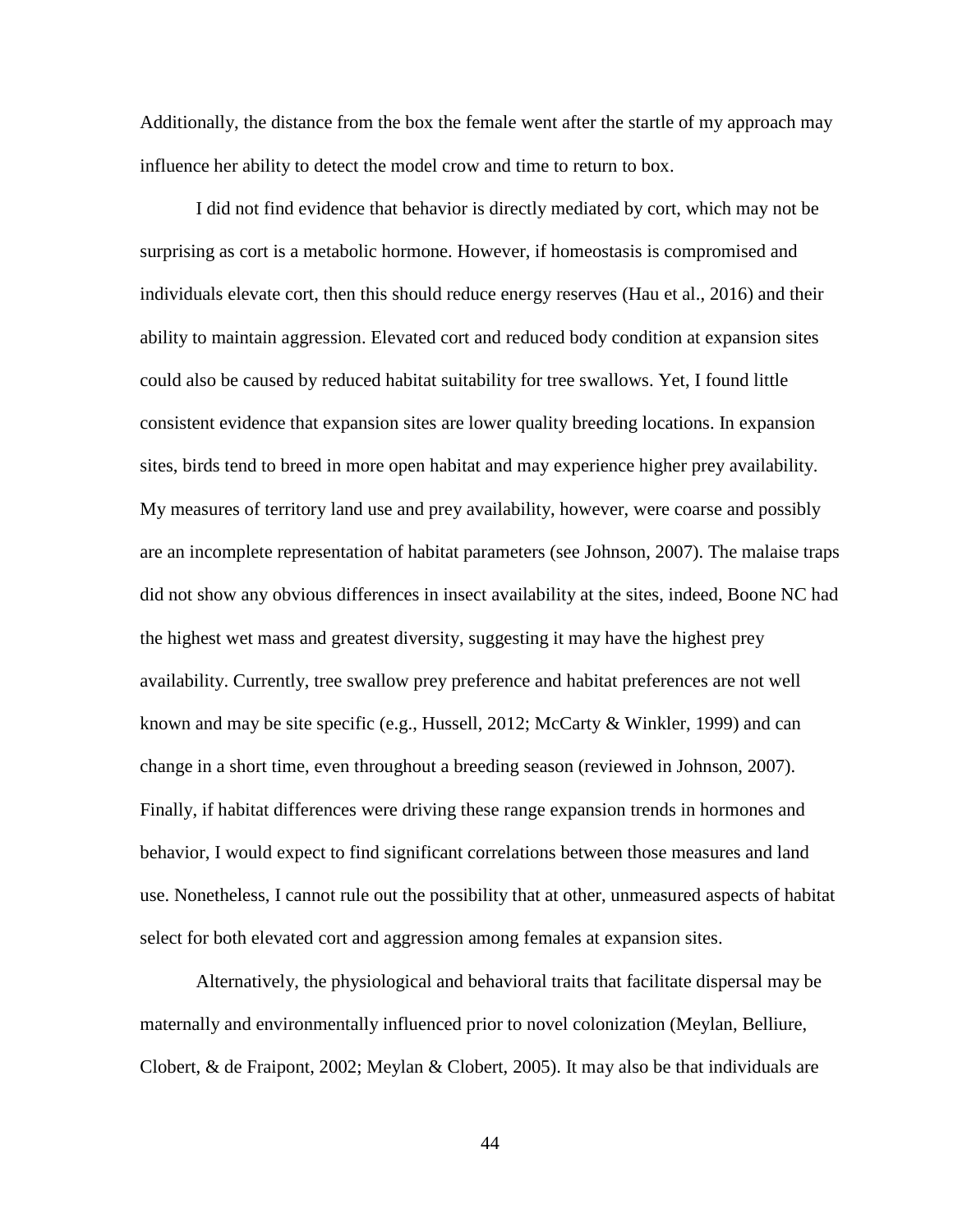physiologically and/or behaviorally plastic (i.e., the ability of genotype to alter phenotype based on environment), and are thus better able to cope with fluctuations in new environment (reviewed in Cote et al., 2010; Nussey, Postma, Gienapp, & Visser, 2005; e.g., Martin & Liebl, 2014). Unfortunately, my data do not allow me to differentiate between genetic influences or plasticity as alternative causal explanations for the successful range expansion of tree swallows.

In this study, I found evidence that cort and behavior may be facilitating the range expansion of tree swallows. I also may have evidence to support the cort-adaptation hypothesis coupled with the importance of investigating breeding stage on a much larger scale then previously researched. To my knowledge, studies that quantify behavior and physiology across a species' historic and expansion sites are limited, and this study may increase knowledge on how populations successfully colonize. There are many other possibilities that should be investigated in the future to determine which behaviors facilitate range expansion. If tree swallows have adapted to maintain aggression despite the assumed costs (i.e., lower reproductive success), and adaptively respond physiologically, I predict their expansion will continue to the southern US. However, further research is required to elucidate the role of physiology that mediate dispersal.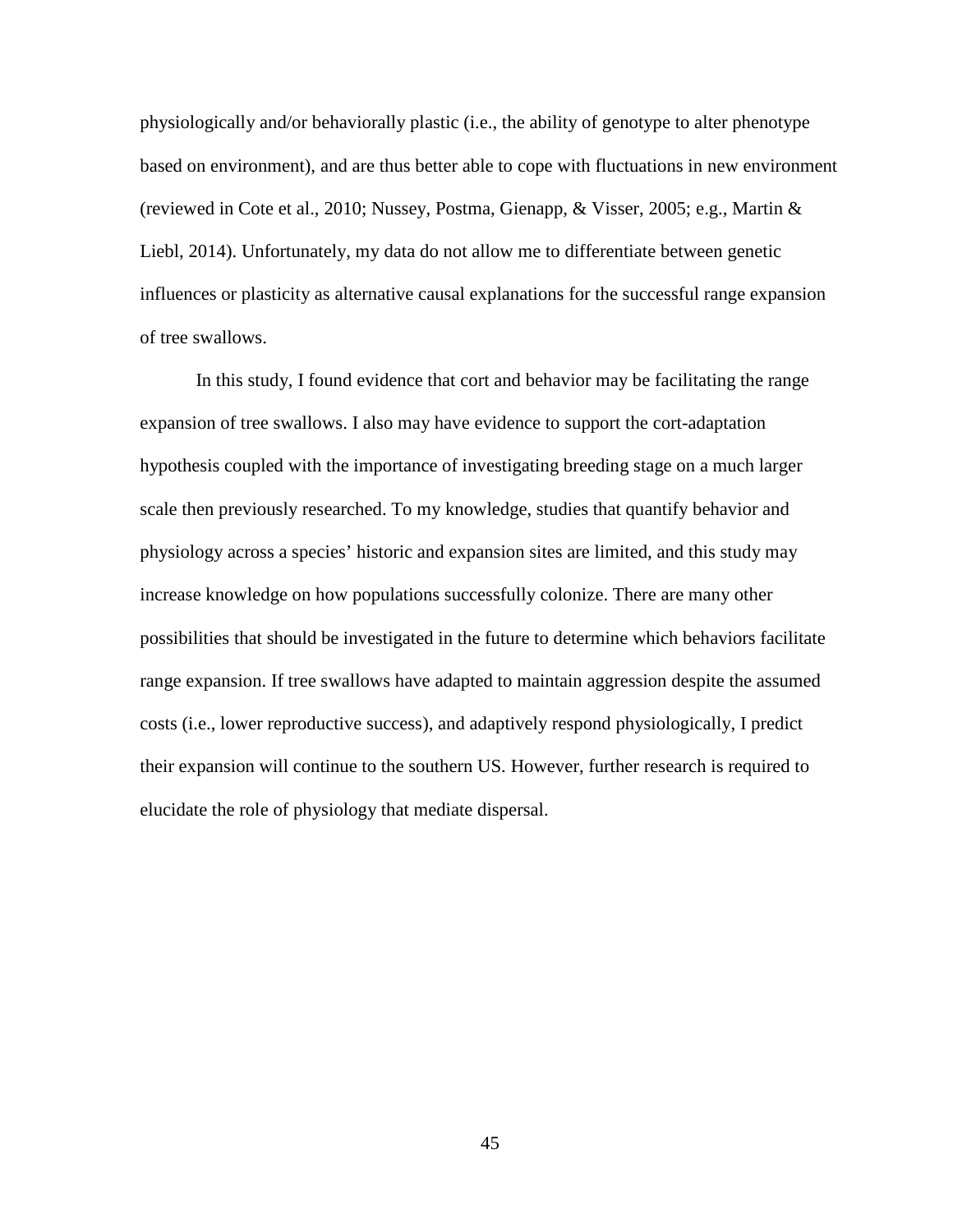# **References**

Addis, E.A., Davis, J.E., Miner, B.E., & Wingfield, J.C. (2011). Variation in circulating corticosterone levels is associated with altitudinal range expansion in a passerine bird. *Oecologia, 167,* 369-378.

Askins, R.A. (1995). Hostile landscapes and the decline of migratory songbirds. *Science, 267,* 1956-195.

Bentz, A.B., Navara, K.J., & Siefferman, L. (2013). Phenotypic plasticity in response to breeding density in tree swallows: An adaptive maternal effect? *Hormones and Behavior, 64,* 729-736.

Bonier, F., Martin, P.R., Moore, I.T., & Wingfield, J.C. (2009a). Do baseline glucocorticoids predict fitness? *Trends in Ecology and Evolution, 24,* 634-642.

Bonier, F., Moore, I.T., Martin, P.R., & Robertson, R.J. (2009b). The relationship between fitness and baseline glucocorticoids in a passerine bird. *General and Comparative Endocrinology, 163,* 208-213.

Bonier, F., Moore, I.T., & Robertson, R.J. (2011). The stress of parenthood? Increased glucocorticoids in birds with experimentally enlarged broods. *Biology Letters, 7,* 944-946.

Bonte, D., Van Dyck, H., Bullock, J.M., Coulon, A., Delgado, M., et al. (2012). Costs of dispersal. *Biological Reviews, 87,* 290–312.

Bowler, D.E., & Benton, T.G. (2005). Causes and consequences of animal dispersal strategies: relating individual behaviour to spatial dynamics. *Biological Reviews*, *80,* 205– 225.

Campbell, J.W., & Hanula, J.L. (2007). Efficiency of Malaise traps and colored pan traps for collecting flower visiting insects from three forested ecosystems. *Journal of Insect Conservation*, *11*, 399-408.

Clobert, J., Le Galliard, J.F., Cote, J., Meylan, S., & Massot, M. (2009). Informed dispersal, heterogeneity in animal dispersal syndromes and the dynamics of spatially structured populations. *Ecology Letters*, *12,* 197–209.

Cote, J., Fogarty, S., Weinersmith, K., Brodin, T., & Sih, A. (2010). Personality traits and dispersal tendency in the invasive mosquitofish (*Gambusia affinis*). *Proceedings of the Royal Society of London B,* rspb20092128.

Davis, J.E., & Guinan, J.A. (2014). Parental behavior correlates to baseline corticosterone of mates and offspring in nesting Eastern bluebirds (*Sialia sialis*). *General and Comparative Endocrinology, 201,* 1-7.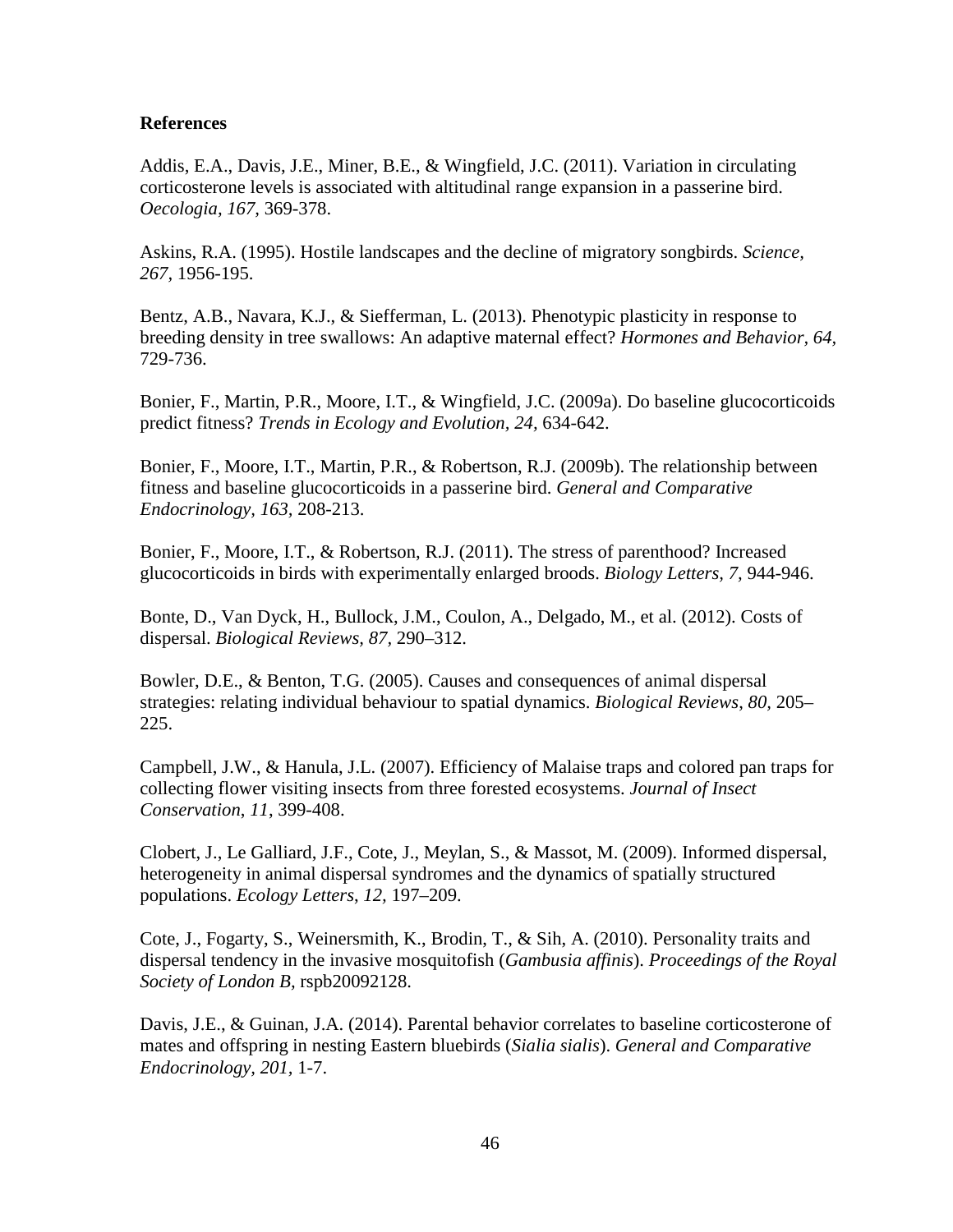Dingemanse, N.J., Both, C., Van Noordwijk, A.J., Rutten, A.L., & Drent, P.J. (2003) Natal dispersal and personalities in great tits (*Parus major*). *Proceedings of the Royal Society of London, Series B, 270*, 741–747.

Duckworth, R.A. (2006). Behavioral correlations across breeding contexts provide a mechanism for a cost of aggression. *Behavioral Ecology, 17*, 1011-1019.

Duckworth, R.A. (2008). Adaptive dispersal strategies and the dynamics of a range expansion. *The American Naturalist, 172,* S4-17.

Duckworth, R.A., & Badyeav, A.V. (2007). Coupling of dispersal and aggression facilitates the rapid range expansion of a passerine bird. *Proceedings of the National Academy of Science, 104,* 15017-15022.

Duckworth, R.A. & Kruuk, L.E.B. (2009). Evolution of genetic integration between dispersal and colonization ability in a bird. *Evolution, 63,* 968-977.

Edelaar, P., Siepielski, A. M., & Clobert, J. (2008). Matching habitat choice causes directed gene flow: A neglected dimension in evolution and ecology. *Evolution*, *62,* 2462–2472.

Goodman, H.M. (2010). *Basic medical endocrinology*. Boston, MA: Academic Press.

Greenwood, P.J. (1980). Mating systems, philopatry, and dispersal in birds and mammals. *Animal Behaviour, 28,* 1140-1162.

Hau, M., Casagrande, S., Ouyang, J.Q., & Baugh, A.T. (2016). Glucocorticoid-mediated phenotypes in vertebrates: multilevel variation and evolution. *Advances in the Study of Behavior, 48,* 41-115.

Hau, M., Ricklefs, R.E., Wikelski, M., Lee, K.A., & Brawn, J.D. (2010). Corticosterone, testosterone and life-history strategies of birds. *Proceedings of the Royal Society Biological Sciences, 1697,* 3203-3212.

Hussell, D.J.T. (2012). The influence of food abundance on nest-box occupancy and territory size in the tree swallow, a species that does not defend a feeding territory. *The Condor*, *114,*  595-605.

IBM. (2015). SPSS Statistics for Windows (Version 23.0). Armonk, NY: IBM Corp.

Johnson, M.D. (2007). Measuring habitat quality: a review. *The Condor*, *109,* 489-504.

Juillet, J.A. (1963). A comparison of four types of traps used for capturing flying insects. *Canadian Journal of Zoology*, *41*, 219-223.

Lee, D.S. (1993). Range expansion of the tree swallow, *Tachycineta bicolor* (Passeriformes: Hirundinidae), in the Southeastern United States. *Brimleyana*, *18,* 103-113.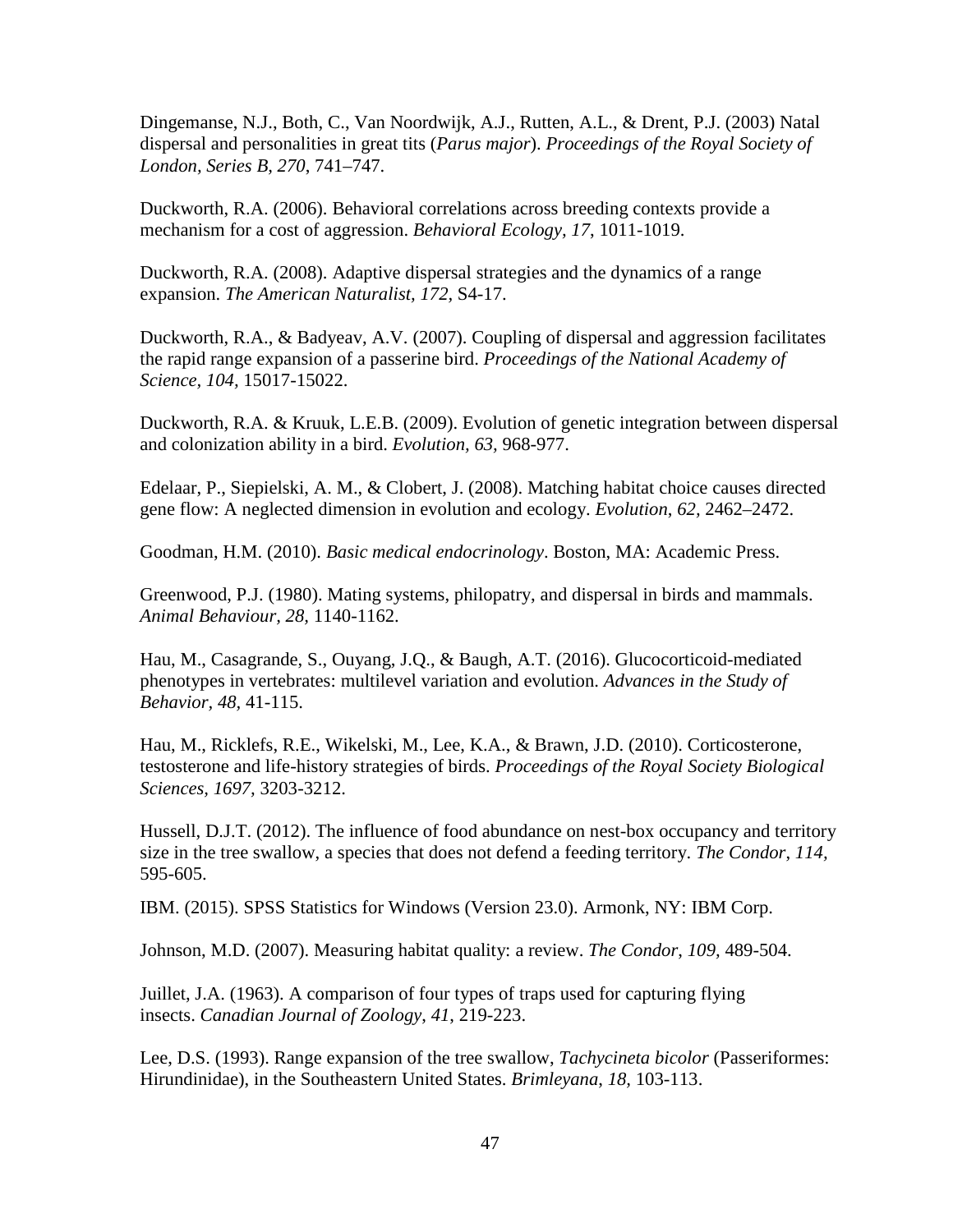Liebl, A.L., Shimizu, T., & Martin, L.B. (2013). Covariation among glucocorticoid regulatory elements varies seasonally in house sparrows. *General and Comparative Endocrinology*, *183,* 32–37.

Liebl, A. L., & Martin, L. B. (2012). Stress hormone receptors change as range expansion progresses in house sparrows. *Biology Letters*, *9,* 20130181.

Martin, L. B., & Liebl, A. L. (2014). Physiological flexibility in an avian range expansion. *General and Comparative Endocrinology, 206*, 227-234.

Martin, T.E. (1987). Food as a limit on breeding birds: a life-history perspective. *Annual Review of Ecology and Systematics, 18,* 453-487.

McCarty, J.P., & Winkler, D.W. (1999). Foraging ecology and diet selectivity of tree swallows feeding nestlings. *The Condor, 101,* 246-254.

Meylan, S., Belliure, J., Clobert, J., & de Fraipont, M. (2002). Stress and body condition as prenatal and postnatal determinants of dispersal in the common lizard (*Lacerta vivipara*). *Hormones and Behavior, 42*, 319-326.

Meylan, S., & Clobert, J. (2005). Is corticosterone-mediated phenotype development adaptive? Maternal corticosterone treatment enhances survival in male lizards. *Hormones and Behavior, 48,* 44-52.

Nathan, R., Getz, W.M., Revilla, E., Holyoak, M., Kadmon, R., Saltz, D., & Smouse, P.E. (2008). A movement ecology paradigm for unifying organismal movement research. Proceedings of the National Academy of Sciences, 105, 19052–19059.

Nussey, D.H., Postma, E., Gienapp, P., & Visser, M.E. (2005). Selection on heritable phenotypic plasticity in a wild bird population. *Science*, *310*, 304-306.

Parmesan, C., & Yohe, G. (2003). A globally coherent fingerprint of climate change impacts across natural systems. *Nature*, *421,* 37-44.

Robbins, C. S., Sauer, J. R., Greenberg, R. S., & Droege, S. (1989). Population declines in North American birds that migrate to the Neotropics. *Proceedings of the National Academy of Sciences, 86,* 7658-7662.

Romero, L.M. (2004). Physiological stress in ecology: lessons from biomedical research. *Trends in Ecology & Evolution*, *19*, 249-255. Ronce, O. (2007). How does it feel to be like a rolling stone? Ten questions about dispersal evolution. *Annual Review of Ecology, Evolution, and Systematics, 38,* 251–253.

Rosvall, K.A. (2008). Sexual selection on aggressiveness in females: Evidence from an experimental test with tree swallows. *Animal Behaviour, 75,* 1603-1610.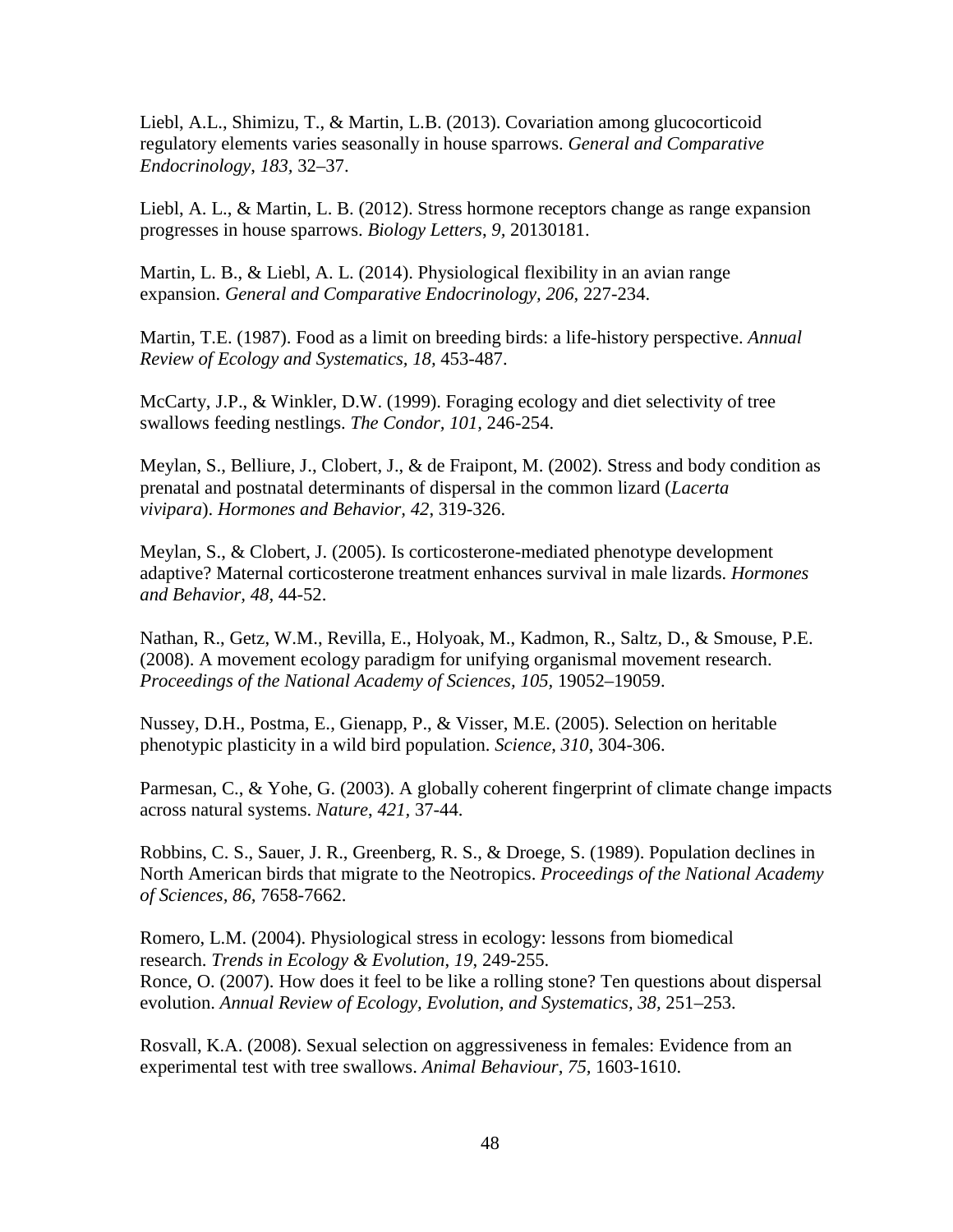Rosvall, K.A., Reichard, D. G., Ferguson, S.M., Whittaker, D.J., & Ketterson, E.D. (2012). Robust behavioral effects of song playback in the absence of testosterone or corticosterone release. *Hormones and Behavior, 62,* 418-425.

Sapolsky, R.M., Romero, L.M., & Munck, A.U. (2000). How do glucocorticoids influence stress responses? Integrating permissive, suppressive, stimulatory, and preparative actions. *Endocrine Review, 21,* 55-89.

Sauer, J.R., Hines, J.E. Fallon, J.E., Pardieck, K.L., Ziolkowski Jr., D.J., & Link, W.A. (2011). The North American Breeding Bird Survey, results and analysis 1966 - 2009. Version 3.23.2011. U.S.G.S. Patuxent Wildlife Research Center, Laurel, MD. http://www.mbr-pwrc.usgs.gov/bbs/ trend/tf09.html.

Shutler, D., Hussell, D.T., Norris, D.R., Winkler, D.W., Robertson, R.J., et al. (2012). Spatiotemporal patterns in nest box occupancy by tree swallows across North America. *Avian Conservation and Ecology, 7,* 3.

Siefferman, L., & Hill, G.E. (2005). Evidence for sexual selection on structural plumage coloration in female Eastern bluebirds (*Sialia sialis*). *Evolution, 59,* 1819-1828.

Stamps, J.A. (2001). Habitat selection by dispersers: integrating proximate and ultimate approaches in dispersal- In: Clobert, J. et al. (eds), Dispersal. *Oxford University Press,* 230- 242.

Verhulst, S., Perrins, C.M. & Riddington, R. (1997). Natal dispersal of great tits in a patchy environment. *Ecology*, *78,* 864–872.

Wingfield, J.C., Maney, D.L., Breuner, C.W., Jacobs, J.D., Lynn, S., Ramenofsky, M., & Richardson, R.D. (1998). Ecological bases of hormone—behavior interactions: the "emergency life history stage". *American Zoologist, 38,* 191-206.

Winkler, D.W., Hallinger, K.K., Ardia, D.R., Robertson, R.J., Stutchbury, B.J., & Cohen, R.R. (2011). Tree Swallow (*Tachycineta bicolor*), The birds of North America online (A. Poole, Ed.). Ithaca: Cornell Lab of Ornithology.

Winkler, D.W., Wrege, P.H., Allen, P.E., Kast, T.L., Senesac, P., et al. (2004). Breeding dispersal and philopatry in the tree swallow. *The Condor, 106,* 768-776.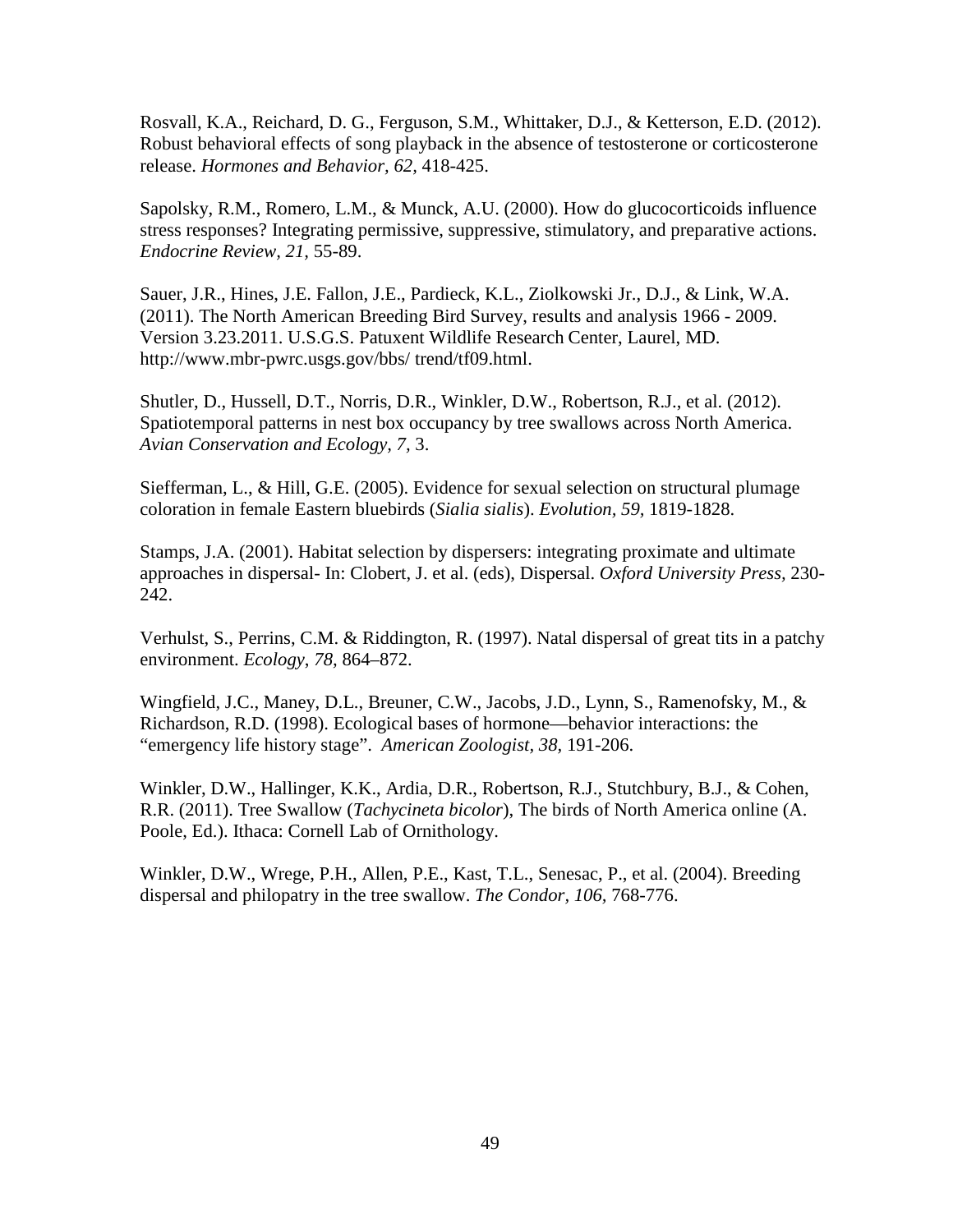



**Figure 1.** Overall average of change in corticosterone from basal to restraint induced in historic (solid line) and expansion (dashed line) sites.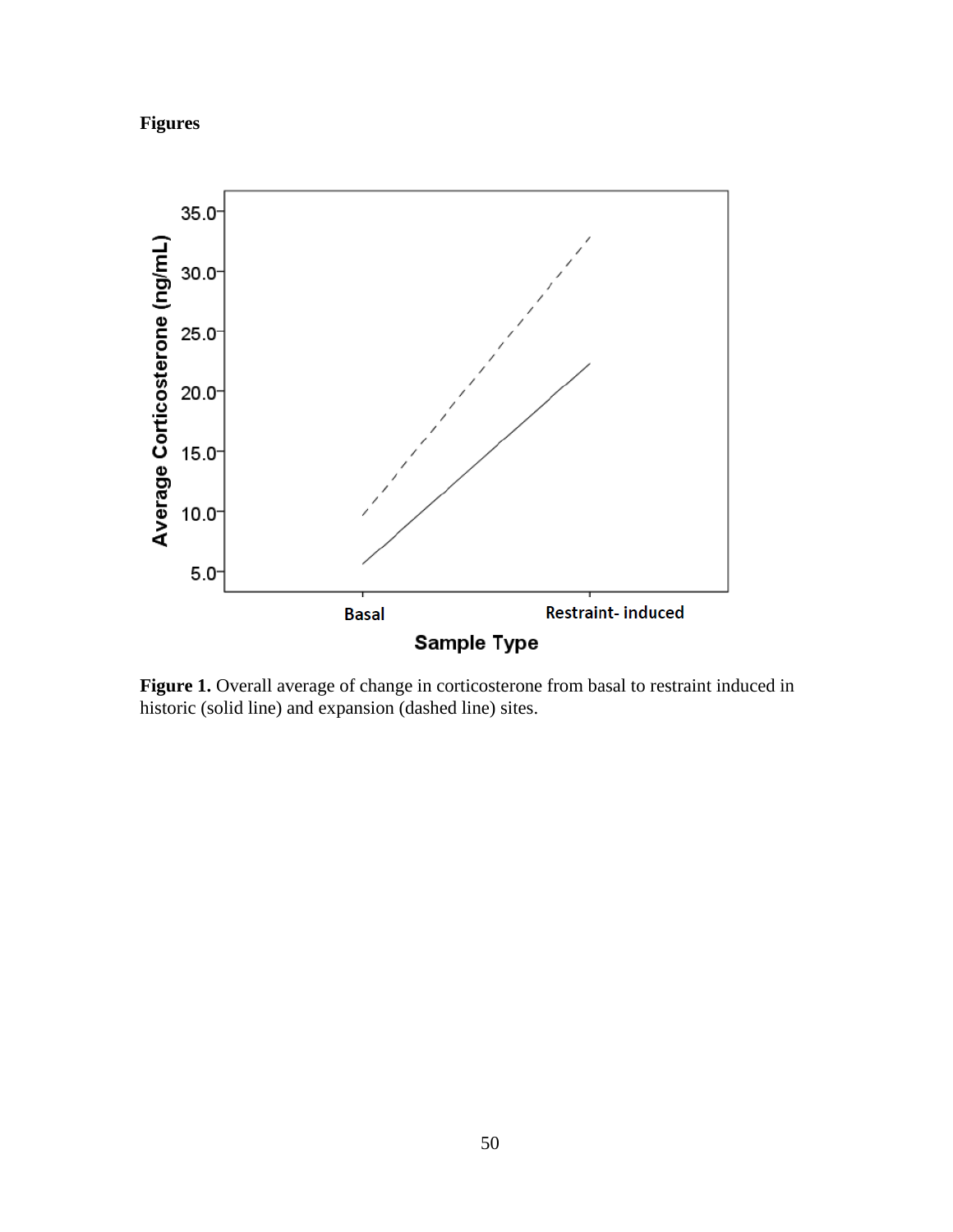

**Figure 2.** Comparison of the mean  $+/-95\%$  confidence intervals of basal cort (ng/mL) in historic and expansion sites in incubating females. There was no difference in basal cort in expansion versus historical sites. Letters denote statistical significance at the 0.05 level.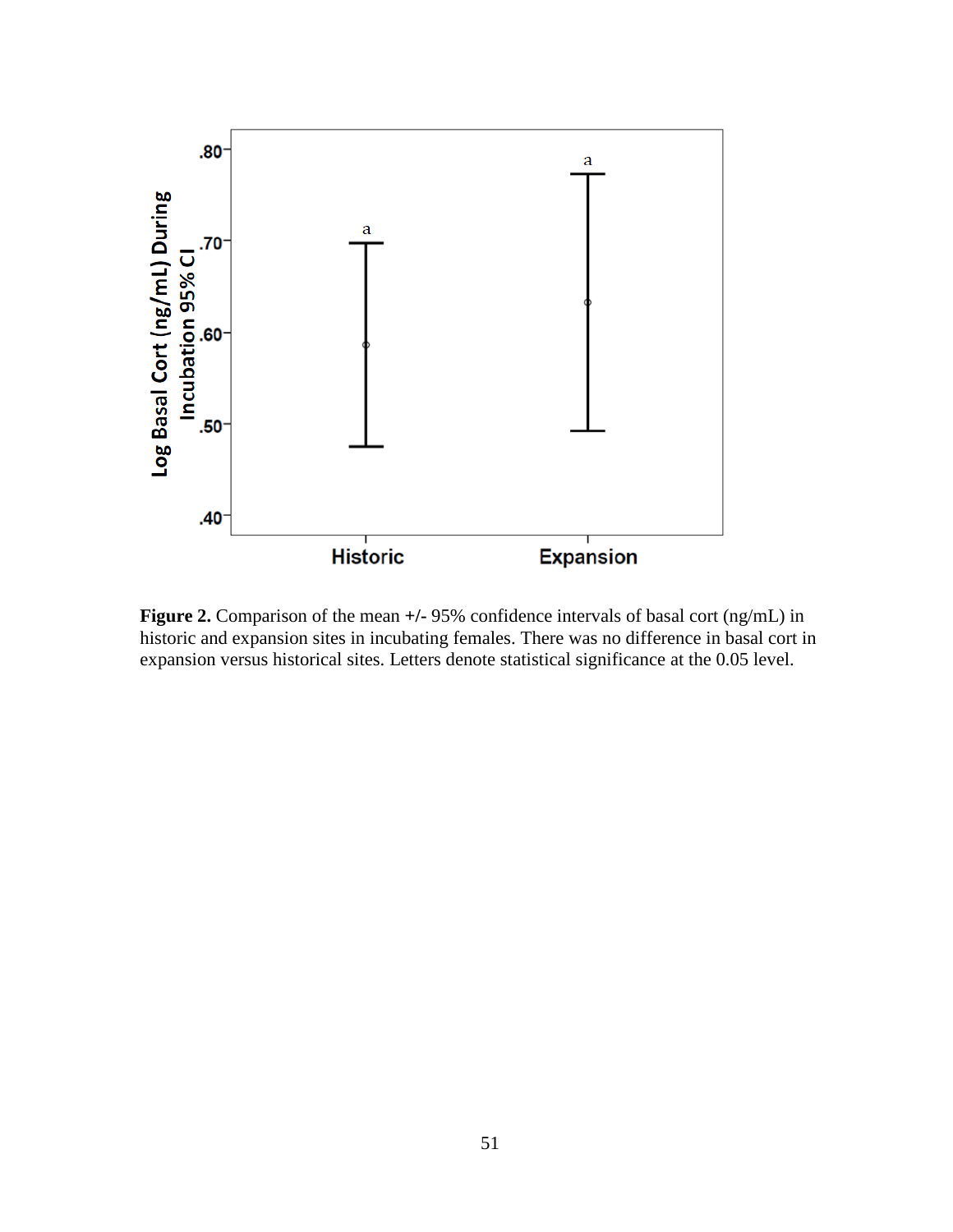

**Figure 3.** Comparison of the mean  $+/-95\%$  confidence intervals of basal cort (ng/mL) in historic and expansion sites when females have nestlings. Expansion females had elevated restraint induced cort when rearing nestlings. Letters denote statistical significance at the 0.05 level.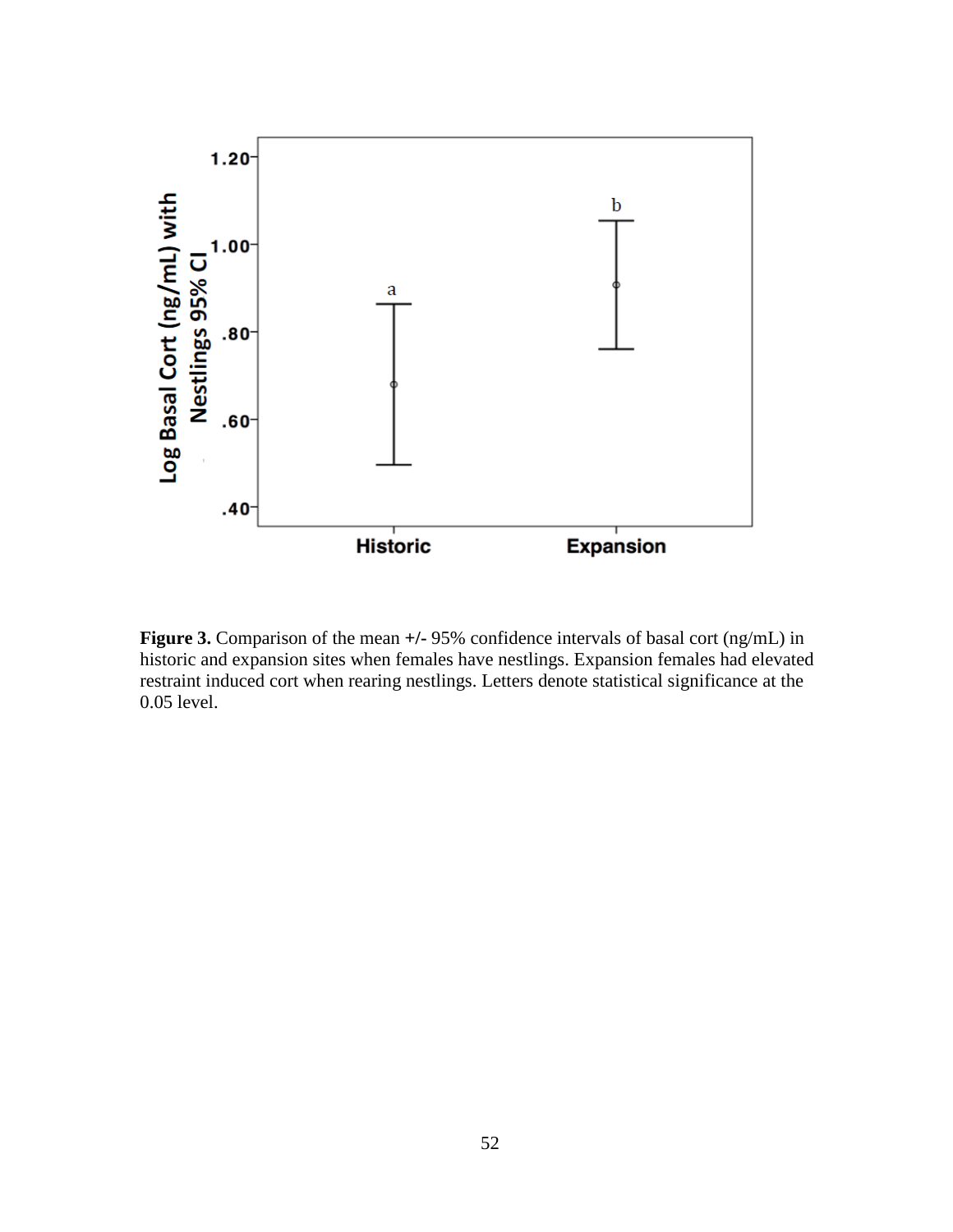

**Figure 4.** Comparison of the mean **+/-** 95% confidence intervals of restraint induced cort (ng/mL) in historic and expansion sites when females are incubating. Expansion females had elevated restraint induced cort. Letters denote statistical significance at the 0.05 level.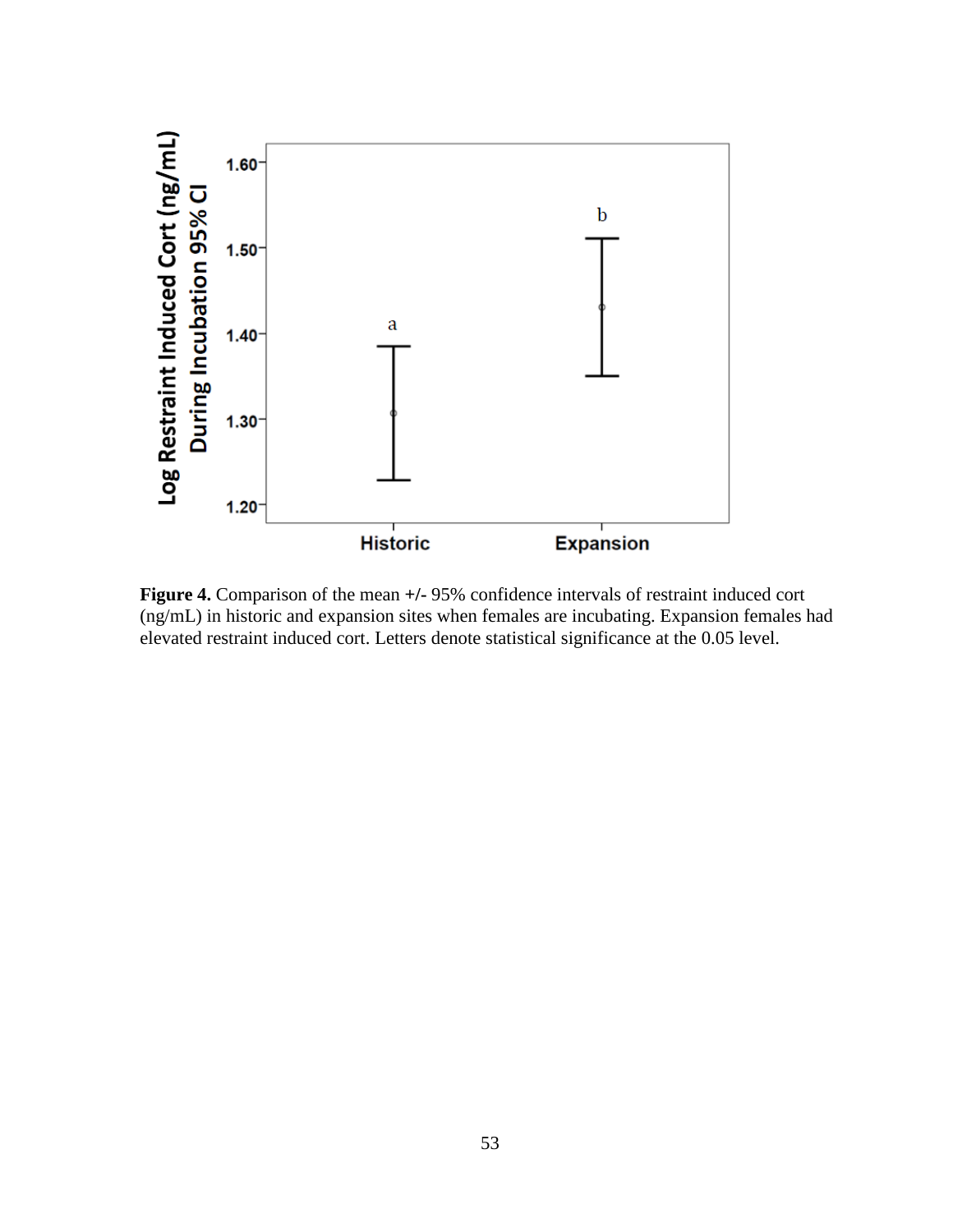

**Figure 5.** Comparison of the mean **+/-** 95% confidence intervals of restraint induced cort (ng/mL) in historic and expansion sites when females have nestlings. Expansion females had elevated restraint induced cort. Letters denote statistical significance at the 0.05 level.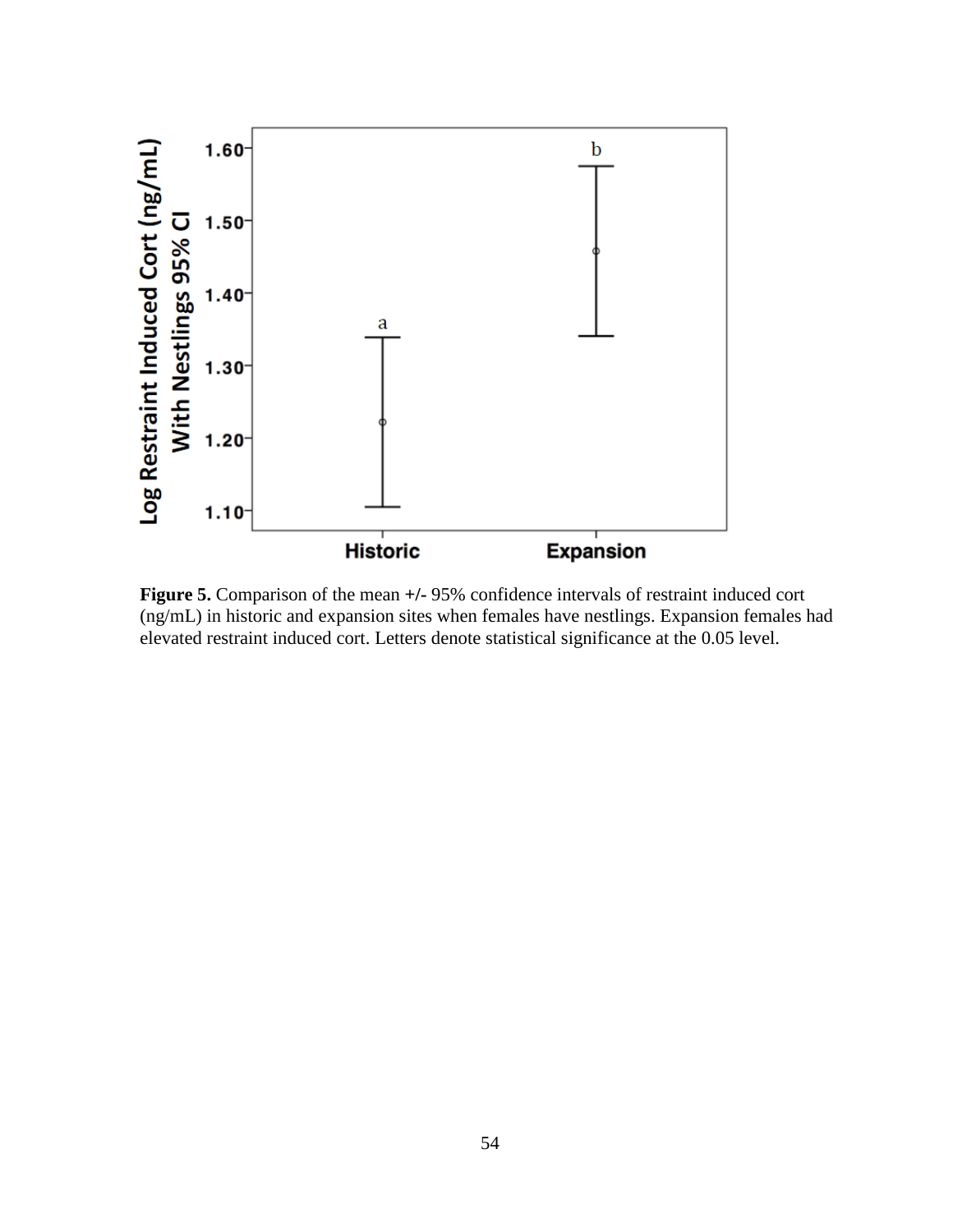

**Figure 6.** Comparison of the mean  $+/-95\%$  confidence intervals of mass (g) of breeding female tree swallows in historic and expansion sites during incubation. Weight was not significantly different. Letters denote statistical significance at the 0.05 level.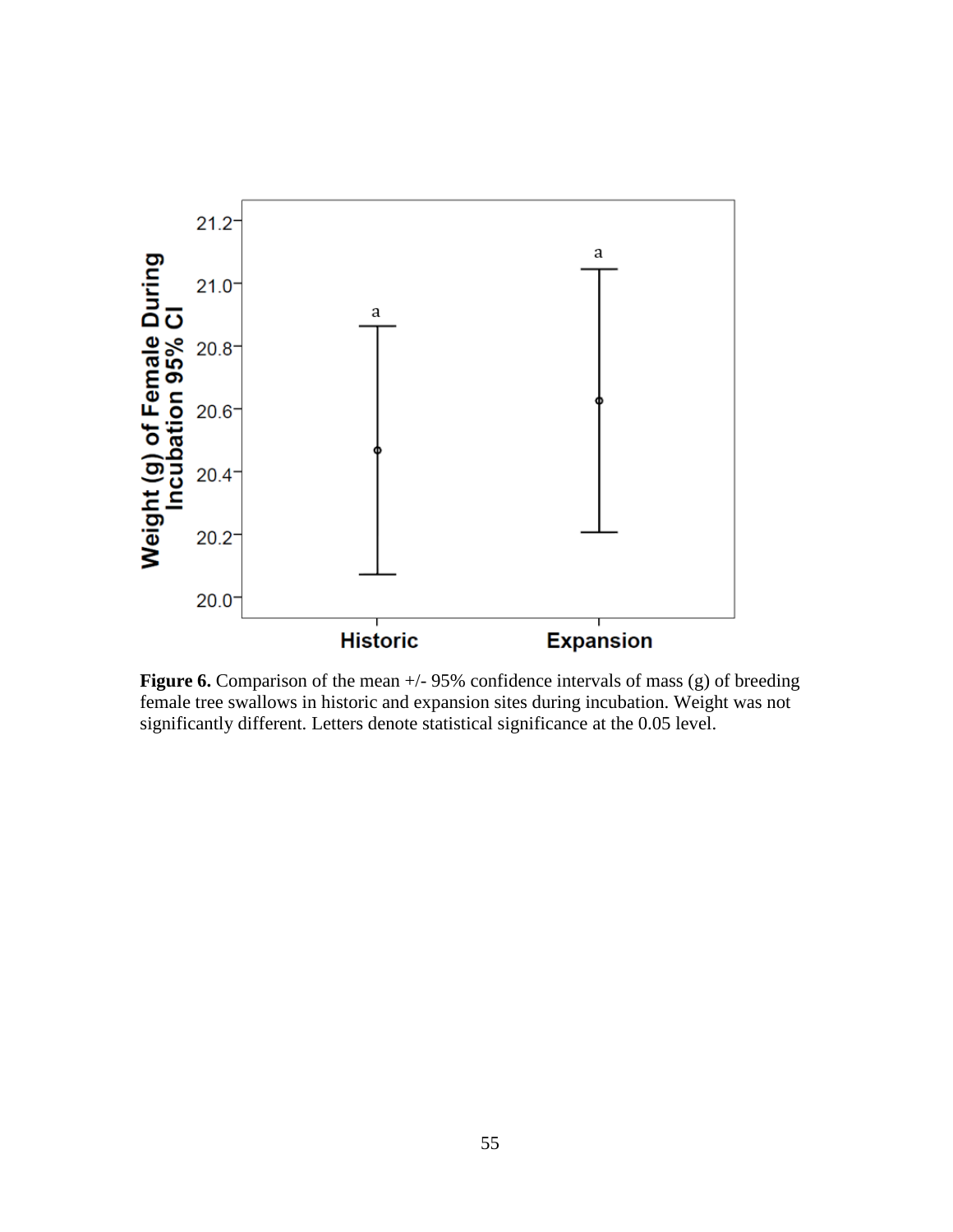

**Figure 7.** Comparison of the mean  $+/-95\%$  confidence intervals of mass (g) of breeding female tree swallows in historic and expansion sites when females had nestlings. Expansion females weighed less than historic females. Letters denote statistical significance at the 0.05 level.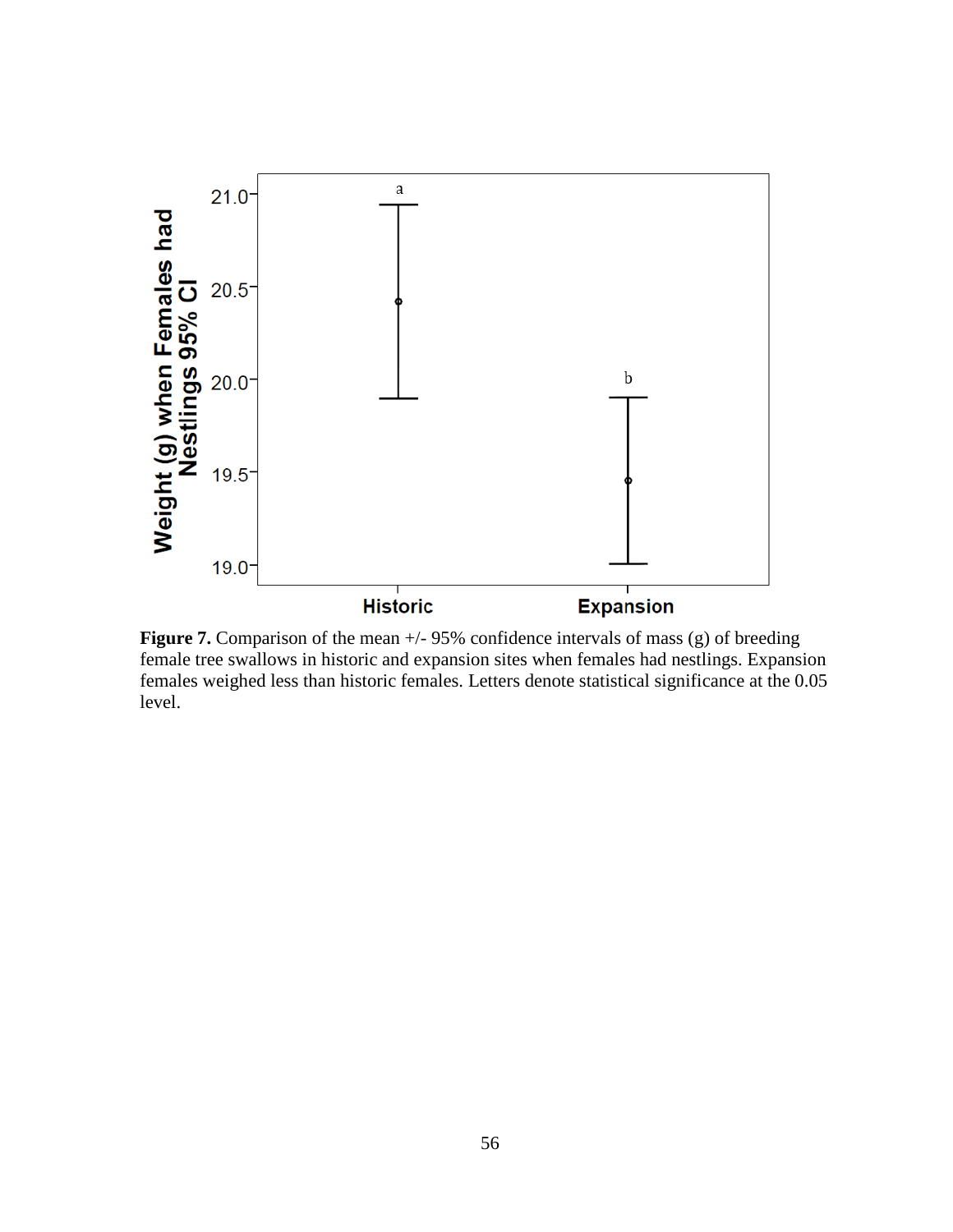

Figure 8. Percentage of open land (calculated by a 300 m radius at each nestbox) in historic and expansion sites. Expansion sites had more open territories. Letters denote statistical significance at the 0.05 level.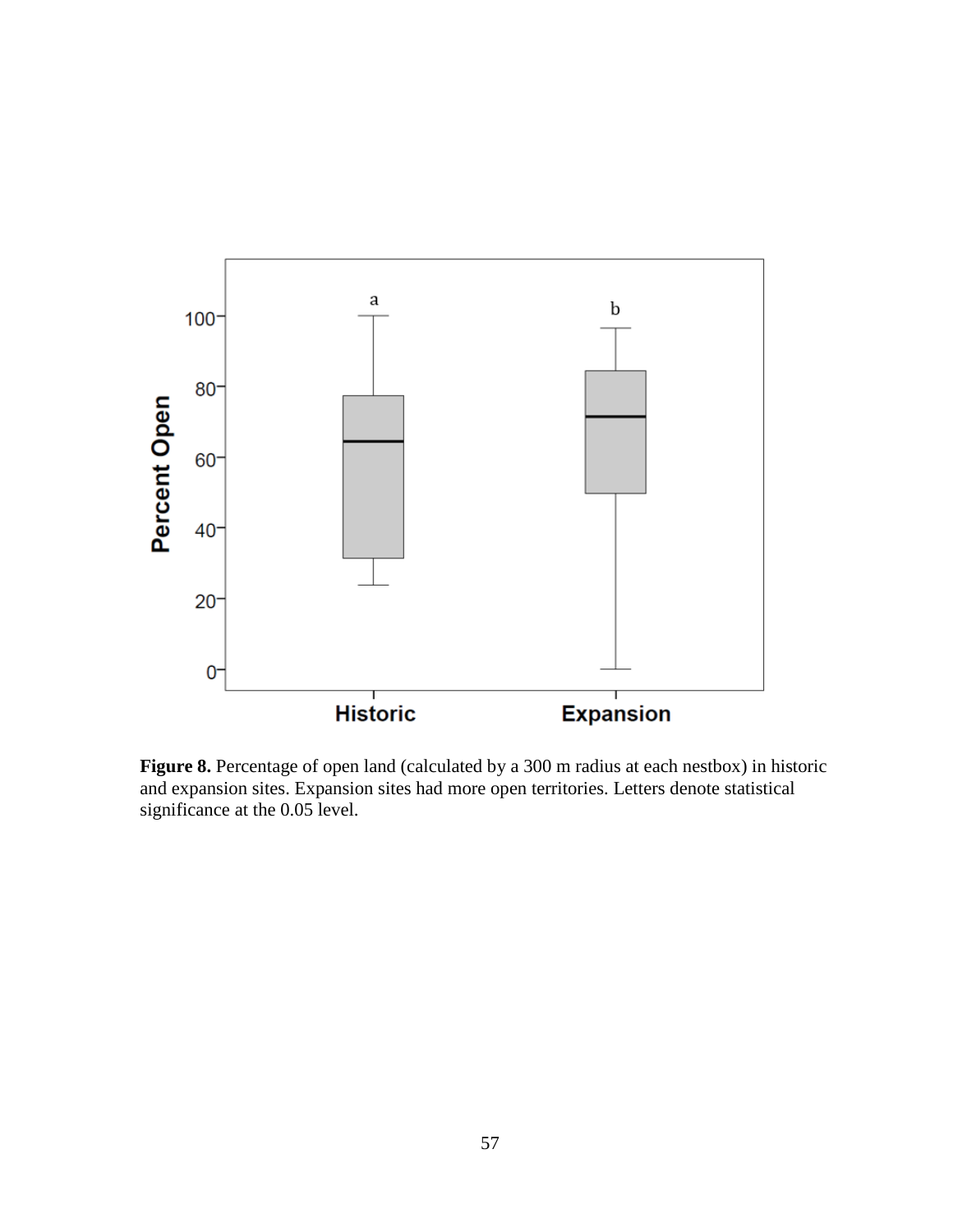

Figure 9. Latency (s) to for incubating females (solid) and females with nestlings (white) approach the crow within 1 meter. There was no significant differences in latency. Letters denote statistical significance at the 0.05 level.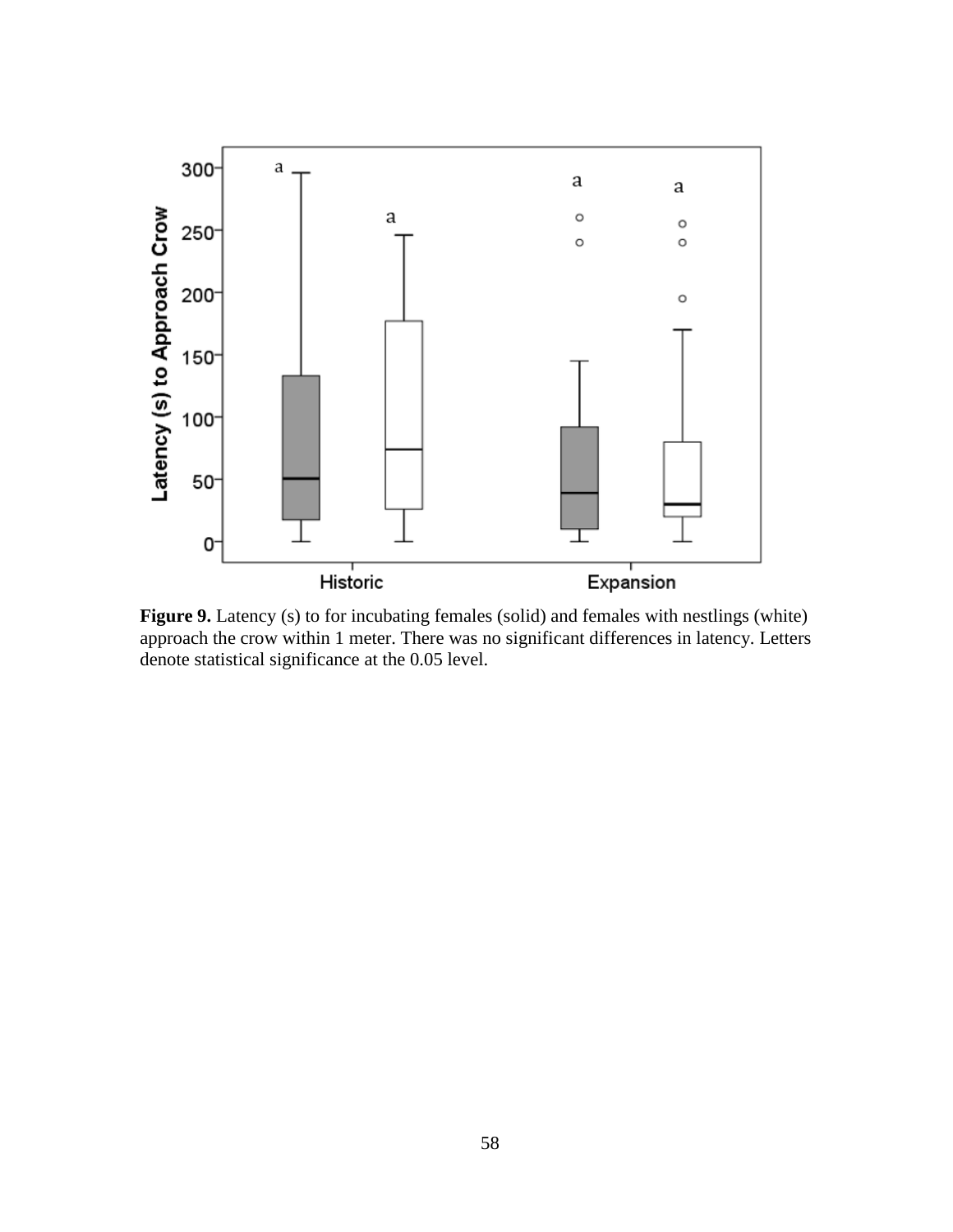

Figure 10. Number of dives at the model crow during STI by incubating females. Females did not dive more during incubation. Letters denote statistical significance at the 0.05 level.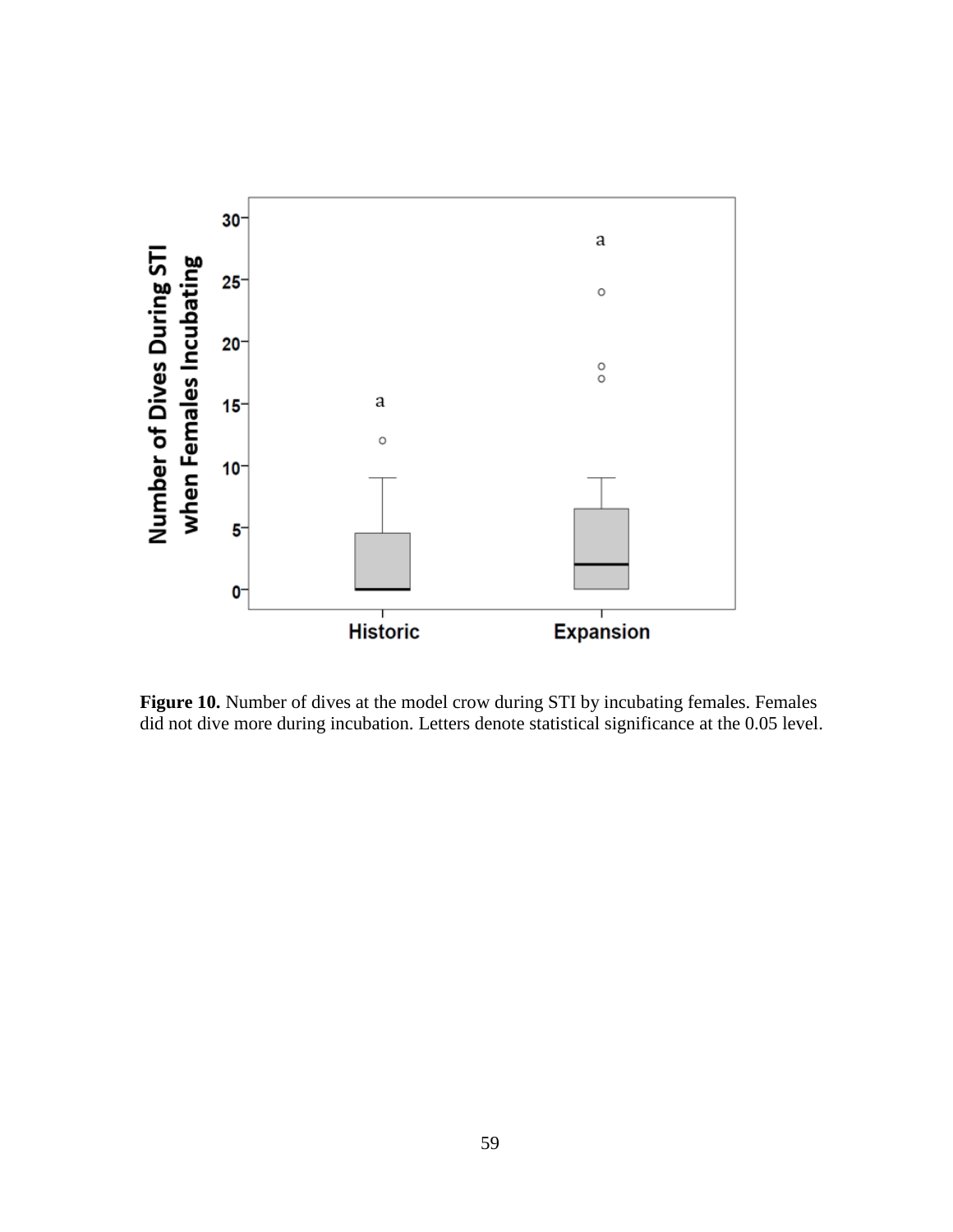

Figure 11. Number of dives at the model crow during STI by females with nestlings. Females in the expansion sites dove more when they had nestlings. Letters denote statistical significance at the 0.05 level.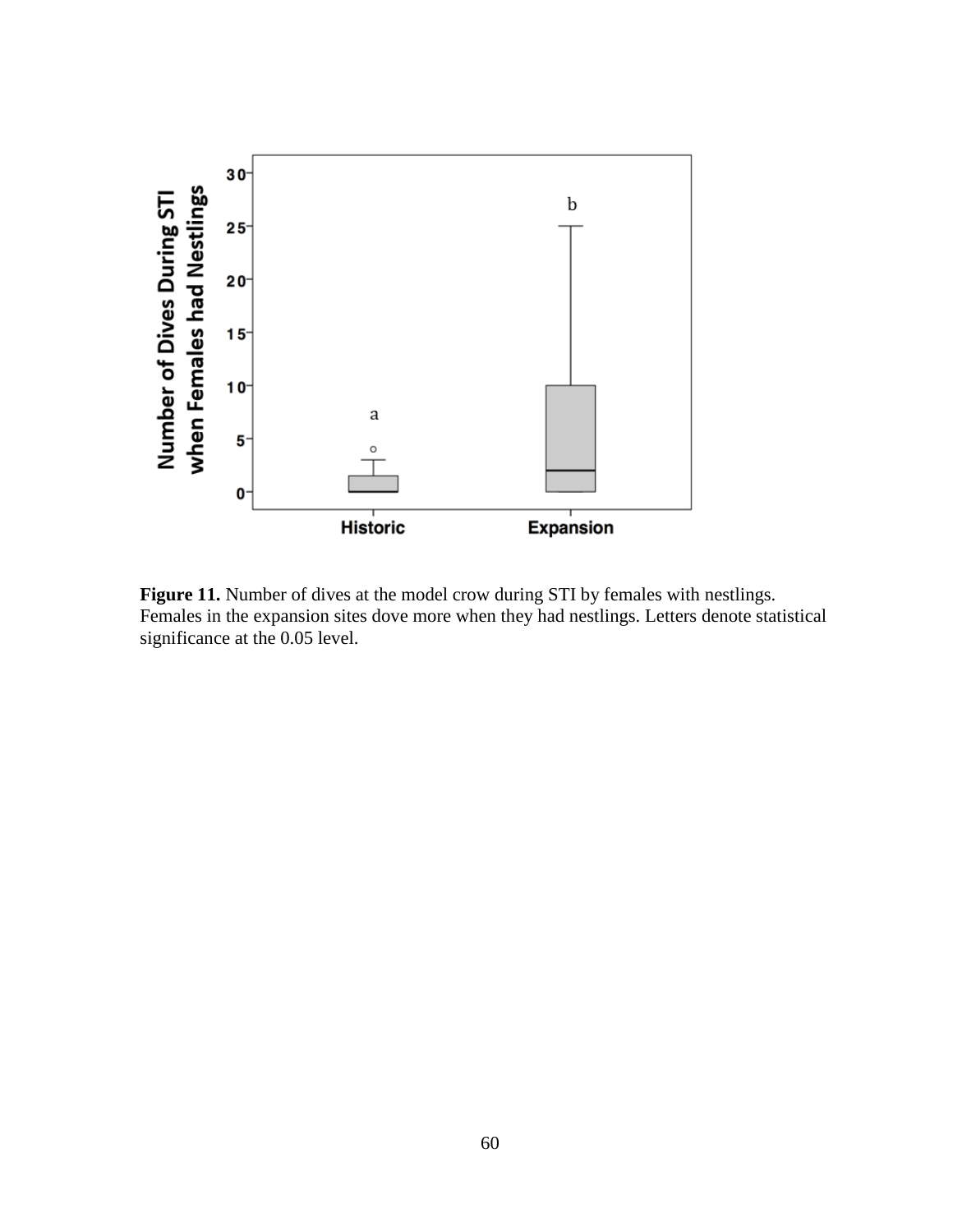| <b>Site</b>             | Mass(g) | Order          | <b>Description</b> | Quantity       |
|-------------------------|---------|----------------|--------------------|----------------|
| <b>Iowa</b> (Expansion) | 10.99   | <b>Diptera</b> | <b>True Flies</b>  | 67             |
|                         |         | Hymenoptera    | Wasps, Bees        | 6              |
|                         |         | Coleoptera     | <b>Beetle</b>      | 1              |
| <b>Valle Crucis, NC</b> | 13.45   | <b>Diptera</b> | <b>True Flies</b>  | 137            |
| (expansion)             |         |                |                    |                |
|                         |         | Hymenoptera    | Wasps, Bees        | 14             |
|                         |         | Coleoptera     | Beetle             | 10             |
|                         |         | Lepidoptera    | Moths              | 5              |
|                         |         | Araneae        | Spiders            | 1              |
|                         |         | Hemiptera      | <b>Shield Bugs</b> | 10             |
|                         |         | Plecoptera     | <b>Stoneflies</b>  | $\overline{2}$ |
|                         |         | Trichoptera    | Caddisflies        | 6              |
| <b>Wisconsin</b>        | 10.74   | <b>Diptera</b> | <b>True Flies</b>  | 47             |
| (Historic)              |         |                |                    |                |
|                         |         | Hymenoptera    | Wasps, Bees        | 6              |
|                         |         | Araneae        | Spiders            | 1              |
| <b>Ontario</b>          | 11.32   | <b>Diptera</b> | <b>True Flies</b>  | 87             |
| (Historic)              |         |                |                    |                |
|                         |         | Hymenoptera    | Wasps, Bees        | 3              |
|                         |         | Lepidoptera    | Moths              | 3              |
|                         |         | Araneae        | <b>Spiders</b>     | $\mathbf 1$    |

**Table 1.** Summary of invertebrate order, mass, and description of what was found in malaise traps

| <b>Expansion</b> (vs.<br><b>Historic)</b> Not split for<br>breeding stage | <b>Expansion (vs. Historic)</b><br>split by stage | <b>Expansion</b> (vs.<br>Historic) split by stage |
|---------------------------------------------------------------------------|---------------------------------------------------|---------------------------------------------------|
|                                                                           | <b>Incubation</b>                                 | <b>Nestlings</b>                                  |
| <b>Change in cort</b>                                                     | $=$ Basal cort                                    | ↑Basal cort                                       |
| <b>Percent Open</b>                                                       | ↑ Restraint induced cort                          | Restraint induced                                 |
|                                                                           |                                                   | cort                                              |
|                                                                           | $=$ Latency to approach                           | $=$ Latency to approach                           |
|                                                                           | $=$ Number of dives                               | <b>Number of dives</b>                            |

**Table 2.** Summary of results comparing expansion sites to historic sites 1) overall, 2) during incubation, and 3) when females had nestlings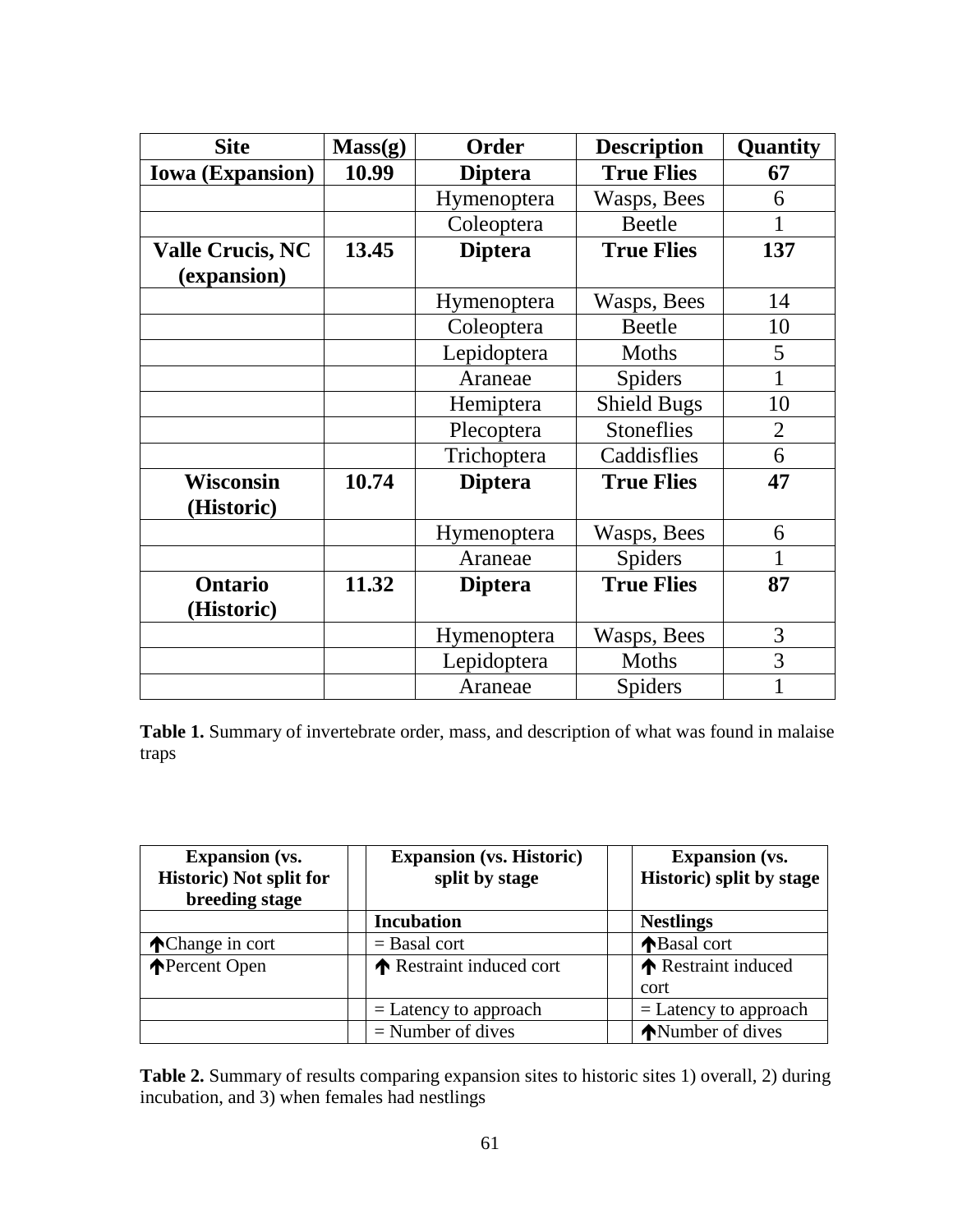# **Comprehensive References**

Addis, E. A., Davis, J. E., Miner, B. E., & Wingfield, J. C. (2011). Variation in circulating corticosterone levels is associated with altitudinal range expansion in a passerine bird. *Oecologia, 167,* 369-378.

Alley T. (1982). Competition theory, evolution, and the concept of an ecological niche. *Acta Biotheoretica, 31,* 165-179.

Askins, R. A. (1995). Hostile landscapes and the decline of migratory songbirds. *Science, 267,* 1956-195.

Bentz, A. B., Navara, K. J., & Siefferman, L. (2013). Phenotypic plasticity in response to breeding density in tree swallows: An adaptive maternal effect? *Hormones and Behavior, 64,* 729-736.

Bonier, F., Martin, P.R., Moore, I.T., & Wingfield, J.C. (2009a). Do baseline glucocorticoids predict fitness? *Trends in Ecology and Evolution, 24,* 634-642.

Bonier, F., Moore, I.T., Martin, P.R., & Robertson, R.J. (2009b). The relationship between fitness and baseline glucocorticoids in a passerine bird. *General and Comparative Endocrinology, 163,* 208-213.

Bonier, F., Moore, I.T., & Robertson, R.J. (2011). The stress of parenthood? Increased glucocorticoids in birds with experimentally enlarged broods. *Biology Letters, 7,* 944-946.

Bonte, D., Van Dyck, H., Bullock, J.M., Coulon, A., Delgado, M., et al. (2012). Costs of dispersal. *Biological Reviews*, *87,* 290–312.

Both, C., Dingemanse N.J., Drent P.J., & Tinbergen, J.M. (2005). Pairs of extreme avian personalities have highest reproductive success. *Journal of Animal Ecology, 74,* 667-674.

Bowler, D. E., & Benton, T. G. (2005). Causes and consequences of animal dispersal strategies: relating individual behaviour to spatial dynamics. *Biological Reviews*, *80,* 205– 225.

Burtka J.L., & Grindstaff J.L. (2013). Repeatable nest defense behavior in a wild population of Eastern bluebirds (Sialia sialis) as evidence of personality. *Acta Ethologica, 16,* 135–146.

Burtka J.L., & Grindstaff, J.L. (2015). Similar nest defence strategies within pairs increase reproductive success in the Eastern bluebird, *Sialia sialis*. *Animal Behaviour, 100,* 174-182.

Campbell, J.W., & Hanula, J.L. (2007). Efficiency of Malaise traps and colored pan traps for collecting flower visiting insects from three forested ecosystems. *Journal of Insect Conservation*, *11*, 399-408.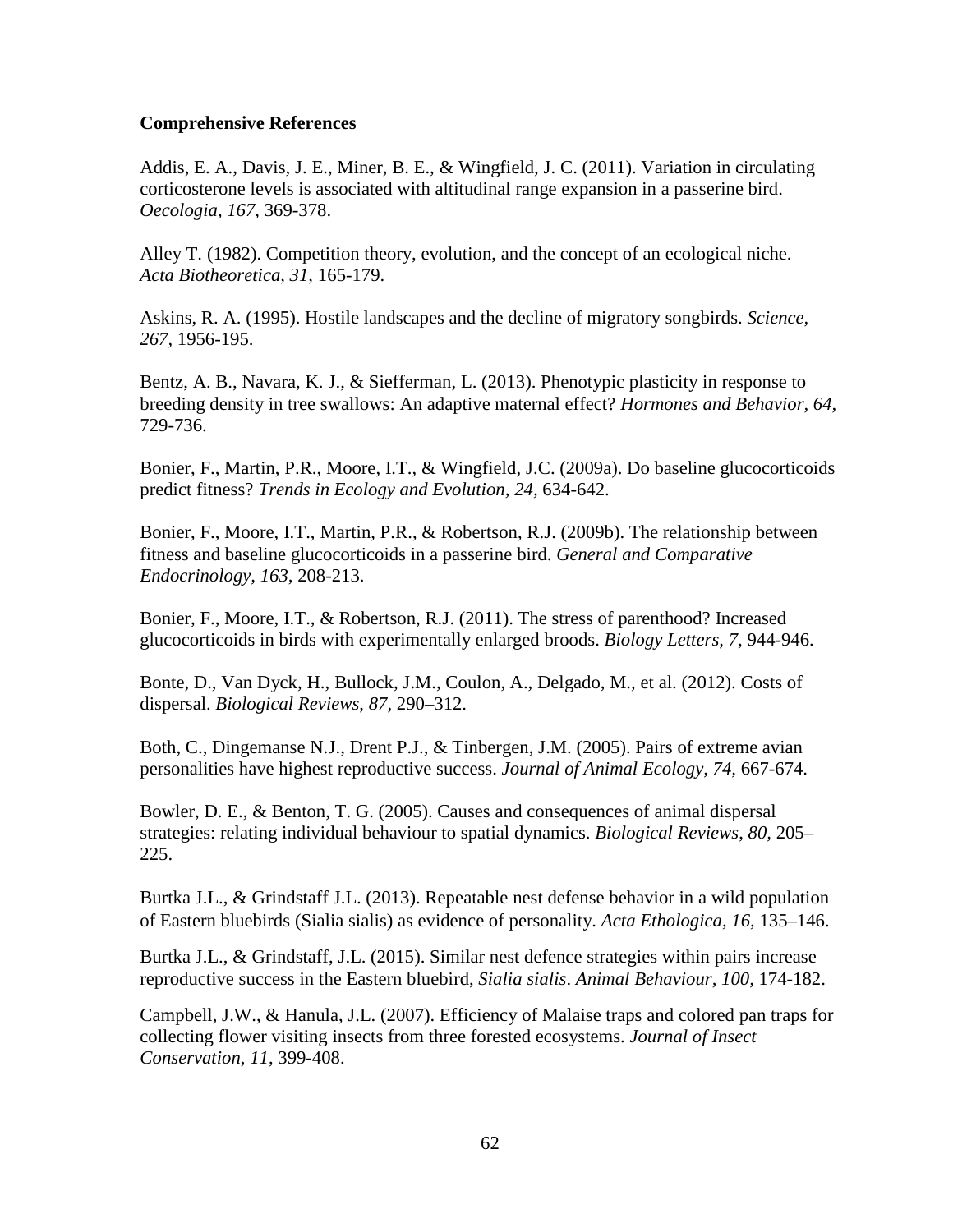Clobert J., Le Galliard, J. F., Cote, J., Meylan, S., & Massot, M. (2009). Informed dispersal, heterogeneity in animal dispersal syndromes and the dynamics of spatially structured populations. *Ecology Letters, 12,* 197–209.

Cote, J., Fogarty, S., Weinersmith, K., Brodin, T., & Sih, A. (2010). Personality traits and dispersal tendency in the invasive mosquitofish (*Gambusia affinis*). *Proceedings of the Royal Society of London B: Biological Sciences*: rspb20092128.

Davis, J. E., & Guinan, J. A. (2014). Parental behavior correlates to baseline corticosterone of mates and offspring in nesting Eastern bluebirds (*Sialia sialis*). *General and Comparative Endocrinology*, *201,* 1-7.

DeWitt, T.J., Sih, A., & Wilson, D.S. (1998). Costs and limits of phenotypic plasticity. *Trends in Ecology and Evolution, 13,* 77-81.

Dingemanse, N.J., Both, C., Van Noordwijk, A.J., Rutten, A.L., & Drent, P.J. (2003). Natal dispersal and personalities in great tits (*Parus major*). *Proceedings of the Royal Society of London, Series B: Biological Sciences*, *270,* 741–747.

Dingemanse, N. J., Both, C., Drent, P. J. & Tinbergen, J. M. (2004). Fitness consequences of avian personalities in a fluctuating environment. *Proceedings of the Royal Society B-Biological Sciences, 271,* 847–852.

Duckworth, R.A. (2006). Behavioral correlations across breeding contexts provide a mechanism for a cost of aggression. *Behavioral Ecology, 17,* 1011-1019.

Duckworth, R. A. (2008). Adaptive dispersal strategies and the dynamics of a range expansion. *The American Naturalist*, *172,* S4-17.

Duckworth, R.A., & Badyeav, A.V. (2007). Coupling of dispersal and aggression facilitates the rapid range expansion of a passerine bird. *Proceedings of the National Academy of Science, 104,* 15017-15022.

Duckworth, R. A., & Kruuk, L.E.B. (2009). Evolution of genetic integration between dispersal and colonization ability in a bird. *Evolution*, *63,* 968-977.

Edelaar, P., Siepielski, A. M., & Clobert, J. (2008). Matching habitat choice causes directed gene flow: a neglected dimension in evolution and ecology. *Evolution*, *62,* 2462–2472.

Freeman, A.S., & Byers, J.E. (2006). Divergent induced responses to an invasive predator in marine mussel populations. *Science*, *313,* 831-833.

Goodman, H. M. (2010). *Basic medical endocrinology*. Boston, MA: Academic Press.

Gowaty P.A. (1984). House Sparrows kill Eastern bluebirds. *Journal of Field Ornithology*, *55,* 378–380.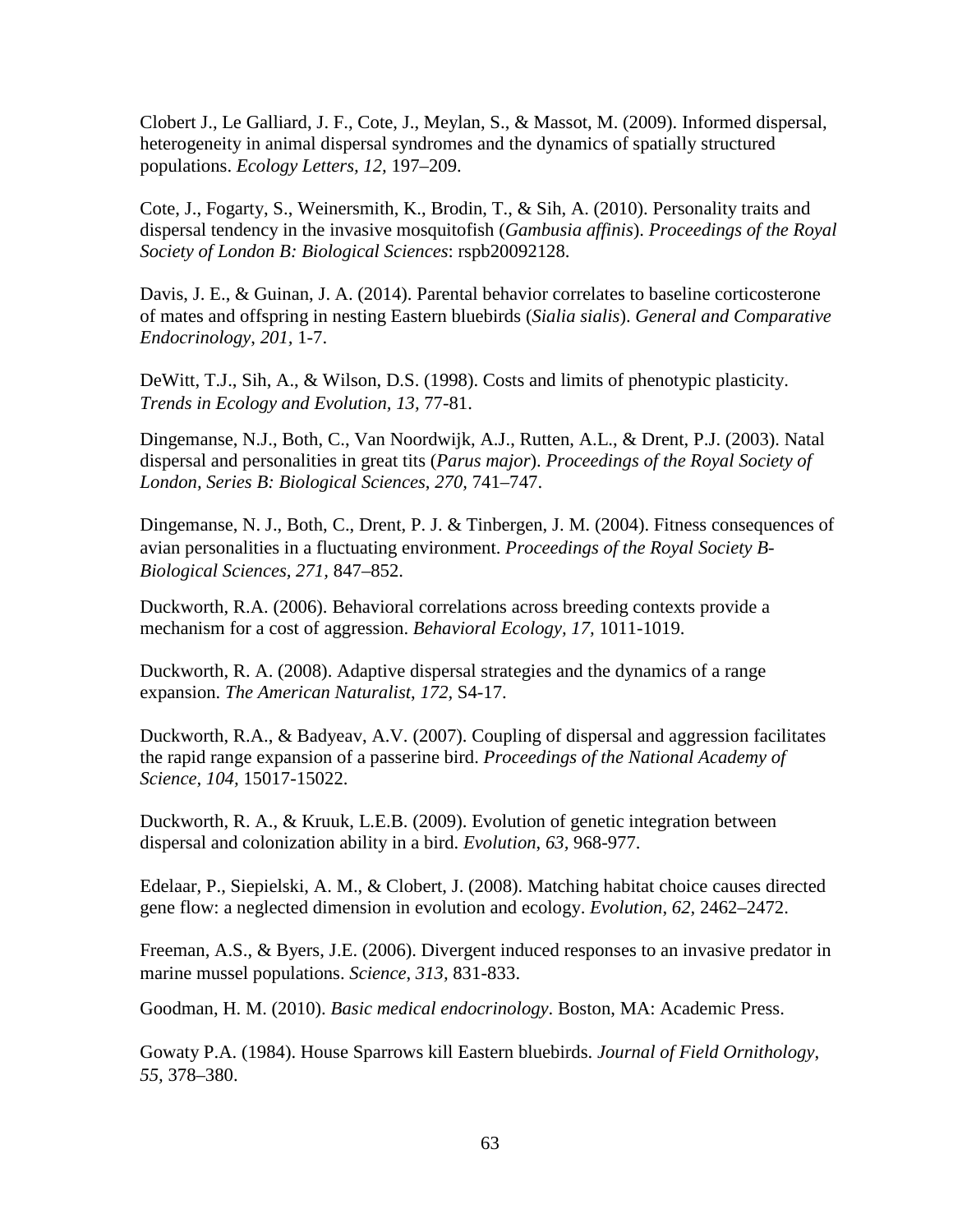Gowaty P.A., & Plissner J.H. (2015). Eastern bluebird (*Sialia sialis*). The birds of North America online (A. Poole, Ed.). Ithaca: Cornell Lab of Ornithology; Retrieved from the Birds of North America Online: http://bna.birds.cornell.edu/bna/species/381.

Goymann, W., & Wingfield, J. (2014). Male-to-female testosterone ratios, dimorphism, and life history—what does it really tell us?. *Behavioral Ecology*, *25,* 685-699.

Greenwood, P.J. (1980). Mating systems, philopatry, and dispersal in birds and mammals. *Animal Behaviour*, *28,* 1140-1162.

Grether, G.F., Anderson, C.N., Drury J.P., Kirschel A.N.G., Losin, N., Okamoto, K., & Peiman, K.S. (2013). The evolutionary consequences of interspecific aggression. *Annals of the New York Academy of Sciences*, *1289,* 48-68.

Hardin, G. (1960). The competitive exclusion principle. *Science, 131,* 1292-1297.

Harris, M.R., & Siefferman, L. (2014). Interspecific competition influences fitness benefits of assortative mating for territorial aggression in Eastern bluebirds (*Sialia sialis*). *PLoS One, 9,* e88668.

Hau, M., Casagrande, S., Ouyang, J. Q., & Baugh, A. T. (2016). Glucocorticoid-mediated phenotypes in vertebrates: multilevel variation and evolution. *Advances in the Study of Behavior*, *48,* 41-115.

Hau, M., Ricklefs, R. E., Wikelski, M., Lee, K. A., & Brawn, J. D. (2010). Corticosterone, testosterone and life-history strategies of birds. *Proceedings of the Royal Society Biological Sciences*, *1697,* 3203-3212.

Hussell, D.J.T. (2012). The influence of food abundance on nest-box occupancy and territory size in the tree swallow, a species that does not defend a feeding territory. *The Condor*, *114,*  595-605.

IBM. (2015). SPSS Statistics for Windows (Version 23.0). Armonk, NY: IBM Corp.

Injaian, A., & Tibbetts. E.A. (2015). Advertised quality and resource value affect aggression and social vigilance in paper wasp contests. *Animal Behaviour*, *102,* 259-266.

Johnson, M.D. (2007). Measuring habitat quality: a review. *The Condor*, *109,* 489-504.

Jones J.A., Harris M.R., & Siefferman, L. (2014). Physical habitat quality and interspecific competition interact to influence territory settlement and reproductive success in a cavity nesting bird. *Frontiers in Ecology and Evolution*, *2,* 1-8.

Jones, J.A., Tisdale, A.C., Tucker, J.L., Bakermans, M.H., Larkin J.L., Smalling, C.G., & Siefferman, L. (2016). A case of mistaken identity: understanding the stimulus of agonism between two wood warblers. *Animal Behaviour*, *114,* 81-91.

Juillet, J.A. (1963). A comparison of four types of traps used for capturing flying insects. *Canadian Journal of Zoology*, *41*, 219-223.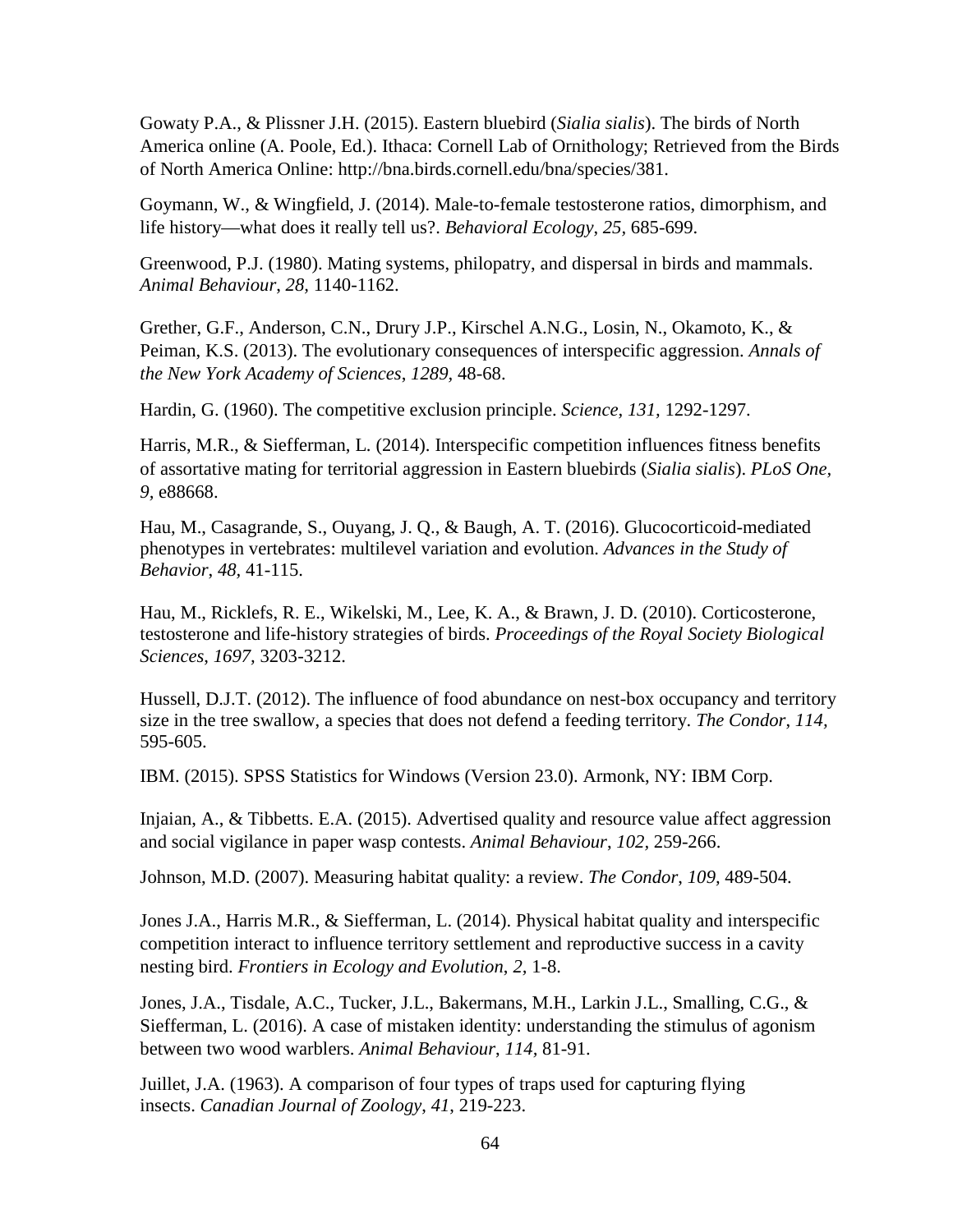Kalinoski, R. (1975). Intra- and interspecific aggression in House Finches and House Sparrows. *The Condor*, *77,* 375–384.

Lambrechts, M.M., Adriaense, F., Ardia, D.R., Artemyev, A.V., Atiénzar, F., et al. (2010). The design of artificial nestboxes for the study of secondary hole-nesting birds: a review of methodological inconsistencies and potential biases. *Acta Ornithologica*, *45,* 1-26.

Langkilde, T. (2009). Invasive fire ants alter behavior and morphology of native lizards. *Ecology*, *90,* 208-217.

Lee, D.S. (1993). Range expansion of the tree swallow, Tachycineta bicolor (Passeriformes: Hirundinidae), in the Southeastern United States. *Brimleyana*, *18,* 103-113.

Lemon, R.E. (1975). How birds develop song dialects. *The Condor*, *77,* 385-406.

Liebl, A.L., & Martin, L.B. (2012). Exploratory behaviour and stressor hyper-responsiveness facilitate range expansion of an introduced songbird. *Proceedings of the Royal Society of London B: Biological Sciences*, *279,* 4375-4381.

Liebl, A. L., & Martin, L. B. (2013). Stress hormone receptors change as range expansion progresses in house sparrows. *Biology Letters*, *9,* 20130181.

Liebl, A.L., Shimizu, T., & Martin, L.B. (2013). Covariation among glucocorticoid regulatory elements varies seasonally in house sparrows. *General and Comparative Endocrinology*, *183,* 32–37.

MacGregor-Fors, I., Morales-Pérez, L., Quesada, J., & Schondube, J.E. (2010). Relationship between the presence of House Sparrows (*Passer domesticus*) and Neotropical bird community structure and diversity. *Biological Invasions, 12,* 87-96.

Martin, L. B., & Liebl, A. L. (2014). Physiological flexibility in an avian range expansion. *General and Comparative Endocrinology*, *206,* 227-234.

Martin, T.E. (1987). Food as a limit on breeding birds: a life-history perspective. *Annual Review of Ecology and Systematics, 18,* 453-487.

McCarty, J.P., & Winkler, D.W. (1999). Foraging ecology and diet selectivity of tree swallows feeding nestlings. *The Condor*, *101,* 246-254.

Meylan, S., Belliure, J., Clobert, J., & de Fraipont, M. (2002). Stress and body condition as prenatal and postnatal determinants of dispersal in the common lizard (*Lacerta vivipara*). *Hormones and Behavior*, *42,* 319-326.

Meylan, S., & Clobert, J. (2005). Is corticosterone-mediated phenotype development adaptive? Maternal corticosterone treatment enhances survival in male lizards. *Hormones and Behavior*, *48,* 44-52.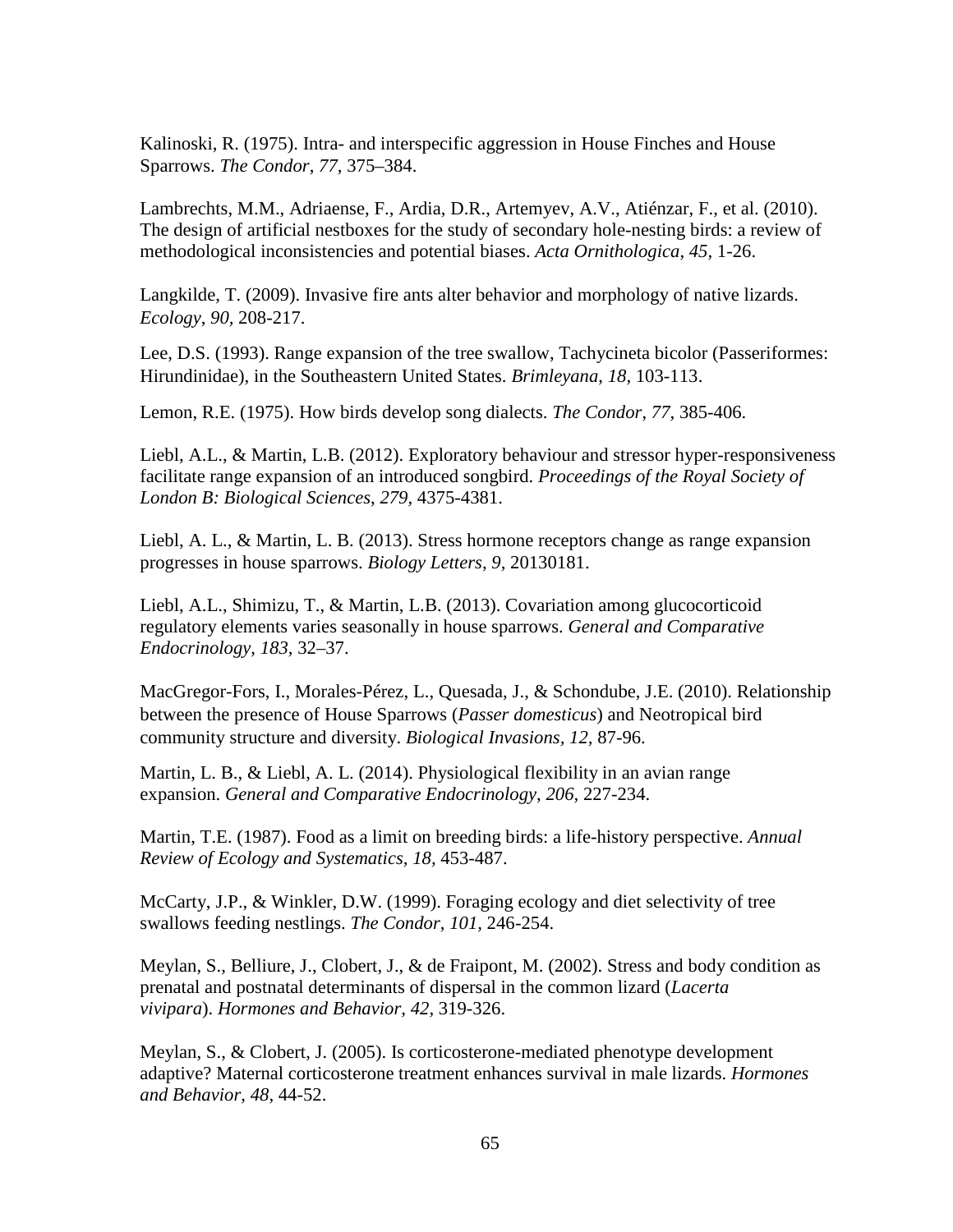Mooney, H.A., & Cleland, E.E. (2001). The evolutionary impact of invasive species. *PNAS, 98,* 5446-5451.

Nathan, R., Getz, W.M., Revilla, E., Holyoak, M., Kadmon, R., Saltz, D., & Smouse, P.E. (2008). A movement ecology paradigm for unifying organismal movement research. Proceedings of the National Academy of Sciences, 105, 19052–19059.

Nelson, R. J. (2011). *An introduction to behavioral endocrinology* (4th ed.). Sunderland, MA: Sinauer Associates, Inc.

Nussey, D.H., Postma, E., Gienapp, P., & Visser, M.E. (2005). Selection on heritable phenotypic plasticity in a wild bird population. *Science*, *310*, 304-306.

Parmesan, C., & Yohe, G. (2003). A globally coherent fingerprint of climate change impacts across natural systems. *Nature, 421*, 37-44.

Peiman, K. S., & Robinson, B. W. (2010). Ecology and evolution of resource-related heterospecific aggression. *Quarterly Review of Biology*, *85,* 133–158.

Phillips, B.L., & Shine, R. (2006). An invasive species induces rapid adaptive change in a native predator: cane toads and black snakes in Australia. *Proceedings of the Royal Society B*., *273,* 1545-1550.

Robbins, C. S., Sauer, J. R., Greenberg, R. S., & Droege, S. (1989). Population declines in North American birds that migrate to the Neotropics. *Proceedings of the National Academy of Sciences, 86,* 7658-7662.

Ronce, O. (2007). How does it feel to be like a rolling stone? Ten questions about dispersal evolution. *Annual Review of Ecology, Evolution, and Systematics*, *38,* 251–253.

Rosvall, K. A. (2008). Sexual selection on aggressiveness in females: evidence from an experimental test with tree swallows. *Animal Behaviour*, *75,* 1603-1610.

Rosvall, K.A., Reichard, D.G., Ferguson, S. M., Whittaker, D.J., & Ketterson, E.D. (2012). Robust behavioral effects of song playback in the absence of testosterone or corticosterone release. *Hormones and behavior, 62,* 418-425.

Sapolsky, R.M., Romero, L.M., & Munck, A.U. (2000). How do glucocorticoids influence stress responses? Integrating permissive, suppressive, stimulatory, and preparative actions. *Endocrine Review*, *21,* 55-89.

Sauer, J. R., J. E. Hines, J. E. Fallon, K. L. Pardieck, D. J. Ziolkowski, Jr., & W. A. Link. (2011). The North American Breeding Bird Survey, Results and Analysis 1966 - 2009. Version 3.23.2011. U.S.G.S. Patuxent Wildlife Research Center, Laurel, MD. http://www.mbr-pwrc.usgs.gov/bbs/ trend/tf09.html.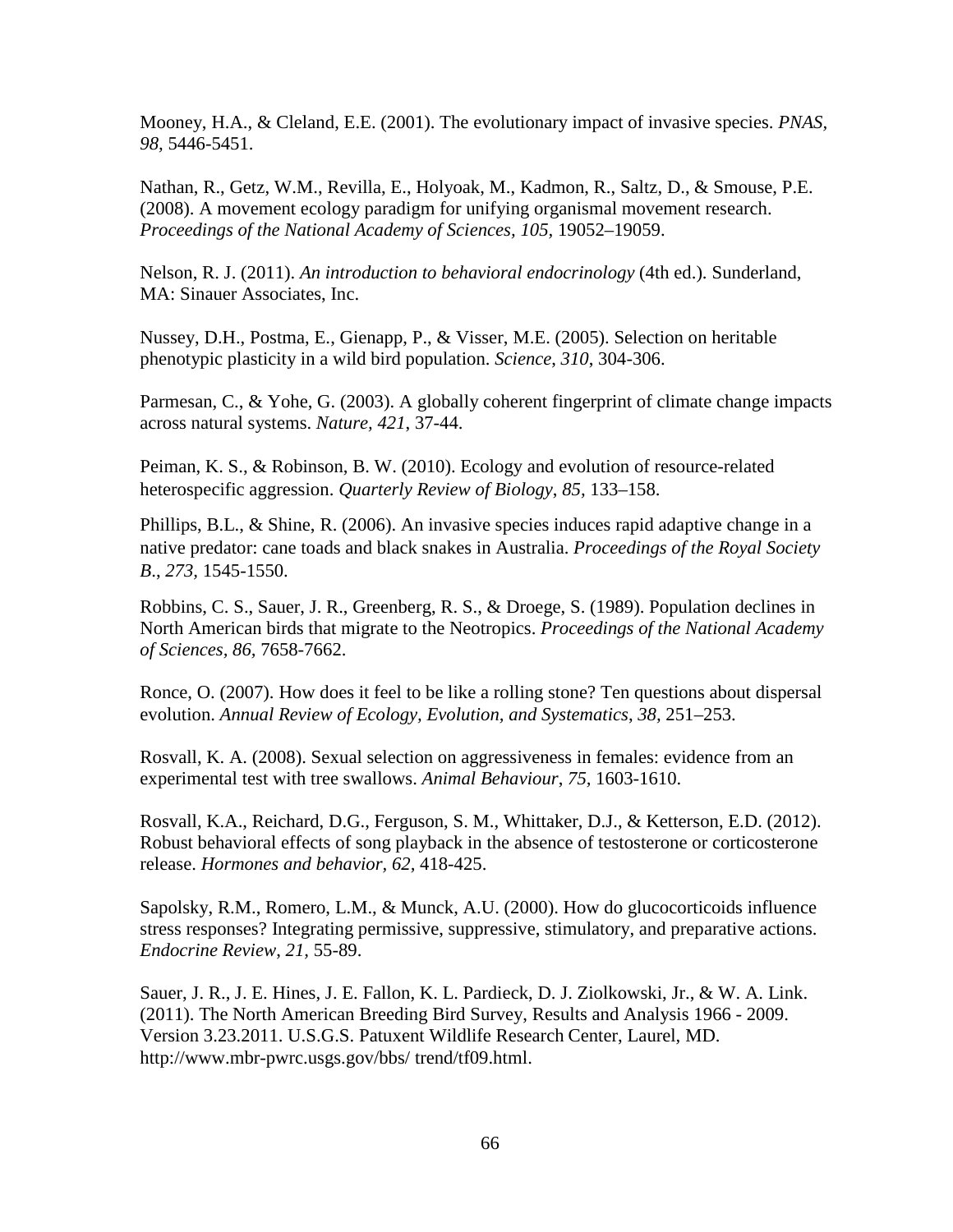Schuett W., Dall S.R.X., & Royle N.J. (2011). Pairs of zebra finches with similar "personalities" make better parents. *Animal Behaviour*, *81,* 609–618.

Schuett W., Tregenza T., & Dall S.R.X. (2010). Sexual selection and animal personality. *Biological Reviews*, *85,* 217–46.

Shea, K., & Chesson, P. (2002). Community ecology theory as a framework for biological invasions. *Trends in Ecology and Evolution*, *17,* 170-176.

Shutler, D., Hussell, D. T., Norris, D. R., Winkler, D. W., Robertson, R. J., et al. (2012). Spatiotemporal patterns in nest box occupancy by tree swallows across North America. *Avian Conservation and Ecology*, *7,* 3.

Siefferman, L., & Hill, G.E. (2005). Evidence for sexual selection on structural plumage coloration in female Eastern bluebirds (*Sialia sialis*). *Evolution, 59,* 1819-1828.

Snekser, J.L., Leese, J., Ganim, A., & Itzkowitz, M. (2009). Caribbean damselfish with varying territory quality: correlated behaviors but not a syndrome. *Behavioral Ecology*, *20,*  124–130.

Spoon, T. R., Millam, J. R., & Owings, D. H. (2007). Behavioural compatibility, extrapair copulation and mate switching in a socially monogamous parrot. *Animal Behaviour, 73,* 815– 824.

Stamps, J.A. (2001). Habitat selection by dispersers: integrating proximate and ultimate approaches in dispersal- In: Clobert, J. et al. (eds), Dispersal. *Oxford University Press,* 230- 242.

Strauss, S.Y., Lau, J.A., & Carroll, S.P. (2006). Evolutionary responses of natives to introduced species: what do introductions tell us about natural communities?. *Ecology Letters, 9,* 357-374.

Verhulst, S., Perrins, C.M., & Riddington, R. (1997). Natal dispersal of great tits in a patchy environment. *Ecology*, *78,* 864–872.

Wingfield, J.C., Hegner, R.E., Dufty Jr, A.M., & Ball, G.F. (1990). The "Challenge Hypothesis": Theoretical implications for patterns of testosterone secretion, mating systems, and breeding strategies. *American Society of Naturalists, 136,* 829-846.

Wingfield, J.C., Lynn S.E., & Soma, K.K. (2001). Avoiding the 'costs' of testosterone: ecological bases of hormone-behavior interactions. *Brain, Behavior, and Evolution*, *57,* 239- 251.

Wingfield, J.C., Maney, D.L., Breuner, C.W., Jacobs, J.D., Lynn, S., Ramenofsky, M., & Richardson, R.D. (1998). Ecological bases of hormone—behavior interactions: the "emergency life history stage". *American Zoologist, 38,* 191-206.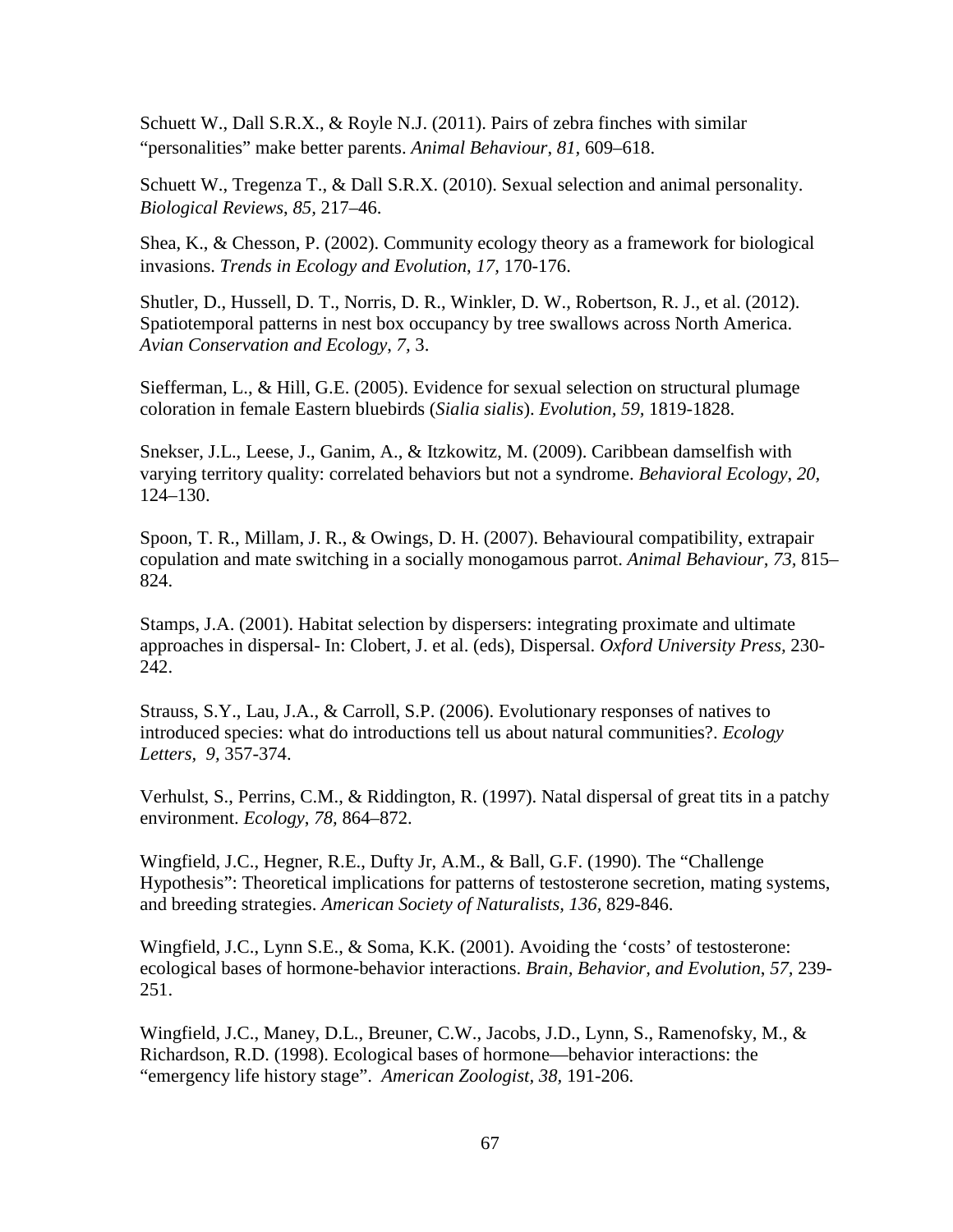Winkler, D.W., Hallinger, K.K., Ardia, D.R., Robertson, R.J., Stutchbury, B. J., & Cohen, R. R. (2011). Tree Swallow (*Tachycineta bicolor*), The birds of North America online (A. Poole, Ed.). Ithaca: Cornell Lab of Ornithology.

Winkler, D. W., Wrege, P. H., Allen, P. E., Kast, T. L., Senesac, P., et al. (2004). Breeding dispersal and philopatry in the tree swallow. *The Condor, 106,* 768-776.